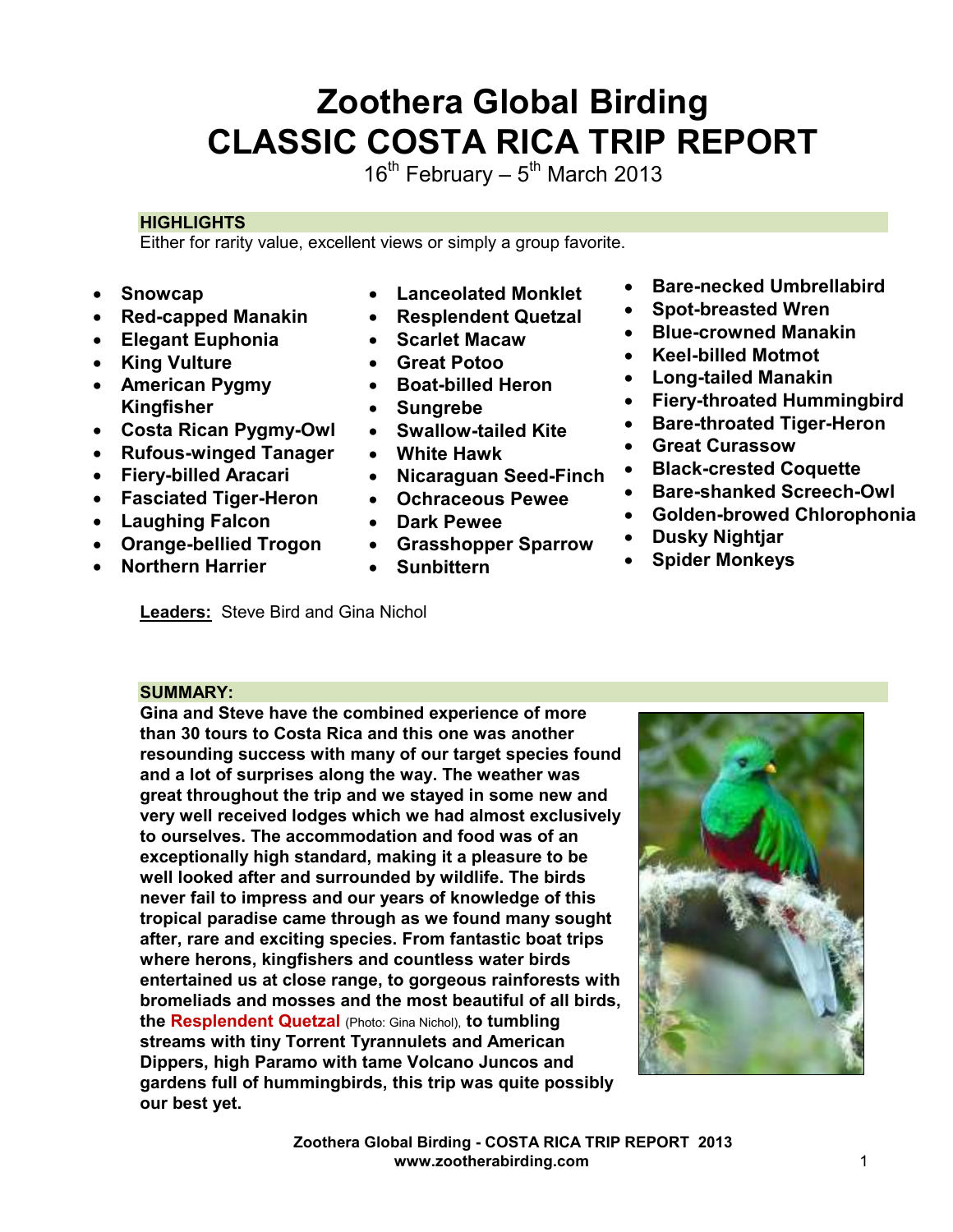#### **17th Feb 2013 – San Jose, Braulio Carrillo, La Selva**

The group arrived on February 16 and met for a welcome dinner at our favorite lodge just outside of San Jose. At breakfast today, we were welcomed by the resident **Blue-crowned Motmot** which caused minor disruption as it posed for photos behind the omelette bar.

After breakfast we set off over the Central Range through Braulio Carrillo National Park. One roadside stop next to a cow pasture offered at least a dozen **Killdeer** resting and foraging on the field. As we neared Braulio Carrillo, the clear skies allowed incredible views of the rugged



mountain landscape. In the park we made a roadside stop for a juvenile **Double-toothed Kite** perched on a bare tree next to the road and then found two more flying over when we made a quick stop at the park headquarters. A little further on, a nice **White Hawk** was seen soaring. We then stopped at the famous disused butterfly garden and before we were out of the vehicle Steve had spotted our main target here, the lovely little **Snowcap** (Photo: Steve Bird). It was a male that proceeded to give us the best show ever as it fed among the Jamaican Vervain right in front of us. Other hummingbirds in the garden included male and female **Crowned Woodnymphs**, **Violet-headed Hummingbird**, lovely views of perched **Green Thorntail,** a superb male **Black-crested Coquette**, **Rufous-tailed Hummingbird** and a **Bronze-tailed Plumeleteer**. The **Snowcap** kept returning and put on a fantastic display for us and at one point we realized

there were not one, but two males whirring around. A female was found foraging in another part of the garden making a total of three of these little gems. The **House Wrens** singing and flitting around did not get much attention, as the hummingbird show went on for the better part of an hour.

We then moved on to bird a small track near a river and here we found **Chestnut-sided Warbler**, **Summer Tanager**, **Golden-winged Warbler**, **Slaty-tailed Trogon** and a **Baltimore Oriole** that remained hidden in the top of the canopy. A **Boat-billed Flycatcher** was hawking insects from a branch directly above our heads making it difficult to see well, while some **Gray-rumped Swifts** were a little easier especially when they turned and the sun lit up their rumps. There were a couple of **Montezuma Oropendolas** around and a **Blue-throated Goldentail** that showed all too briefly. A female **Black-throated Trogon** was then spotted perched on a horizontal branch and a **Long-tailed Hermit** zipped across in front of us. On the way out we also watched a **Lesser Greenlet** on an open branch calling.

Our next stop at El Tigre marsh was a bit worrying as it had been converted into a rice field since our last visit. That, and the fact that it was dry, had definitely impacted the number of birds in attendance but one small bush across the marsh held promise as we got out of the bus and saw some activity in that direction. There were several **Blue-black Grassquits** flitting among the expanse of rice grass and a few **Thick-billed Seed-Finches** showed well. **Gray-breasted Martins** were flying over and some **Groove-billed Anis** flew by. An adult **Gray Hawk** flew over and a distant **Short-tailed Hawk** was seen. The change in habitat and lack of birds was getting discouraging when we realized that the last remnant bush in the field seemed to be the center of bird activity. A male **Nicaraguan Seed-Finch** sat perched on the lower right of the bush while a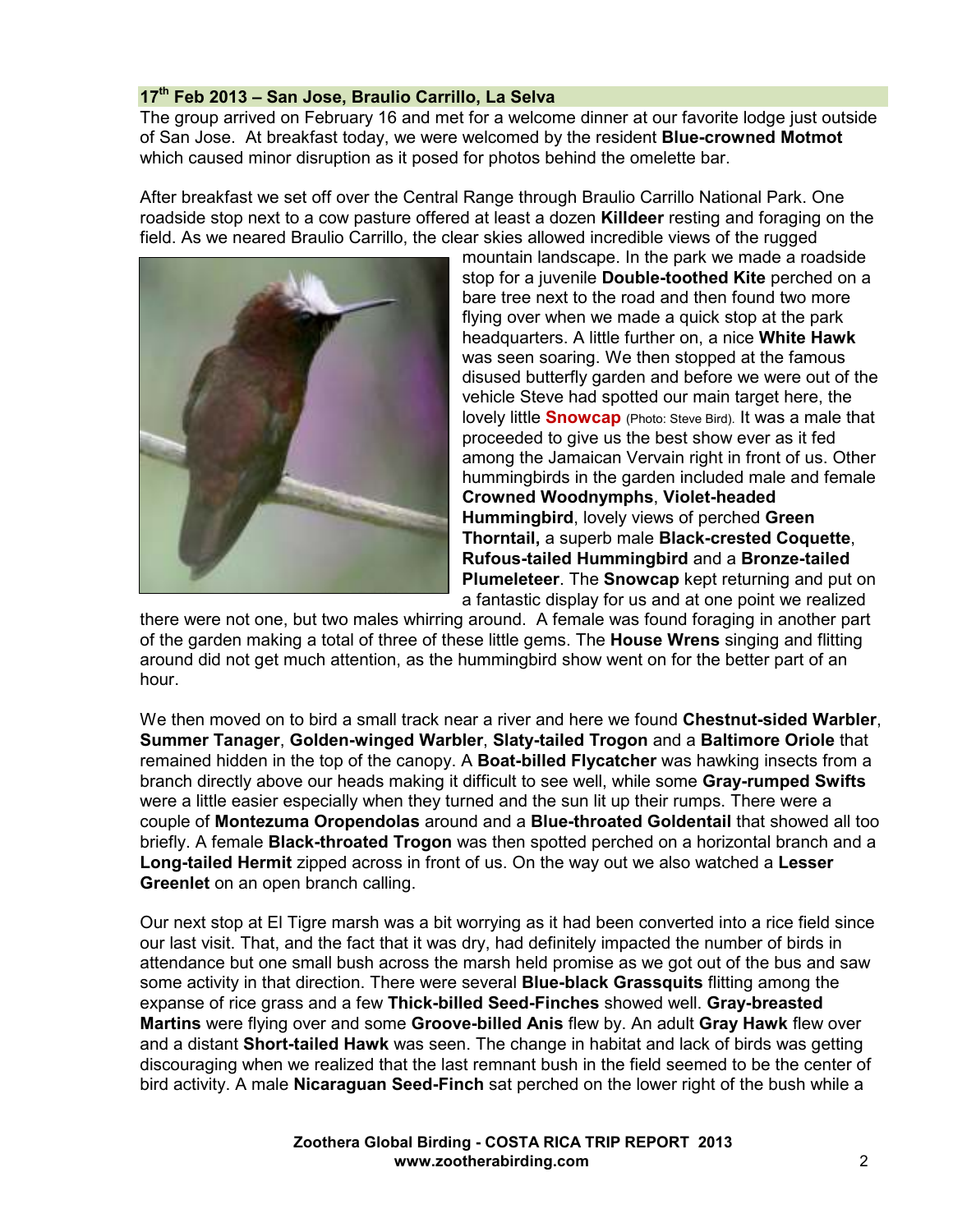stunning **Blue Grosbeak** sat above, with females of both species around as well. The Grassquits and Seed-Finches all revisited this "bush of life" several times and we were thrilled at finding all of these birds still here in the manipulated habitat. After getting our fill of views, we moved on to our lodge and settled into our rooms and then reassembled at the feeders which played host to **Claycolored Thrush**, **Passerini's Tanager**, **Golden-hooded Tanager**, **Red-throated Ant-Tanager**, **Buff-throated Saltator**, **Common Tody Flycatcher, Red-legged** and **Green Honeycreepers**. We were delighted in the activity at the feeders as the sun went down and later enjoyed a lovely dinner and review of the day's birds.

#### **18th Feb 2013 – La Selva OTS, Caribbean lowlands**

After an early breakfast we headed to La Selva OTS, a 3,900 acre parcel in the Caribbean lowlands that encompasses tropical and pre-montane wet forest habitat. On the way, we had a **Keel-billed Toucan** perched on an open branch, **Red-winged Blackbirds** displaying on a fence near the road, and a flock of **Bronzed Cowbirds** was noted. We arrived at the entrance road and got out to bird our way to the gate. It was quite active and we soon found ourselves out on the public road looking at a group of **Red-lored Parrots** feeding on a fruit-laden tree. A **Tropical Pewee** was then seen on the lower wires of a farm fence. There were several **Short-billed Pigeons** around as well as **Black-cheeked Woodpecker**, **Bananaquit**, **Gartered Trogon**, **White-crowned Parrot**, **Melodious Blackbird**, a nice **Scaled Pigeon**, and a pair of noisy **Piratic Flycatchers**. A stunning **Crimson-collared Tanager** was perched below a pine tree, and after an hour or so we decided it was time to start birding the entrance road proper. A little way along, a male and female **Black-throated Trogon** showed well just before a **Cocoa Woodcreeper** was seen. A **Boat-billed Flycatcher** called and showed better than yesterday from a high perch and two **Squirrel Cuckoos** flew back and forth across the road in front of us. A superb **Rufouswinged Woodpecker** was a good find as was a small group of **Black-faced Grosbeaks**. A **Gray Catbird** that looked odd had us going for a while until we saw another further on. Other birds here included **Golden-winged Warbler**, **Chestnut-sided Warbler**, **Purple-crowned Fairy**, **Rufous Mourner**, **Lesser Greenlet**, **Fasciated Antshrike**, and a nice male **White-collared Manakin**. A pair of **Gray-necked Wood Rails** crossed the road just behind us and we were amazed at how unfazed they were by our close presence. Next up was a **Band-tailed Barbthroat** and a couple of nice **Long-tailed Tyrants** perched high in a tree and hawking insects. Another **Gray Catbird** was seen and a steady stream of mostly **Turkey Vultures** migrated overhead.

Finally we made it to the entrance gate and found **Northern Rough-winged Swallows** perching on the antennae wires. A few **Mangrove Swallows** were flying around the antennae as well. We arrived at the reception area and completed our formalities before heading off on the trail with one



of the local guides in the park. We walked over the Stone Bridge and saw **Southern Rough-winged Swallows** flying up the river as well as several large **Green Iguanas** displaying their dewlaps from precarious perches in the canopy. A **Bright-rumped Attila** kept us on the bridge for a while and then we continued around the grounds and out to the forest trails. A light rain began to fall as we found an **Olive-backed Euphonia** in its usual spot and a **White-ruffed Manakin** that disappeared quickly. Along the trail we found **Stripethroated Hermits** on a lek, a **Wedge-billed Woodcreeper** that got away quickly, **Western Slaty Antshrike**, and a day roosting **Vermiculated Screech Owl**. A troupe of **Mantled Howler Monkeys** also caught our attention as they traversed the canopy and a pair of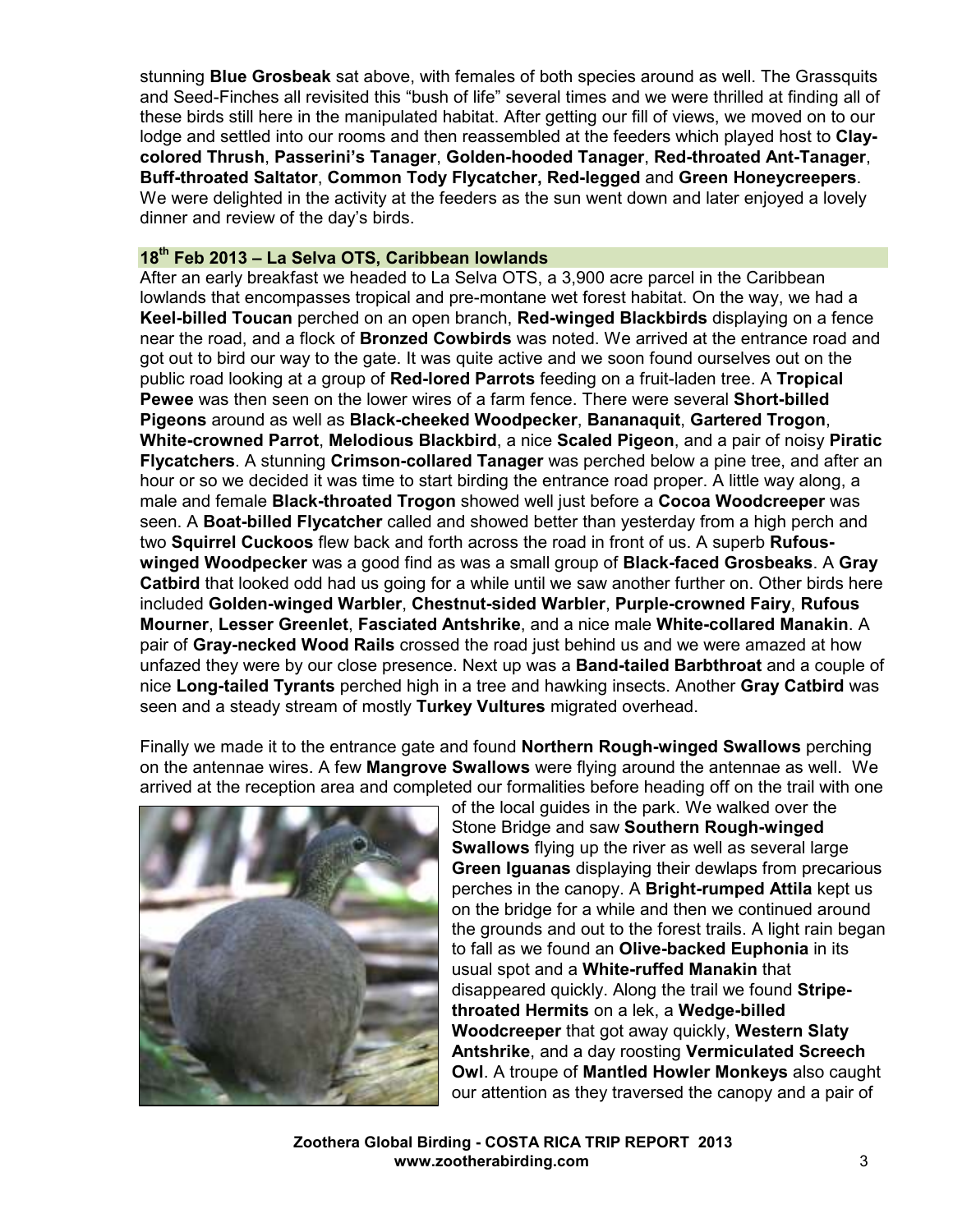huge **Pale-billed Woodpeckers** was seen well as they worked up some tree trunks. On the ground near the track, a **Green-and-black Poison Dart Frog** was seen well and photographed. Next up was a yellow **Eyelash Pit Viper** that was well hidden but not far off the trail and then a **Great Tinamou** (Photo: Steve Bird) was seen well just inside the forest. Steve L then called our attention to a **Strawberry Poison Dart Frog** and got a few pictures of it. A pair of **Rufous Motmots** was perched together at eye level near the trail and then coming back over the Stone Bridge we had a perched **Pied Puffbird**.

We enjoyed a nice picnic lunch and a little rest in the heat of the day. During lunch a **Collared Aracari** kept us entertained and as we reassembled for our afternoon walk we scanned an orange-flowered Flame Tree and got to grips with both **Chestnut-headed** and **Montezuma Oropendolas** that were feeding there. A few **Orange-chinned Parakeets** also visited the tree and closer to us we saw a **Short-billed Pigeon** and a **Paltry Tyrannulet**. After thoroughly investigating the Flame Tree we walked back into the forest and our first encounter on a small bridge was a pair of **Northern Barred Woodcreepers** showing well on a near tree trunk. A **Black-throated Wren** was less



cooperative and a **White-whiskered Puffbird** got away too soon. Next up was a **Blue-chested Hummingbird** that disappeared off its perch quickly but was later seen well up a bit higher. Roberta spotted a **Rufous-tailed Jacamar** perched on a low branch just before the bird dropped down to the ground to pick up insects. A **Streak-headed Woodcreeper** was seen and a **Slatybreasted Tinamou** was heard as we walked the track. Later on, we left the forest and went back out to the entrance road where we saw several **Keel-billed Toucans**, a young **Shining Honeycreeper**, **Plain-colored Tanager**, **Green Honeycreeper**, two pairs of **Great Curassows** (Photo: Steve Bird), and a rapidly departing **Cinnamon Becard**. A **White-necked Jacobin** looked nice perched out in the afternoon sun, while another **Keel-billed Toucan** perched on a bare branch and glowed in the afternoon light before Gina spotted a **Blue Dacnis** preening on another tree top. Steve L had seen a large dark bird fly into a thick canopy and it eventually emerged as a **Crested Guan** that flew across over the driveway into the Dacnis tree. As the sun set, we drove back to our lovely lodge and got ready for dinner. After dinner we reviewed the bird list for this amazing day.



#### **19th Feb 2013 – La Selva, Braulio Carrillo, Tarcole area (Pacific Coast)**

This morning we met at the feeders for coffee before exploring the lodge grounds. During our pre-breakfast walk we had a **Wood Thrush**, a **Red-tailed Squirrel** near the Butterfly Garden, **Red-throated Ant Tanager**, **American Redstart**, **Chestnut-sided Warbler**, **Olivethroated Parakeet**, **Black-cowled Oriole**, **Mantled Howler Monkeys**, **Montezuma Oropendola**, **Graynecked Wood Rail** (Photo: Steve Bird), **Bright-rumped Attila**, **Dusky-capped Flycatcher** and **Wedge-billed Woodcreeper**. A group of (**Chestnut) Blackmandibled Toucans** flew over right above us and we saw **Tropical Pewee** and **Streak-headed Woodcreeper**, **Common Tody Flycatcher**, **Plain-**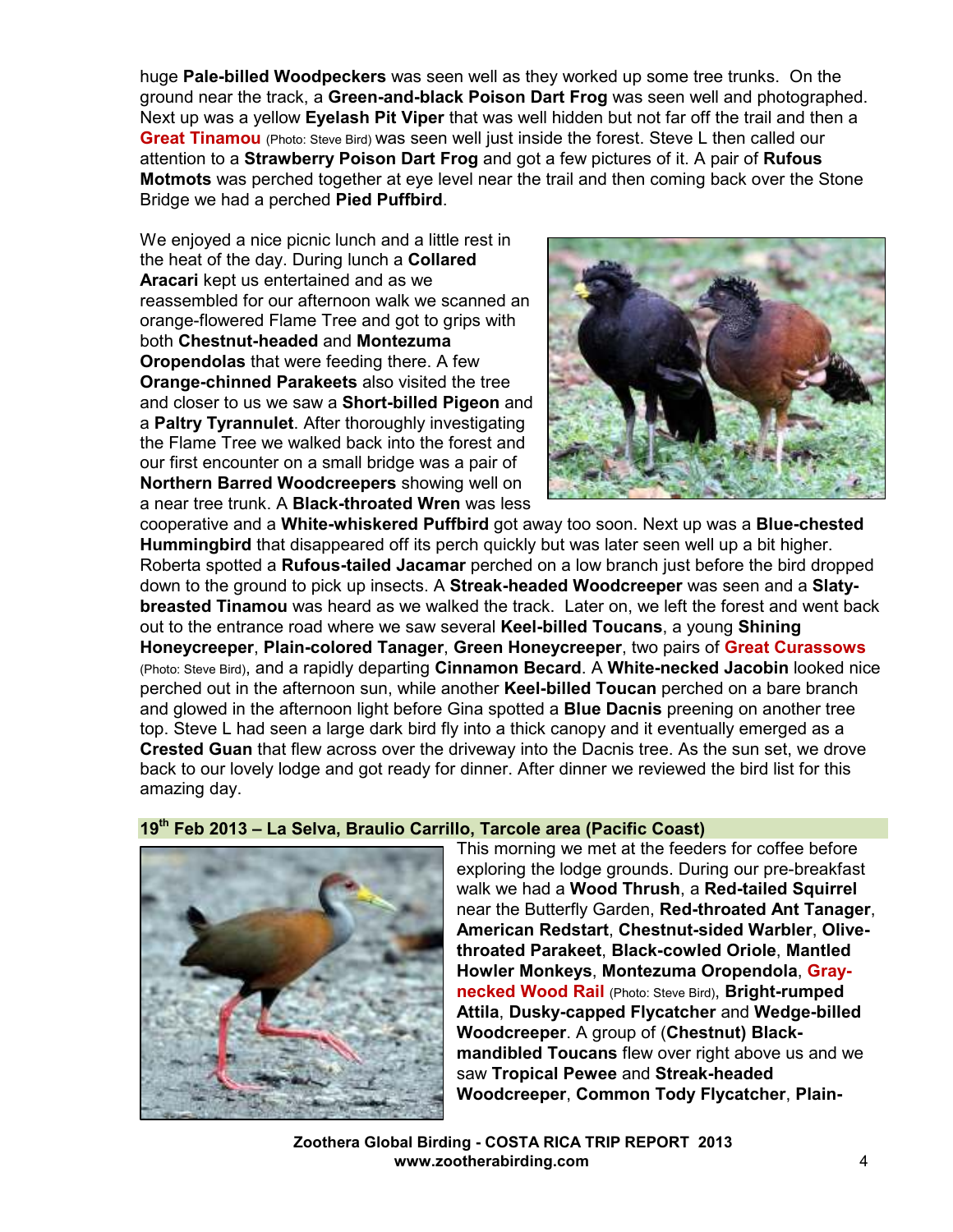**colored Tanager**, **Green-throated Mango**, and **White-tipped Dove**. After breakfast, a few more minutes at the feeders yielded **Green Honeycreeper** and **Crimson-collared Tanager**.

We departed our lovely lodge and drove to a site overlooking a river where an **Amazon Kingfisher** was fishing and **Spotted Sandpipers** were seen on the rocks in the river and flying along the river edge. A **Ringed Kingfisher** flew under a bridge as we crossed and a **Little Blue Heron** was seen along the shore. It started raining and the **Groove-billed Anis** looked great together having a natural shower. There were several **Baltimore Orioles** in the surrounding trees



and an **Orchard Oriole** was spotted. A **Gartered Trogon** flew by and landed in a tree for scope views. Back on the river, a **Black Phoebe** was seen flitting among the rocks out in the middle. A couple of **Yellow Tyrannulets** were seen well and then we were off to our next birding stop. A quick stop at the produce market got us some fresh supplies for our picnic, offered a short lesson in tropical fruits, and presented a **House Sparrow** for our list. We continued into Braulio Carrillo National Park and stopped at Quebrada Gonzalez for a walk into the forest. A **Black-headed Saltator** was very cooperative as it sat out on an open Cecropia branch. But the prize here was a very showy **Dull-mantled Antbird** that came in very close to the trail and allowed great views. Further on Roberta spotted a **Stripe-breasted Wren** moving up a tangle and as we walked the trail we had varying views of **Black-thighed Grosbeak** and **White-ruffed Manakin**. It was somewhat quiet but the rain gave it an authentic tropical rainforest atmosphere.

We came out of the trail and enjoyed a wonderful picnic set out by our excellent driver, Chef Ramon (Photo: Gina Nichol). As soon as we started eating the rain stopped and a flock of birds exploded near the building so several of us were back

out ticking **Black-faced Grosbeak, Black-thighed Grosbeak, Speckled Tanager, Whiteshouldered Tanager, Black-and-white Warbler**, and **Plain-brown Woodcreeper**.

After lunch, we began our journey to the Pacific Coast stopping along the way to enjoy a gorgeous **Bat Falcon** perched in the open and a flock of seven or so **Swallow-tailed Kites** circling across a forested hillside. A few **White-collared Swifts** floated through as well and then we were off again.

Later in the afternoon, we turned off the main road and on the way to our next lodge we had several **Stripe-headed Sparrows, Hoffman's Woodpecker** and two **Scarlet Macaws**. We settled into our lodge overlooking the Gulf of Nicoya and enjoyed the sunset while watching **Cinnamon Hummingbirds** buzzing around the flowers, pairs of **Scarlet Macaws** flying by, and later on at dusk several **Lesser Nighthawks** winging above the forest.

#### **20th Feb 2013 – Carara National Park**

This morning we met in the restaurant as breakfast was being prepared. A **Crane Hawk** flew across above the forest and soon departed and some people had **Turquoise-browed Motmot** in the grounds. At the feeders were **Rufous-naped Wrens**, the usual **Clay-colored Robins, Hoffman's Woodpecker,** and small flocks of **Red-lored Parrots** and **Orange-chinned Parakeets** passed by. A low flying pair of **Scarlet Macaws** was a sight to behold.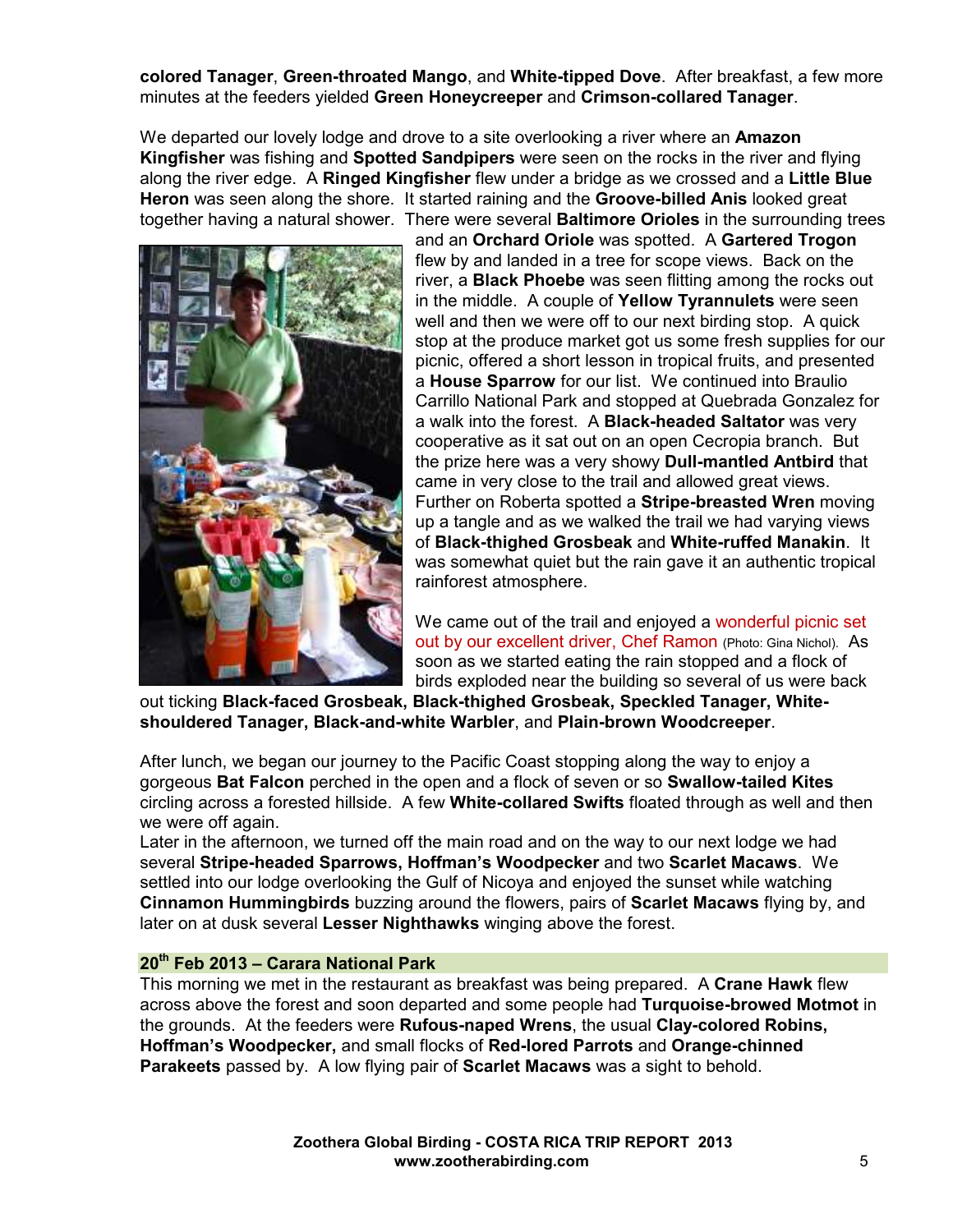After breakfast, we loaded the bus and headed toward Carara National Park, the northernmost region of Pacific rainforest remaining in Costa Rica. On the way out we had another **Turquoise-browed Motmot** and a few **Ruddy Ground Doves**. Crossing over the Tarcole River Bridge we got our first glimpses of **Central American Crocodiles** and soon we arrived at the River Trail at Carara where a **Yellow-throated Vireo** was in the trees above the car park to greet us. We walked down the trail which traverses the dry tropical forest and found a lovely, close **Purple-crowned Fairy**, a **Slaty-tailed Trogon** that did its best to remain concealed in the tree branches, **Yellow-olive Flycatcher**, and an evasive **Slate-headed Tody Flycatcher**. A **Northern Waterthrush** on the path behind us offered neck strain relief and a **Black-hooded Antshrike** was most confiding as it sat singing near the trail.



A **Dot-winged Antwren** was seen but an **Orange-billed Sparrow** got away before everyone got on it. **Squirrel Cuckoo** and **Gartered Trogon** were seen and the **Slate-headed Tody Flycatcher** gave us another chance. A **Northern Bentbill** was all but ignored as a pair of **Scarlet Macaws** flew into the tree above us and proceeded to feed and generally show off for us. After



the Macaws flew off we stepped off on a side trail and found a **Long-tailed Woodcreeper**. A **Longbilled Hermit** was seen in some nearby Heliconias and as we made our way back to the main trail, Steve heard a **Northern Royal Flycatcher** (Photo: Steve Bird) and we found not one but two of these unique birds working around a nest near the trail. A **Stripe-throated Hermit feeding on some white** flowers was chased by a **Rufous-tailed Hummingbird**. A **Gray Hawk** soared up in the sky with the countless **Black Vultures** and there were a few **White-tipped Doves** around. At one point a **Montezuma Oropendola** flew into a perch above us with a half-eaten rodent in its bill. A **Common Tody Flycatcher** flitted in the foliage about us and a **Tropical Gnatcatcher** was seen as was a more distant **Dusky-capped Flycatcher**. A **Plain Xenops** worked a low tangle and the **Slate-headed Tody Flycatcher** continued to be evasive. A pair of **Chestnut-backed Antbirds** (Photo: Steve Bird) eventually showed well for as they emerged from a

tangle near the trail. The heat of the day had us all very thirsty so we headed back to the lodge for lunch and a short siesta.

In the afternoon we went back to Carara National Park and took another trail through the dry forest. The forest was quiet bird wise but the hum of Cicadas filled the air with noise that was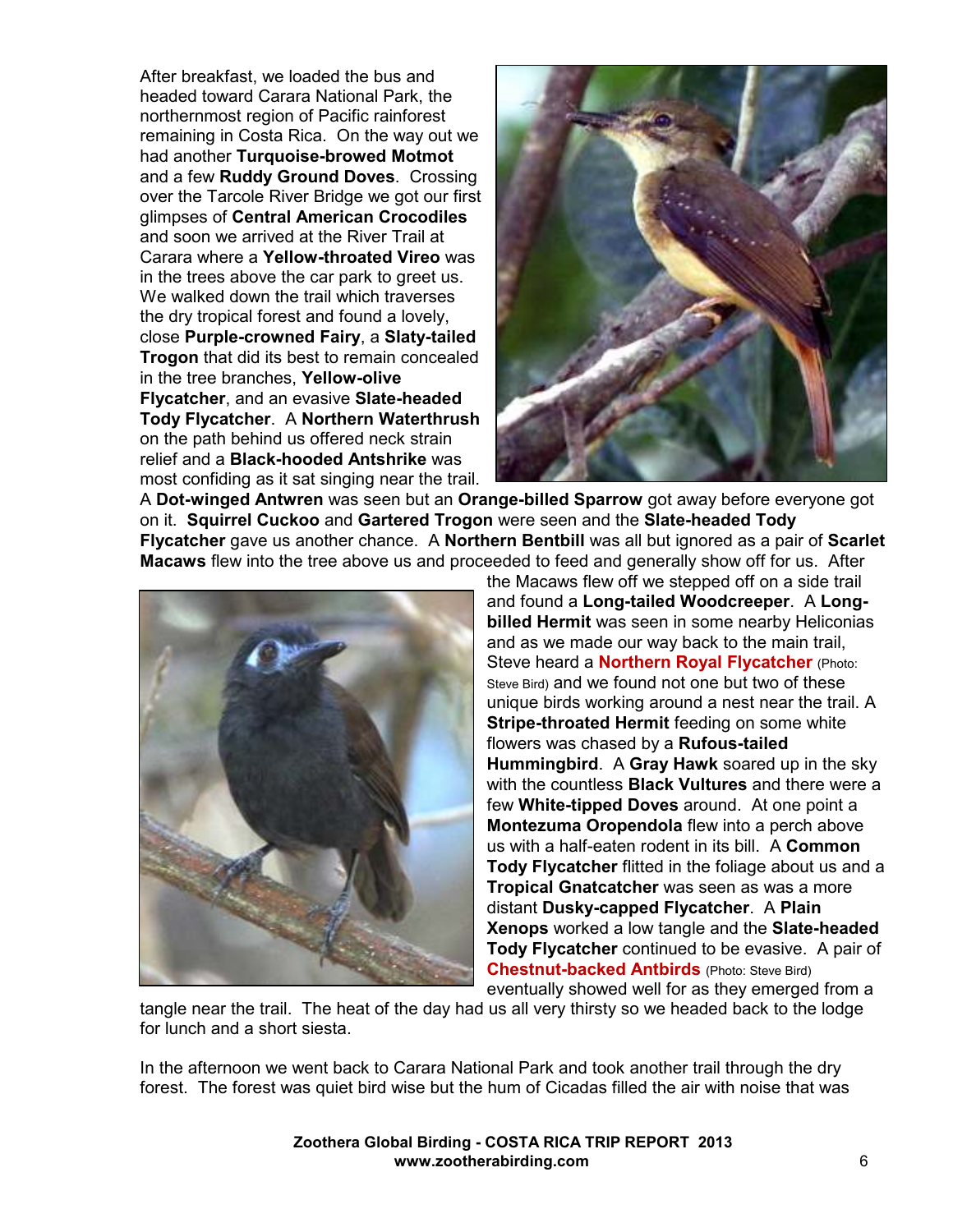almost deafening. Early on, a **Plain Xenops** showed well for us near the trail and a **Rufousbreasted Wren** was seen climbing up a tangle. A **Black-throated Trogon** sat posed for a moment and some **Gray-chested Doves** wandered out of view on the forest floor. Two pairs of **Scarlet Macaws** peered at us from their nest holes in the larger trees. Gina L spotted a **Blackfaced Antthrush** flicking leaves on the forest floor and we saw one or two **Central American Agoutis**. We sat for a while at a small stream that was being visited by several birds coming in to bathe. When we arrived an **Ochre-bellied Flycatcher** and a **Chestnut-sided Warbler** were taking turns in the water and soon a lovely adult **Red-capped Manakin** joined in. Throughout the course of the afternoon the stream was visited by at least three different **Red-capped Manakins, Blue-crowned Manakin** and **Black-and-White Warbler** and we all enjoyed the treat of seeing them in their natural habitat going about their daily lives seemingly unperturbed by our presence. Further on there was another chance for **Black-faced Antthrush**. As we made our way out of the



forest we had **Black-hooded Antshrike** and quick views of **White-whiskered Puffbird**. We drove back to the lodge as the sun was setting and reviewed our sightings after dinner on the open air verandah.

**21st Feb 2013 – Pacific slope, Tarcole River**  We gathered for breakfast as the sun came up and illuminated stunning views of the Gulf of Nicoya. The usual birds were visiting the fruit feeders including **Baltimore Oriole** and **Hoffmann's Woodpecker** (Photo: Steve Bird) and we added **Canivet's Emerald** around the Jamaican Vervain flowers. A **Ferruginous Pygmy Owl** called from a nearby tree and was spotted perched in the branches of a large Cecropia. **Scarlet Macaws** came in and landed in the tree right next to the restaurant to our delight. **Turquoise-browed Motmots** were also seen along the walkways from our rooms and as we boarded the bus to head out two flocks of **Blackbellied Whistling Ducks** flew by.

After breakfast we ascended a hillside overlooking the Pacific and birded along the road. At our first stop a **Philadelphia Vireo** was found very close to the road and showing incredibly well. A juvenile **Ruby-throated Hummingbird** showed briefly and a **Great Crested Flycatcher** was seen. A **Masked Tityra** came into a bare tree across the road and a pair of **Red-legged Honeycreepers** was spotted foraging around some flowers. A **Chestnut-mandibled Toucan** fed on some fruits above where we caught up with **Northern Bentbill**. A **Black-hooded Antshrike** showed well and a **Rufous-and-white Wren** crossed in front of us. Further on a pair of **Whiteshouldered Tanagers** was seen and another **Rufous-breasted Wren** skulked in a dense tangle where a **Dusky Antbird** was also flitting about.

We continued up to a platform that overlooked the forested valley down to the Pacific coast. As the day heated up, several raptors were seen including **Short-tailed Hawk, Gray Hawk, Plumbeous Kite,** and **Swallow-tailed Kite**. A troupe of **White-faced Capuchins** moved through the tree tops below us offering great views. After a while, a **King Vulture** crossed over the valley on the other side of the road and eventually soared up over the distant ridge. A group of **Wood Storks** also appeared above the ridge as we noticed a **Ctenosaur** climbing up a tree right in front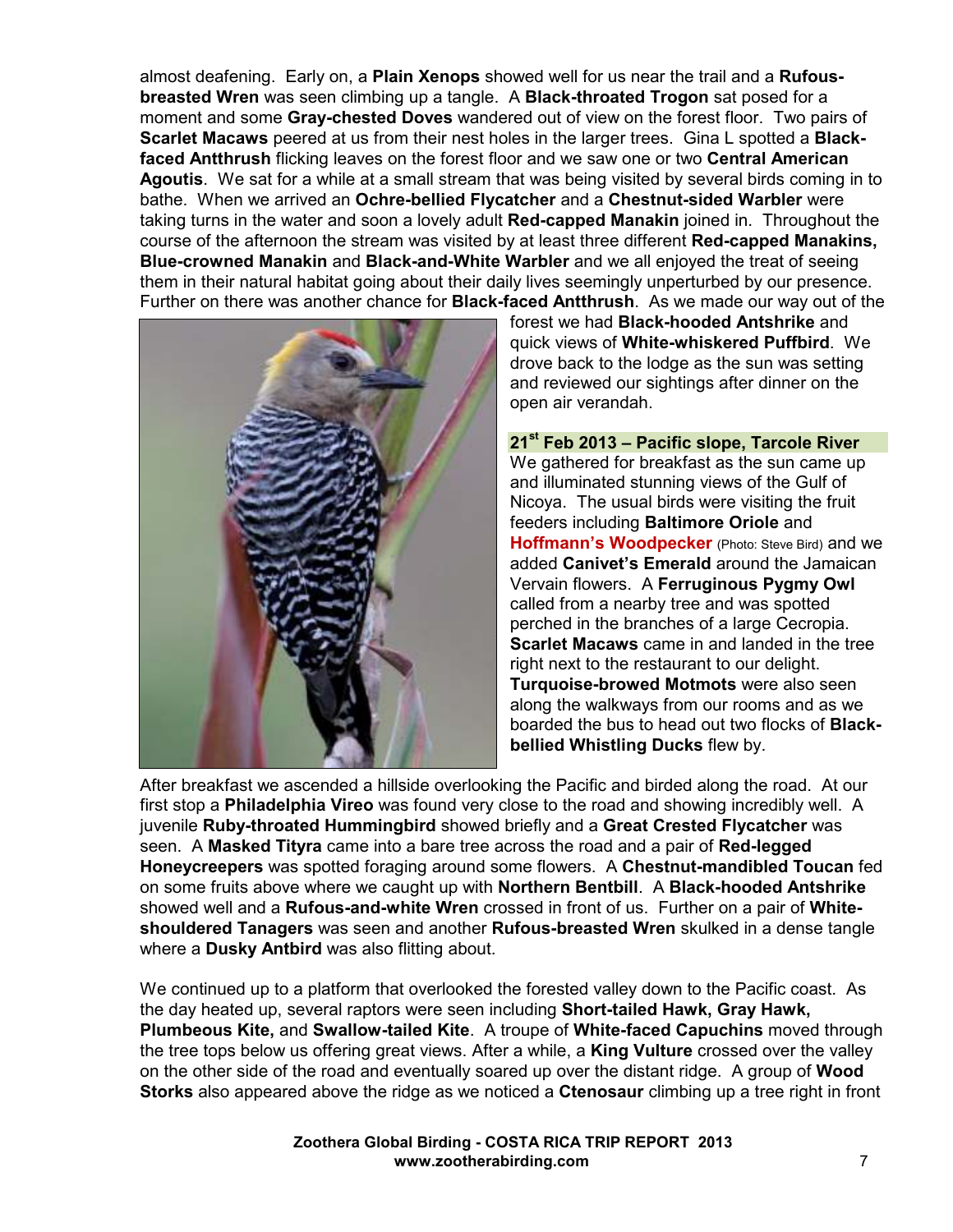of us. At one point the large lizard tried to climb a thick trunk to get a large yellow flower at the end of it but kept slipping down making for light entertainment. Down the valley, three **Gray Hawks** circled and floated up a thermal together. In the distance we could see about 20 or so **Magnificent Frigatebirds** also thermaling.

We carried on up to Pura Vida and stopped in for a drink. A **Western Tanager** visited one of the trees in the car park and there were **Cherrie's Tanagers** around. A **Tropical Kingbird** was feeding chicks in a nest right above the walkway to the restaurant. Pink flowering trees played host to **Plain**-**capped Starthroat, Canivet's Emerald,** and **Steely-vented Hummingbird**. A **Yellow-bellied Elaenia** was kicking around and **Orange-chinned Parakeets** were flying over. After enjoying a drink, we walked the road near the restaurant and found an **Orange-chinned Parakeet** perched and showing its orange chin. Also along the road were **Tennessee Warbler, Summer Tanager**, and **Plain Xenops**. We headed back down to the main road and stopped at the Tarcole River Bridge to marvel at the assemblage of 30 or so **Central American Crocodiles** (Photo: Gina Nichol) right under the bridge. A juvenile **Little Blue Heron** was a good comparison with a **Snowy Egret** walking along the river edge and there were several **Spotted Sandpipers** and a



couple of **Southern Lapwings**. A **Yellow-headed Caracara** was perched in a tree on the other side of the river and as we got off the bridge a **Bat Falcon** was seen perched on a power line.

After lunch and a short siesta, we

took a boat trip on the Tarcole River. As we made our way to the dock a small flock of **Roseate Spoonbills** were seen just up the shoreline. An **Osprey** was perched surveying the river and **Yellow-headed Caracaras** were around. The mudflats along the shore held **Whimbrel, White Ibis, Great Egret, Little Blue Heron, Wood Storks**, **Northern Jacana, Cattle Egret, Purple Gallinule, Great Blue Heron** and **Tricolored Heron**. A pair of **Mangrove Black Hawks** was quite amorous in a tree and a pair of **Scarlet Macaws** flew over just before we came up on a

dead tree in the water that held several **Yellowcrowned Night Herons**. We studied some peeps on a mudflat and decided they were **Least Sandpipers** along with a few **Sanderlings**. A group of **Blacknecked Stilts** was seen along a far bank just before a nice **Collared Plover** (Photo: Roberta Goodall) was spotted at close range. A distant **White-tailed Kite** was noted and a flock of female **Red-winged Blackbirds** moved along the bank. A large tree in from the shoreline held a **Peregrine Falcon** and then we turned back down the river toward the sea. We floated by a colony of **Boat-billed Herons** doing their best to remain hidden. A **Black-crowned Night Heron** was among them and

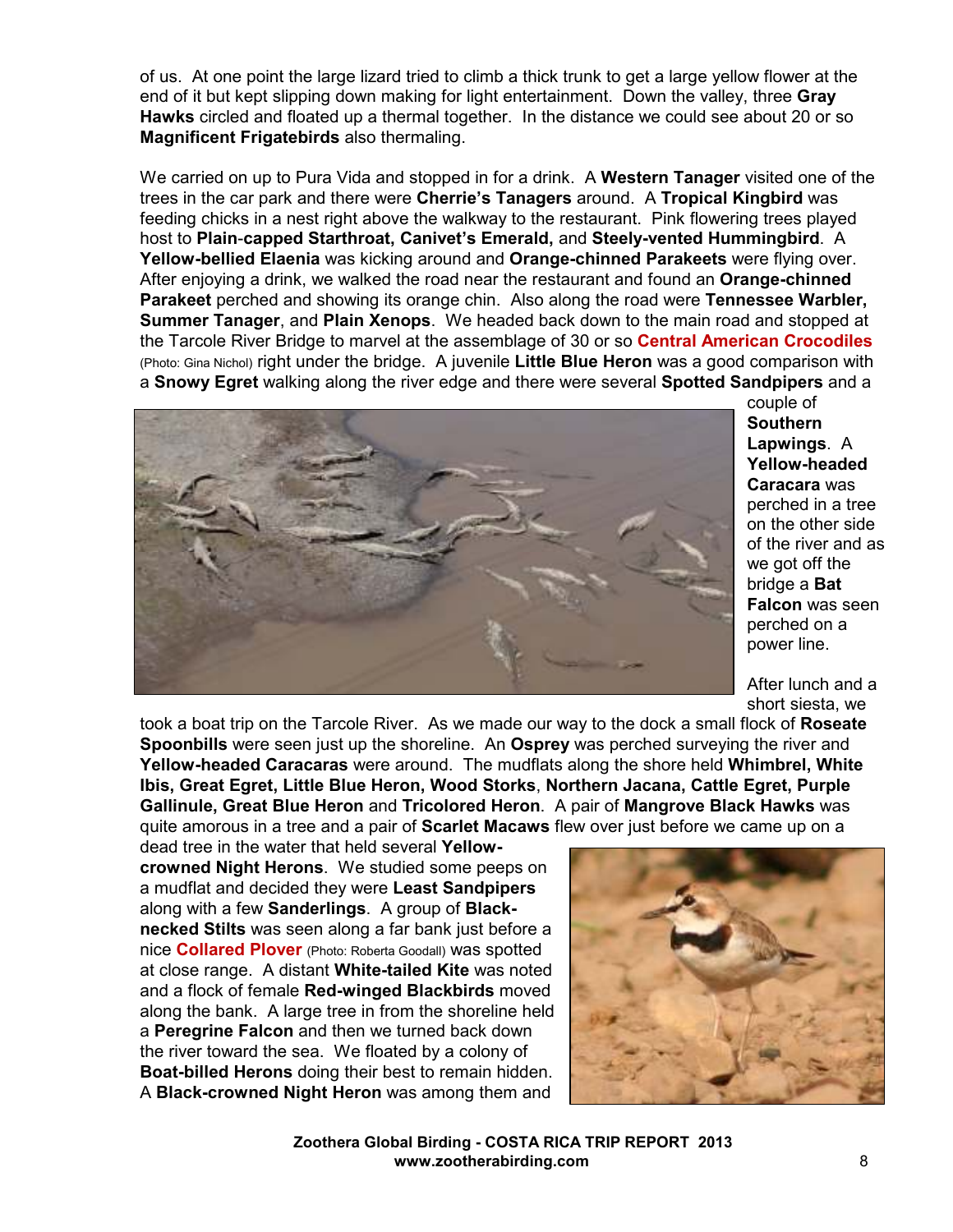as we repositioned the **Boat-billed Herons** were seen well. Further down the river a few **Neotropic Cormorants** were seen on a dead log in the middle of the river. The mudflats held **Roseate Spoonbills, Wood Storks, White Ibis, Osprey, Willet, Ruddy Turnstones** and more. An engine problem with the boat had us being towed back to shore allowing more views of the **Boat-billed Herons** as we were pulled slowly by the roosting trees.

We swapped boats and headed toward the mangroves where we found **Mangrove Yellow** 

**Warbler**, **Prothonotary Warbler**, and a flock of male **Red-winged Blackbirds**. An **American Pygmy Kingfisher** (Photo: Gina Nichol) showed well at the edge of the river and over the course of the next half hour we had a serious photo session of two birds immediately in front of us. A **Northern Waterthrush** was seen on the other side of the river just before a **Green Kingfisher** distracted us. As we made our way back down the river several **White Ibis** and **Egrets** flew up the river heading toward their night roosts. Out on the main channel an **Anhinga** flew over and as the sun set we headed toward the dock. We



disembarked the boat and found a few **Lesser Nighthawks** overhead as we boarded the bus to head back to the lodge.

#### **22nd Feb 2013 – Tarcole Mangroves, Cerro Chirripo**

This morning we staked out the feeders at the lodge for some special avian visitors. A small group of **White-fronted Parrots** came in and fed at the top of a tree right by the kitchen. Just after we finished breakfast a band of **Fiery-billed Aracaris** (Photo: Gina Nichol) flew in right in front of us and gave a fantastic show as they fed on the papaya and bananas at the feeders. What a thrill to see these beauties so close! As we boarded the bus, a **Muscovy Duck** flew past. Then we headed toward Guacimo Road for our morning birding. Our first stop was for a small group of **White-throated Magpie Jays** that seemed to be very interested in us. They came in close as if to scold us and in a few minutes there were at least seven in the trees right above us. A **Scalybreasted Hummingbird** was up next and as we traveled along we saw several **Scissor-tailed Flycatchers**. The next stop was for two **Double-striped Thick-knees** in a recently tilled field.

Some **Orange-fronted Parakeets** were very confiding in a tree near the road and we watched one starting to excavate a termite nest to create its own nest.

Next up was a **Laughing Falcon** found by Ramon and a little further on a **Black-headed Trogon** was seen. The **Mangrove Cuckoo** in the background got away before most people were able to get on it. A young **Gray Hawk** was seen and there where **White-winged** and **Common Ground Doves** around. Further on we found an **Olive Sparrow** that was eventually very showy for us. In the trees above were

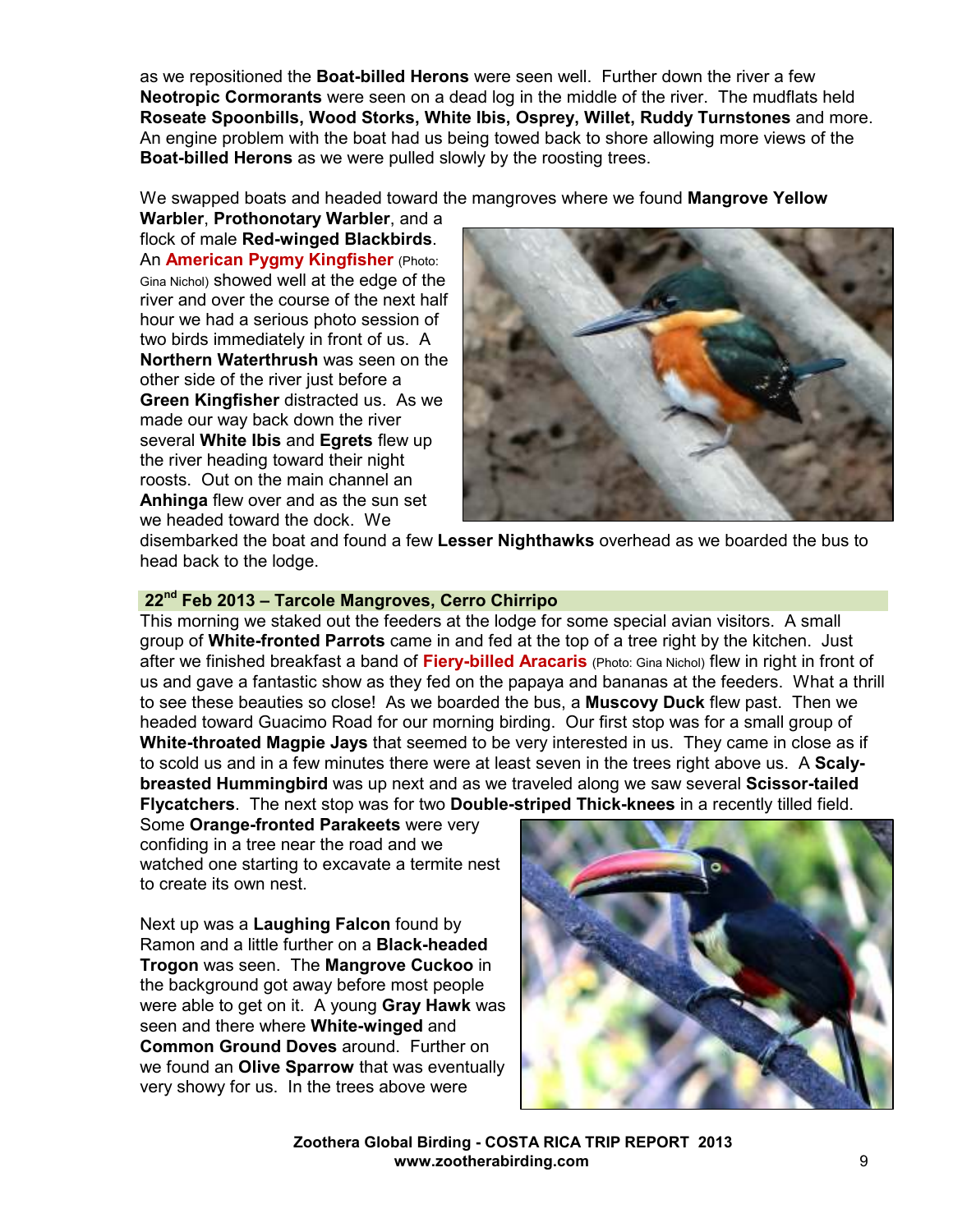**Tennessee Warbler, White-lored Gnatcatcher, Greenish Elaenia,** and **Great Crested Flycatcher**. From a bridge over a small stream we saw a **Mangrove Black Hawk** eating a snake. Also here were **Rose-throated Becard, Tropical Pewee, Common Tody Flycatcher**, a pair of **Barred Antshrikes** and a **Prothonotary Warbler**. A young male **Long-tailed Manakin** came in to check us out and later on an adult male showed very well for us. Beyond the bridge a **Summer Tanager** was seen high in the trees and a **Rufous-capped Warbler** flitted in the lowest bushes.

From here we headed back to the coast to check the mangroves along the Tarcole River. A small pond on the way held **Ringed Kingfisher, White Ibis, Wood Stork, Snowy Egret, Great Egret, Little Blue Heron**, and a **Bare-throated Tiger Heron** hiding in the background. Unfortunately, the mangrove habitat here had been modified and the result was adverse for the birds but we did find **Northern Scrub Flycatcher** and **Panama Flycatcher** there. We continued on along the coast and had lunch at a restaurant on the beach where a **Brown Pelican** was patrolling offshore. We turned inland and ascended over the mountains where another **King Vulture** showed well soaring above us. Several **Swallow-tailed Kites** were seen as we traveled along. A quick stop at a water works yielded **Black-bellied Whistling Ducks**, several **Black Vultures** drinking from the pools, **Spotted Sandpipers** being chased by a **Gray-breasted Martin,** plus **Northern Jacana** and **Southern Lapwing**.

We arrived at our lovely lodge and as we were getting settled into our rooms a **Scarlet-thighed Dacnis** appeared just in front. We took a walk around the gardens as some **White-collared Swifts** flew over. A female **Garden Emerald** was seen perched and a **Blue-crowned Motmot** peered at us from its horizontal perch under the canopy. We walked by the river and then made our way up the trail where a **Gray-necked Wood Rail** was seen roosting in the trees. **Grayheaded Chachalacas** were also seen in the canopy and a few tanagers where around including **Silver-throated** and **Cherrie's**. In the evening we enjoyed a lovely dinner and reviewed our list for the day.

**23rd Feb 2013 – Chirripo, Talamanca Mountains, Cerro de la Muerte, San Gerardo de Dota**  This morning we birded the entrance road of our charming lodge in the morning before breakfast. **Blue-and-White Swallows** circled above and a couple of **Bay-headed Tanagers** were seen just below some **Gray-headed Chachalacas** in a Cecropia tree. Some blossoming Flame Trees across the main road held **White-crowned Parrots, Bronze Cowbirds, Shiny Cowbirds, Baltimore Orioles**, **Red-crowned Woodpeckers** mating, and a flock of **Sulphur-winged Parakeets** that flew off in a group showing their yellow under wings. A **Violet Sabrewing** was seen perched low under some banana trees. The Jamaican Vervain along the driveway played host to an adult male **Garden Emerald** that glowed in the morning light and a **Snowy-bellied Hummingbird** made a quick visit. Back down toward the lodge we had **Buff-throated Saltator** and **Ruddy Pigeon**.

A lovely breakfast on the verandah was interrupted by a gorgeous **Elegant Euphonia** that showed up in a nearby tree. A pair of **Silver-throated Tanagers** also caused a disruption but the views were worth it. News of a road race further up the road had us amend our birding plans which turned out to be good for us as we had good views of several species this morning. A **Yellow-throated Vireo** was seen from the garden and there were **Bananaquits** around. More **Sulphur-winged Parakeets** flew over and then a dark morph **Short-tailed Hawk** soared above us. In the flowering Flame Tree we had nice views of **Acorn Woodpecker** and the **Snowybellied Hummingbird** came in and perched above the Vervain allowing good views. The Flame Tree also held **Yellow-bellied Elaenia, Tennessee Warbler,** and several **Baltimore Orioles**. An evergreen up the road held a **Black-and-white Warbler** and a **Brown Violetear**. Back down the driveway we found **Plain Wren** and **Yellow-throated Euphonia**. A few intrepid birders went down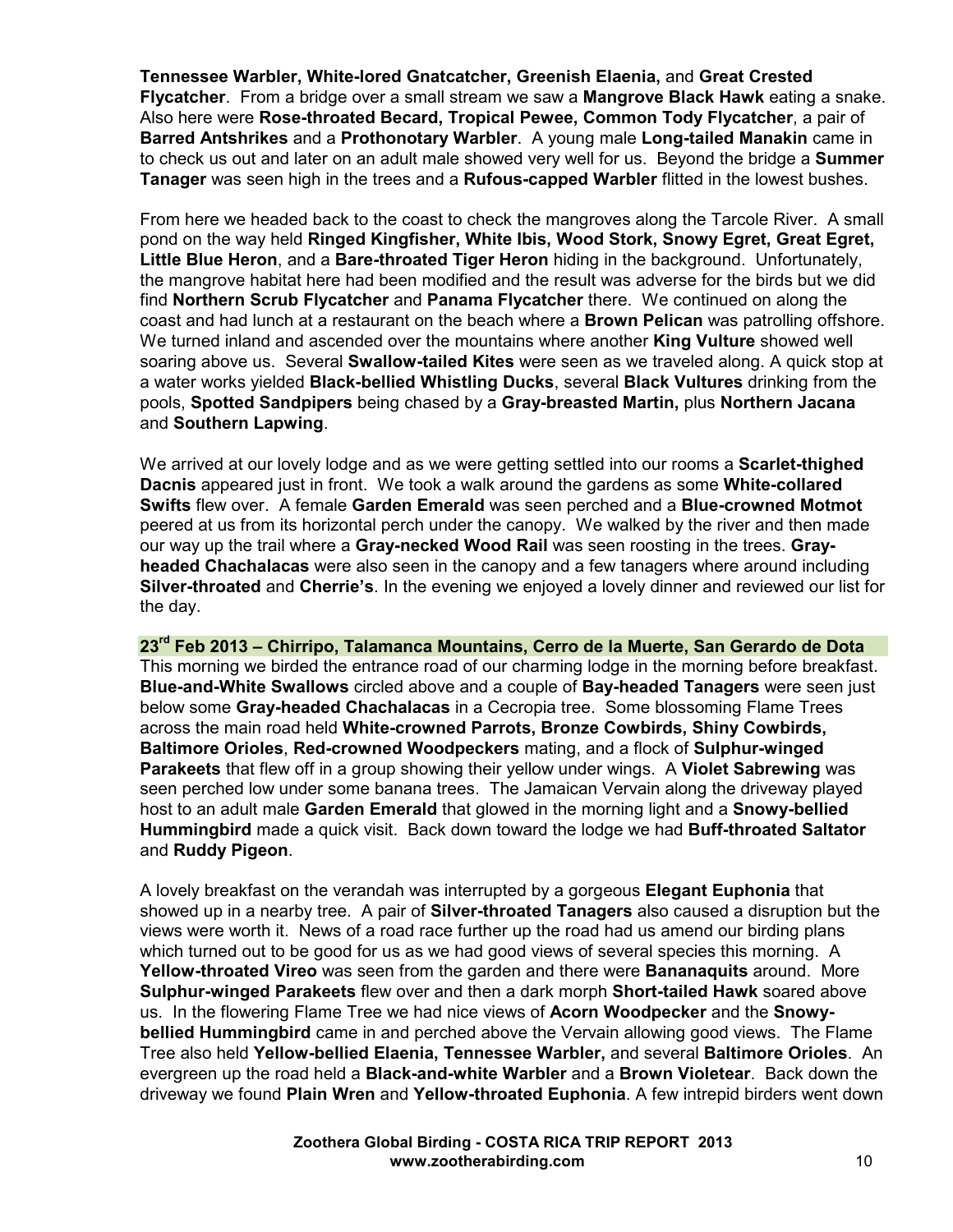

the steep trail toward the river and saw **Yellow-crowned Euphonia** and **Torrent Tyrannulet**. As we loaded the bus, some **Slate-throated Whitestarts** were seen near the lodge and a pair of **Emerald Toucanets** flew by.

We drove out of San Isidro and up the Talamanca Mountains stopping at a roadside café for lunch. The feeders were slow but offered **Flame-colored Tanager, Silver-throated Tanager, Cherrie's Tanager, Baltimore Oriole, Rufous-collared Sparrow** and a **Gray-necked Wood Rail** skulking under the feeders. A **Violet Sabrewing** (Photo: Roberta Goodall) was seen well here as we enjoyed delicious coffee and lunch.

We drove up to Cerro de la Muerte where there were **Volcano Hummingbirds** all around and a few **Slaty Flowerpiercers** as well. The weather was clear and sunny and a **Red-tailed Hawk** soared above the radio towers. A **Volcano Junco** was very showy as it perched

close to us on a bare twig. Also along the road we had **Black-billed Nightingale Thrush** and **Sooty-capped Chlorospingus (Bush Tanagers)**. A **Timberline Wren** remained elusive skulking deep in the roadside shrubs. We continued on and turned down the road into San Gerardo de Dota now on high Quetzal alert.

A stop at our favorite roadside café offered **Flame-colored Tanager, Large-footed Finch, Magnificent Hummingbird**, more **Volcano Hummingbirds, Yellow-thighed Finch, Long-tailed Silky Flycatcher** and male and female **Yellow-bellied Siskins**. We continued down to our lodge set in the foothills of the mountains next to a rushing river. We settled into our rooms and later on met in the bar before dinner to celebrate another wonderful day.

#### **24th Feb 2013 – San Gerardo de Dota**

This morning we were up early with a mission to see the Resplendent Quetzal, one of the iconic

birds of Costa Rica that makes this valley its home. So, at dawn we were heading up the road to the local school where we parked and walked up the road. To our right was a pasture dotted with large trees and beyond that a thicker forest. We scanned the trees and found **Yellow-winged Vireos** and **Acorn Woodpeckers** (Photo: Gina Nichol). Then we spotted a male **Resplendent Quetzal** (photo on page 1!) in a distant tree and repositioned ourselves for the best views. Over the course of the next half hour or so the male came closer and closer and the female appeared not far away. We were thrilled at the views we were getting and then the male flew in close to us and landed on a low branch. This stunning bird then flew low over our heads eliciting gasps of delight from the crowd as it crossed to the other side of the road. It was an utterly amazing experience and we could not hope for better views.

After breakfast, we gathered for our morning up at the higher elevation Los Robles trail. A **Red-tailed Hawk** soared above



a distant hillside and perched briefly for scope views. A **Stripe-tailed Emerald** visited the feeders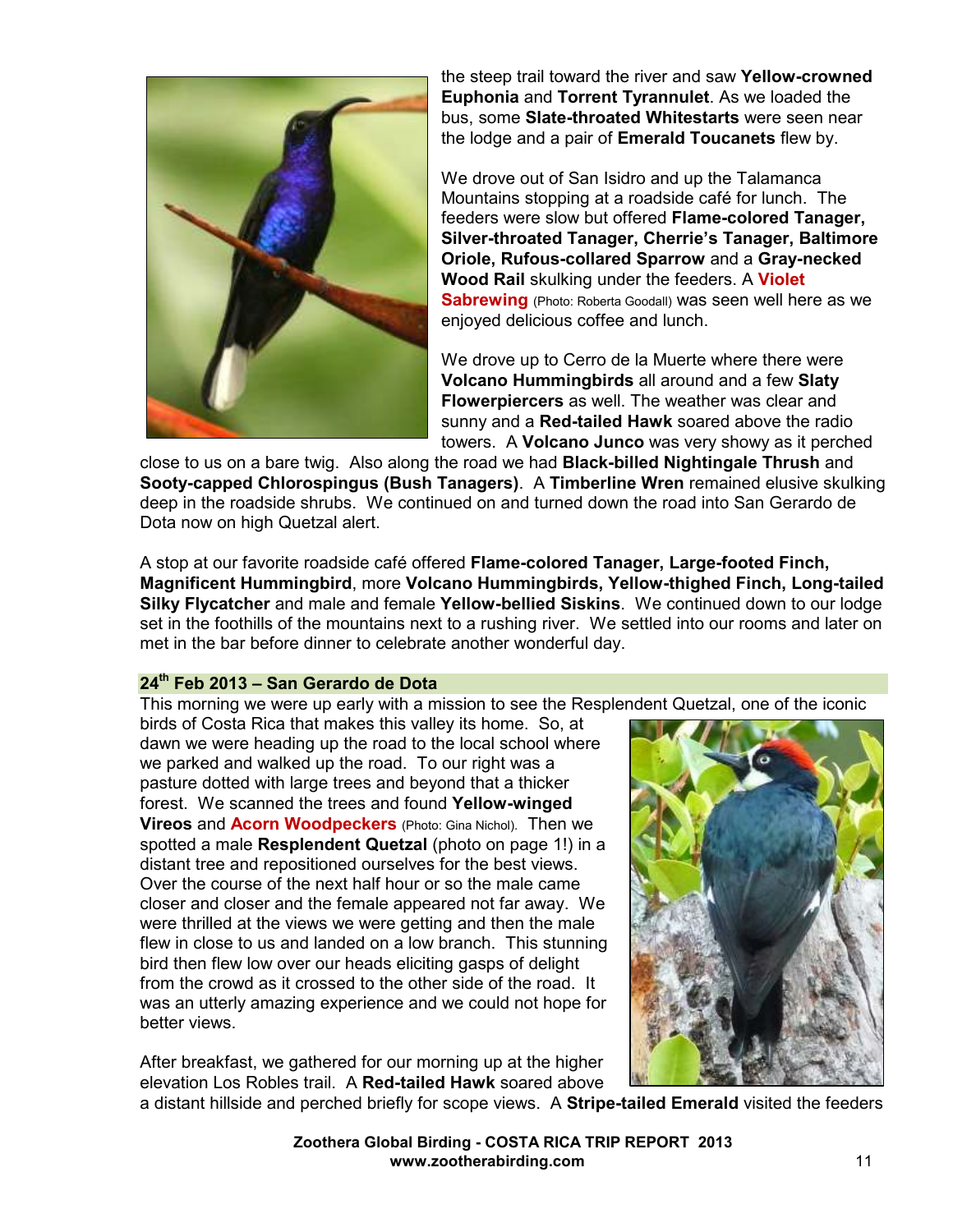in front of us and then we boarded the 4x4s for the ride up the mountain. At the end of the road we spent a long time searching for **Costa Rican Pygmy Owl**. While searching we found a female **White-throated Mountain Gem**, several **Acorn Woodpeckers, Ochraceous Wren,** and an **Ornate Hawk Eagle** that flew over quickly. The **Costa Rican Pygmy Owl** called a few times and eventually Steve located it on a branch in the forest. We scoped it but it quickly disappeared again. Steve relocated it and this time it sat for prolonged views. We walked down the track and into the forest adding **Wilson's Warblers, Tufted Flycatcher,** and an **Ochraceous Pewee**.

A few of us wandered back up to the main track where we found another male and female **Resplendent Quetzal** and a **Collared Trogon**. An **Ochraceous Wren** worked up a tangle and a **Swallow-tailed Kite** sailed over the canopy. Further on we took another forest trail where a **Spot-crowned Woodcreeper** was seen working up a moss laden tree. Ahead of us on the track was a **Ruddy-capped Nightingale Thrush** and along a small stream we found **Yellow-thighed Finch** and **Black-cheeked Warbler**. A male **White-throated Mountain Gem** looked nice perched on the side of a tree. Further down we crossed paths another **Yellow-winged Vireo** and then with a manic flock appeared and held **Spangle-cheeked Tanagers, Ruddy Treerunners, Buffy Tuftedcheek**, and **Flame-throated Warbler**. As things wound down a little, a **Tufted Flycatcher** was seen and the first of many **Yellowish Flycatchers**. Further on a couple of **Graybreasted Wood Wrens** were seen along the stream. A **Black-faced Solitaire** was seen by a few and caught up with very well later in the day. We came out the main track there was a **Blackcapped Flycatcher** and a **Black-throated Green Warbler**. A close **Flame-throated Warbler** was much appreciated although capturing it in a photograph proved a challenge as it moved constantly.

After lunch, we met at the feeders where people had been watching **Green Violetear** and **Magnificent Hummingbirds** at close range. We walked out through the gardens and found a **Mountain Elaenia** and a small flock of **Sulphur-winged Parakeets** flew overhead. A **Volcano Hummingbird** on a nest was a treat and a **Stripe-tailed Emerald** was seen feeding on its favorite red flowers. There were several **Acorn Woodpeckers** around and a few **Slaty Flowerpiercers, Paltry Tyrannulet**, **Common Chlorospingus (Bush Tanager),** and **Mountain Thrush**. A **Torrent Tyrannulet** was feeding on insects around the river and then we continued down to the bridge where another **Black-faced Solitaire** showed well. A **Green-crowned Brilliant** got away quickly but a **Black-and-White Warbler** was more confiding. Down by the fish farm there was another male **Resplendent Quetzal** hanging around last year's nest hole and calling for the female. On the way back we found a **Scintillant Hummingbird** and strained to get views of a **Mountain Thrush**. Back through the gardens a **Dark Pewee** showed very well and a **Black Guan** was heard.

In the evening, we had the pleasure of going out with our good friend Marino Chacon to look for night birds. Marino took us into a private property where we soon heard **Bare-shanked Screech Owl** (Photo: Gina Nichol) and within a few minutes we were enjoying fantastic views of this unique bird not far away on a horizontal branch. The **Dusky Nightjar** was a little trickier as we heard birds close and then they moved away. By the time we got back out on the road, a **Dusky Nightjar** was sat perched on a fence post under the street lamp allowing incredible views. It was a magical evening and a great end to a wonderful day.

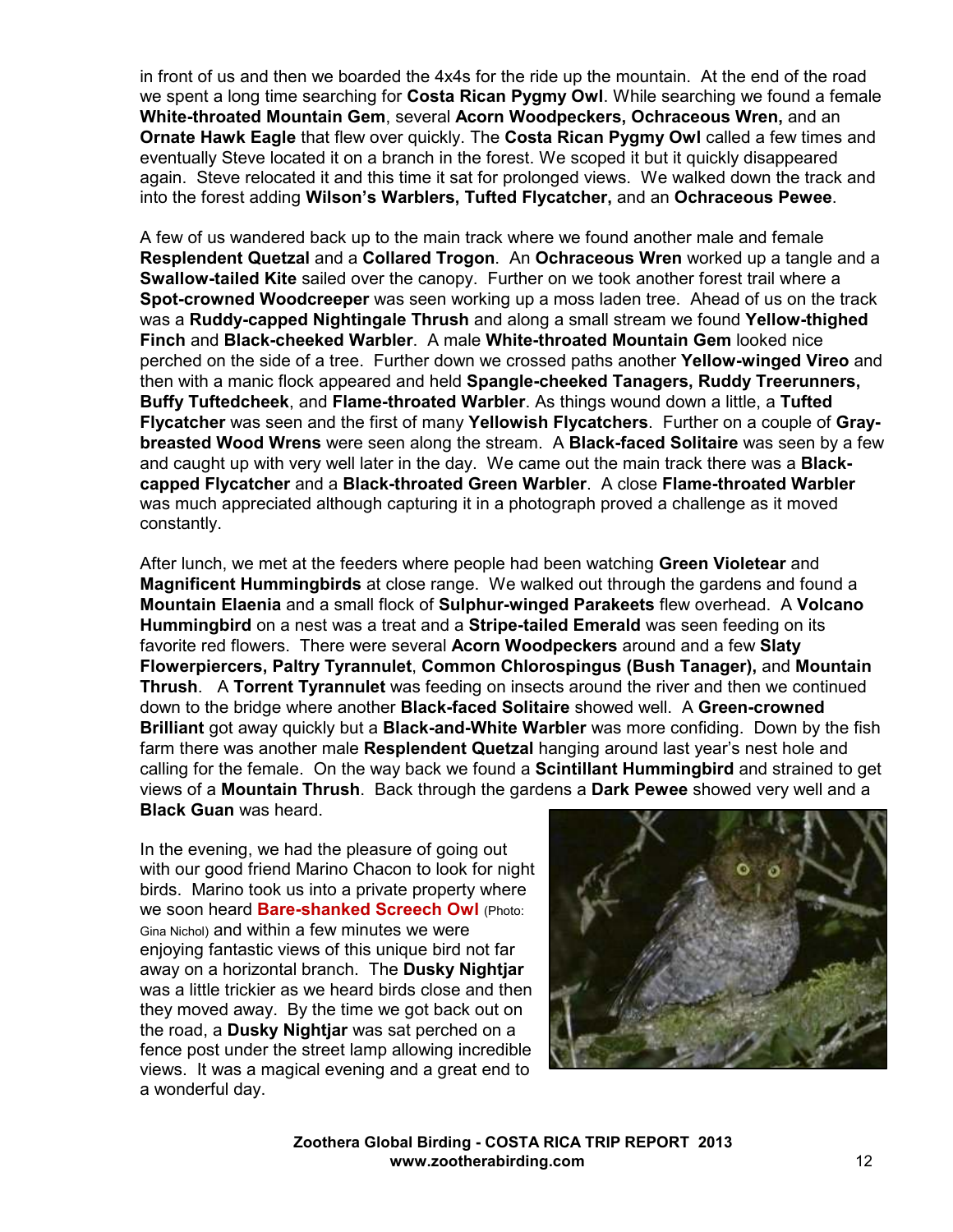#### **25th Feb 2013 – San Gerardo, Paraiso Quetzales, Orosi**

Some of us met before breakfast to bird the grounds around the lodge. It was another crystal clear day and as we walked from the coffee verandah we had **Yellow-winged Vireo, Acorn Woodpecker**, **Volcano Hummingbird, Yellow-bellied Elaenia, Black-throated Green Warbler, Yellowish Flycatcher**, a **Mountain Elaenia** flycatching, **Green Violetear** singing its incessant song, and **Gray-breasted Wood Wren**. A male **Scintillant Hummingbird** glowed in the morning light as it sat on a perch above our heads. The **Dark Pewee** was seen on its high perch and a **Spot-crowned Woodcreeper** showed nicely. On the road back up to the lodge we had **Philadelphia Vireo, Stripe-tailed Hummingbird**, and a nice **Louisiana Waterthrush** flitting around the boulders in the river. As we crossed the bridge up to the lodge, a **Torrent Tyrannulet** was seen and then when we arrived at breakfast we were regaled with the story of two **Emerald Toucanets** feeding each other just off the balcony.

After breakfast we went out for another quick check of the grounds and found a **Chestnutcapped Brush Finch, Paltry Tyrannulet, Mountain Elaenia, Black-throated Green Warbler**, and another **Scintillant Hummingbird**. We loaded the bus and started our ascent out of the valley. A quick stop at another bridge found us **Black Phoebe, Torrent Tyrannulet, Blue-andwhite Swallow** and **Yellow-faced Grassquit**.

We turned left on the main road and then left again toward Paraiso Quetzales. We birded the road and found a showy **Gray-breasted Wood Wren, Long-tailed Silky Flycatcher, Mountain Elaenia,** and a fly over **Band-tailed Pigeon**. The feeders at the café were abuzz with activity and for the next hour or so we delighted in an avian show like no other. At point blank range there were **Fiery-throated Hummingbirds** (Photo: Gina Nichol)**, Magnificent Hummingbirds** and **Green Violetears** feeding, preening, perching, and interacting. Cameras clicked nonstop as we repositioned and tried to capture the sparkling hummingbirds. Pretty soon after we arrived, a pair of **Black-andyellow Silky Flycatchers** appeared in a bush above the feeders almost too close for photos! Also in the fray were **Volcano Hummingbird,** 



**Black-billed Nightingale Thrush** and a **Hairy Woodpecker** was watched nearby as it excavated a nest hole in a tree.

After a delicious lunch, we walked the trails and soon heard the call of **Golden-browed Chlorophonia**. A scan of the bushes yielded **Yellow-thighed Finch, Magnificent Hummingbird,** more **Black-and-yellow Silky Flycatchers**, and **Sooty-capped Bush Tanager** but no Chlorophonia. We walked up a trail again hearing our target and suddenly Roberta exclaimed, "I see it!" and got us onto a female feeding in a fruit-laden bush just up the hill from us. The bird sat eating and we enjoyed its brilliant colors. The call of a **Resplendent Quetzal** diverted our attention as four of these beautiful birds flew into the canopy behind us. On the way back down, we found two more male **Golden-browed Chlorophonias** and a female in fruiting bushes near the road and got even better views! From here we drove to the village of Orosi just outside of Tapanti National Park and settled into our rooms for the night.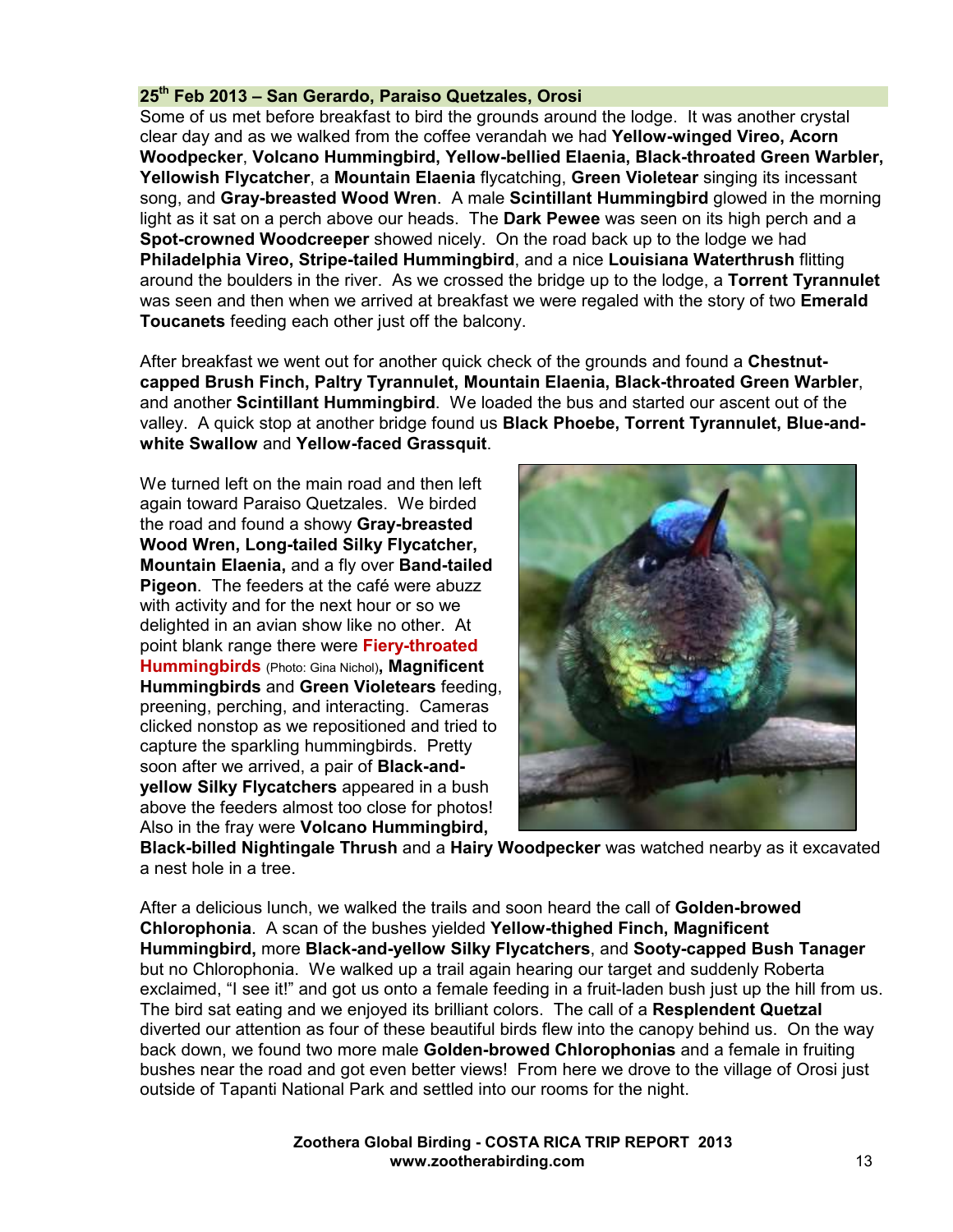#### **26th Feb 2013 – Tapanti National Park, San Jose**

This morning we awoke to sparkling blue skies and a stunning view of the Orosi Valley. A large flock of **Crimson-fronted Parakeets** swirled around the Flame Trees up behind the hotel and some people had heard **Pauraques** calling in the night. After breakfast, we drove through sprawling coffee plantations to Tapanti National Park crossing several small streams which held **Black Phoebe** and **Spotted Sandpiper**. A colony of **Chestnut-headed Oropendolas** above the road made for nice photo opportunities and a **Yellow-faced Grassquit** was spotted in the nearby pasture. We drove along the edge of the forest and stopped for a distant **American Kestrel** perched in a lone tree in the middle of a field and a **Broad-winged Hawk** was also seen. At the park entrance we found **Tropical Parula, Silver-throated Tanager, and Common Chloropingus (Bush Tanager)** and had quick views of **White-throated Robin.** A **White-bellied Mountain Gem** got away quickly and some **White-crowned Parrots** flew high overhead. Along the road we found **Prong-billed Barbet, Bay-headed Tanager, Slate-throated Redstart**, **Graybreasted Wood Wren, Pale-vented Thrush**, and **Scale-crested Pygmy Tyrant**. Ramon spotted a distant raptor and photos revealed that it was a **Black Hawk Eagle** along with a few **Whitecollared Swifts**. We birded the Figure of 8 trail where Elaine found a **Spotted Barbtail**. A few **Spotted Woodcreepers** were seen here as well as **Collared Trogon**, **Golden-winged Warbler, Tawny-capped Euphonia, Black-faced Solitaire,** and **Red-faced Spinetail**. A **Scale-crested Pygmy Tyrant** was going mad above the trail very close and a **Slaty-capped Flycatcher** was seen nearby. Near the end of the trail a **Philadelphia Vireo** was seen and a bright **Blackburnian Warbler** got away quickly.

We worked our way up to the end of the road where Ramon proceeded to set up one of his famous picnic lunches while we birded around the parking lot. A kettle of 60 or so **White-collared Swifts** swirled above the horizon with a few small swifts mixed in. We walked up some steps and found a **Black-striped Warbler, Spangle-cheeked Tanagers**, and a male **Purple-throated Mountain Gem**.

As we enjoyed lunch it began to rain and that seemed to bring out more bird activity. So when we finished lunch we tried for a **Rufous-breasted Antthrush** that was calling from the nearby forest. The bird did not show but we did find **Brown-capped Vireo** in the parking lot, as well as **Silverthroated Tanager, Spangle-cheeked Tanager, Blackburnian Warbler, Golden-winged Warbler**, and **Three-striped Warbler**. Some of us took shelter in the bus while others birded down the road earning their just rewards. A **Black-bellied Hummingbird** was the first prize and a **Streak-breasted Treehunter** was stunning as it emerged from a shrubby hillside and flew across in front of us to some mossy trees. A **Dark Pewee** was seen on a bare perch and a **Summer Tanager** got our blood going as we tried to make it into a White-winged Tanager. A fruiting tree played host to a couple of **Black-faced Solitaires** and a nice male **Tawny-capped Euphonia** perched in the open for the best views of the day. A couple of **Black Guans** worked some trees at eye level close to the road and then it was time to head back to San Jose for the night.

We celebrated the end of our trip with a nice dinner at our hotel with entertainment provided by our friend and server Edwin. And we made plans for our last breakfast and goodbyes to Nancy who was not continuing on the extension to Arenal and Cano Negro.

#### **27th Feb 2013 – San Jose, Arenal area**

This morning after breakfast we had our group picture taken and said our goodbyes to Nancy who was heading back home today. The rest of us loaded the bus and set off for Arenal Observatory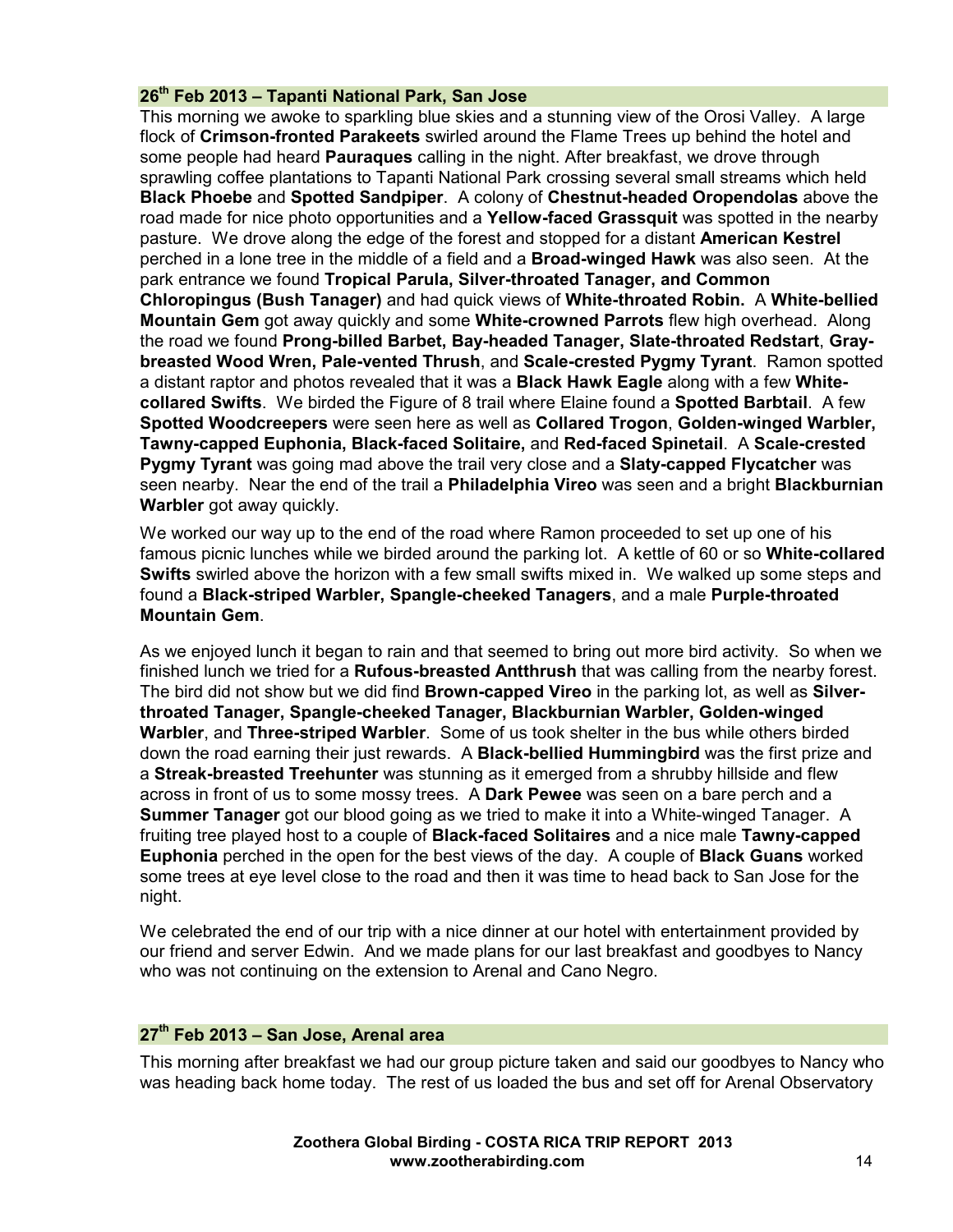Lodge at the base of Arenal Volcano. Along the way, we saw **Vaux's** and **White**-**collared Swifts**, flocks of **Bronze Cowbirds**, and **White-winged Doves** on the wires.

A stop at a hummingbird garden got us the endemic **Coppery-headed Emerald** as well as **Violetcrowned Woodnymph, Rufous-tailed Hummingbird, Green Hermit, Violet Sabrewing, Purple-throated Mountain Gem,** and **Green-crowned Brilliant**. After taking hundreds, perhaps thousands of pictures, we continued on. A stop at a small lake proved quite productive with **Piedbilled Grebe**, **American Coot**, two **Gray-crowned Yellowthroats, Purple Gallinule, Northern Jacana**, and a nice **Osprey** perched overlooking the water. A couple of **Great Egrets** looked huge flying over the water and then Ramon spotted a **Laughing Falcon** flying in the background. It disappeared below some trees but we relocated the bird and enjoyed pretty good scope views. We continued on toward Arenal noting the volcano was under heavy cloud. A tractor harvesting sugar cane was being followed by several **Great Egrets**, a **Wood Stork**, and a **Harris's Hawk** which perched for a while and then took flight picking up something from the freshly cut field.



eye out on what was happening.

On the way up to Arenal, we stopped at a bridge to see a young **Fasciated Tiger Heron** stood on a rock near the water. The bird showed well and even dove into the river after a fish and then climbed back out onto the rock shaking the water off its body. We arrived at Arenal and immediately went to the veranda where the usual **Montezuma Oropendolas** (Photo: Gina Nichol) were putting on a show. A **Streaked Flycatcher** perched on a branch overlooking the feeder. A **Linneated Woodpecker** worked on the main trunk of that bare tree behind the feeders and **Palm** and **Blue-gray Tanagers** took advantage of the free lunch. We tore ourselves away to have our lunch but still kept an

After lunch and settling into our rooms, we took a walk through the gardens and into the forest. A group of **Mantled Howler Monkeys** got a lot of attention as they came into a tree close to the trail. A **Black-headed Nightingale Thrush** sang and showed for most of us and a **Broad-billed Motmot** was heard from deep within the forest. A **Pygmy Squirrel** ran up and down a tree near the trail as if unable to decide which way it wanted to go. Further on a pair of **Song Wrens** showed briefly just as it started to rain hard making it difficult to get on them. The rain made it hard to hear anything so we decided to go back and check the feeders which had **Green Honeycreeper, Passerini's Tanagers**, **Melodious Blackbird, Golden-hooded Tanager, Green Honeycreeper, Hepatic Tanager, Black-cheeked Woodpeckers**, and a couple of **White-nosed Coatis** underneath picking up food scraps that had fallen. A **Black-striped Sparrow** also foraged on the ground and **Band-backed Wrens** and **White-tipped Dove** were seen. A **Common Tody Flycatcher** flitted in some nearby bushes and an **Orange-bellied Trogon** was spotted perched on some bare branches down the hill. The rain came in harder and we called it a day.

#### **28th Feb 2013 – Arenal area**

This morning we were up on the veranda at first light watching the antics of the **Montezuma Oropendolas** and White-nosed Coatis around the feeders. A male **Great Curassow** wandered under the feeders and a **Black-striped Sparrow** foraged nearby. A few **Brown Jays** tried to get in to the fruit around the Oropendolas and a **Scarlet-thighed Dacnis** came into the tree behind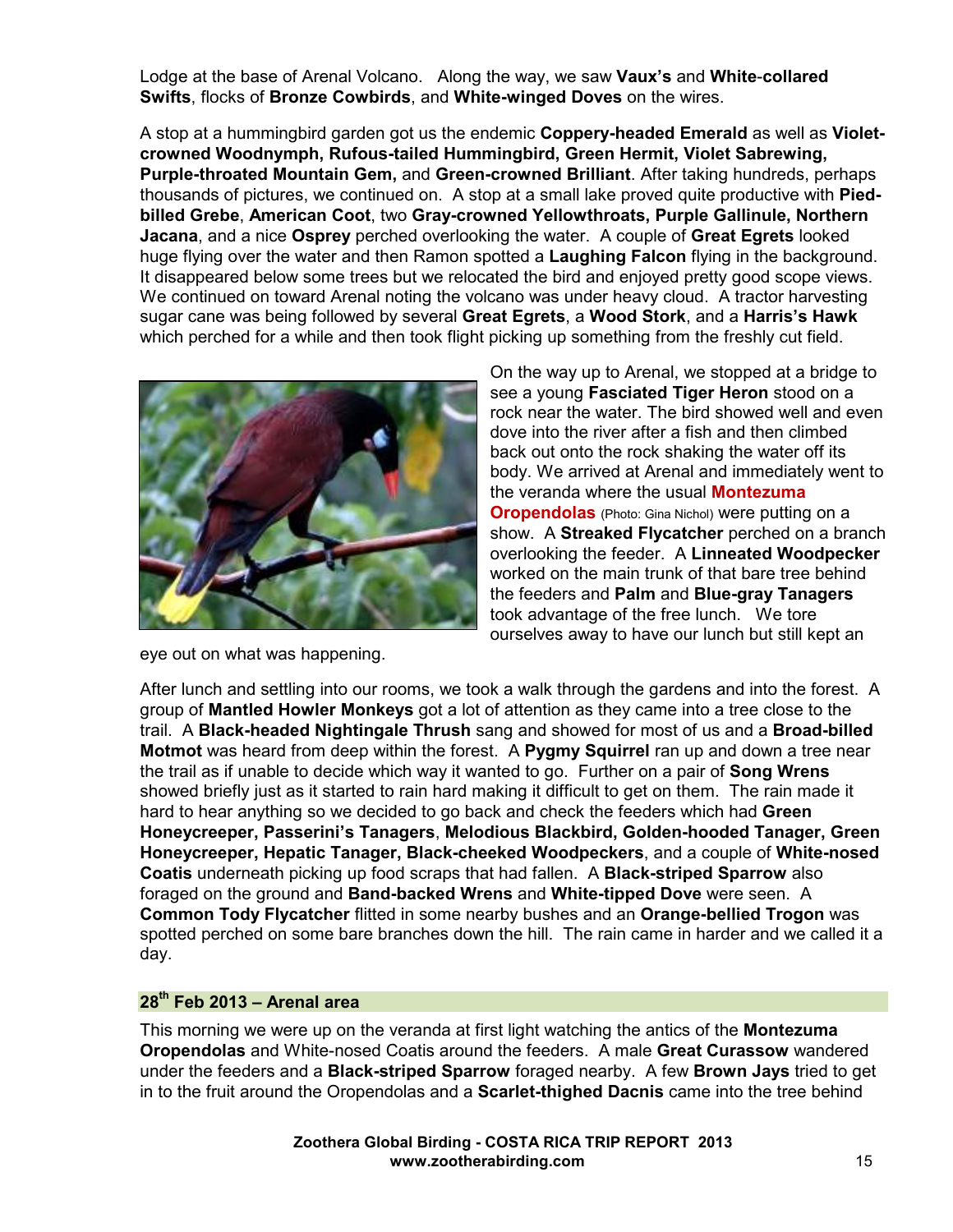

the feeders but a **Golden-hooded Tanager** arrived and took its place. Other visitors included **Passerini's Tanager, Summer Tanager,** and **Band-backed Wren**. The volcano was shrouded in cloud but at one point the cloud moved off exposing the top of the volcano – a sight not often seen so we were lucky! We enjoyed good views before and during breakfast as the cloud moved past the peak.

After breakfast, we walked the gardens and found **Black-cowled Oriole, Variable Seedeater, Crimson-collared Tanager, Emerald Tanager,** and **Paltry Tyrannulet**. A couple of **Black-and-yellow Tanagers** flew into a Cecropia above us and **Keel-billed Toucans** moved across the canopy. In the forest, Steve spotted a well hidden **Broadbilled Motmot** and a nice male **Spotted Antbird** showed well on a raised branch. An **Orange-bellied Trogon** flew in but views were interrupted by the appearance of a **Barenecked Umbrellabird** (Photo: Gina Nichol) that came in and perched above us and stayed

there for an hour! As it changed position, so did we, getting photos and views from every angle. The sighting was amazing and we appreciated it by taking plenty of time to enjoy the bird. A lifer for Gina, this was only the third time Steve had seen this species and Ramon saw his last one 14 years ago!

We moved up the trail where there was a pair of **Song Wrens** that were much more uncooperative as they moved on the forest floor flipping up leaves. A corner of the trail held several wrens that did their best to remain hidden but a **Carmiol's Tanager** showed well for us in front of a tangle. Out in the garden there were several hummingbirds including **Violet-headed, Rufous-tailed, Scaly-breasted, Violet-crowned Woodnymph, Bronze-tailed Plumeleteer, Black-crested Coquette**, and **White-necked Jacobin**. Meanwhile a pair of **Crested Guans** moved up in the trees at the edge of the forest. We started walking back and found a **Brown Violetear** sat perched and calling incessantly as they do. Working back toward the lodge we had a lovely pair of **Slaty-tailed Trogons** and a **Tropical Parula**. After lunch and nice looks at an **Orange-bellied Trogon** from the back of reception, we drove down the slopes of Arenal Volcano in the rain. A fruiting tree offered several **White-throated Thrushes**. An **Amazon Kingfisher** flew out from its perch near one of the bridges and there were **Gray-headed Chachalacas, Keelbilled** and **Chestnut-mandibled Toucans** at the next fruiting tree. **Social, Gray-capped** and **Piratic Flycatchers** were also around and there were **Southern Rough-winged Swallows** flying low along the road bed. We turned off to a smaller road and stopped for a **Gray Hawk** spotted by eagle-eyed Steve. The rain subsided so we got out and walked the road and found **Masked Tityras** and **Red-lored Parrots** perched on a dead tree. **Hepatic Tanager, Red-legged Honeycreeper**, and **Dusky-capped Flycatcher** were also in the area and a little further on, we had a couple of **Rufous Mourners** and several **Crested Guans**. On the corner with the lake view we tracked down a **Keel-billed Motmot** and as we watched it, we saw a **Broad-billed Motmot** perched very close by. The birds moved and then perched on the same branch and we wondered what the interaction was all about. As the sun set, we headed back up to the lodge pleased with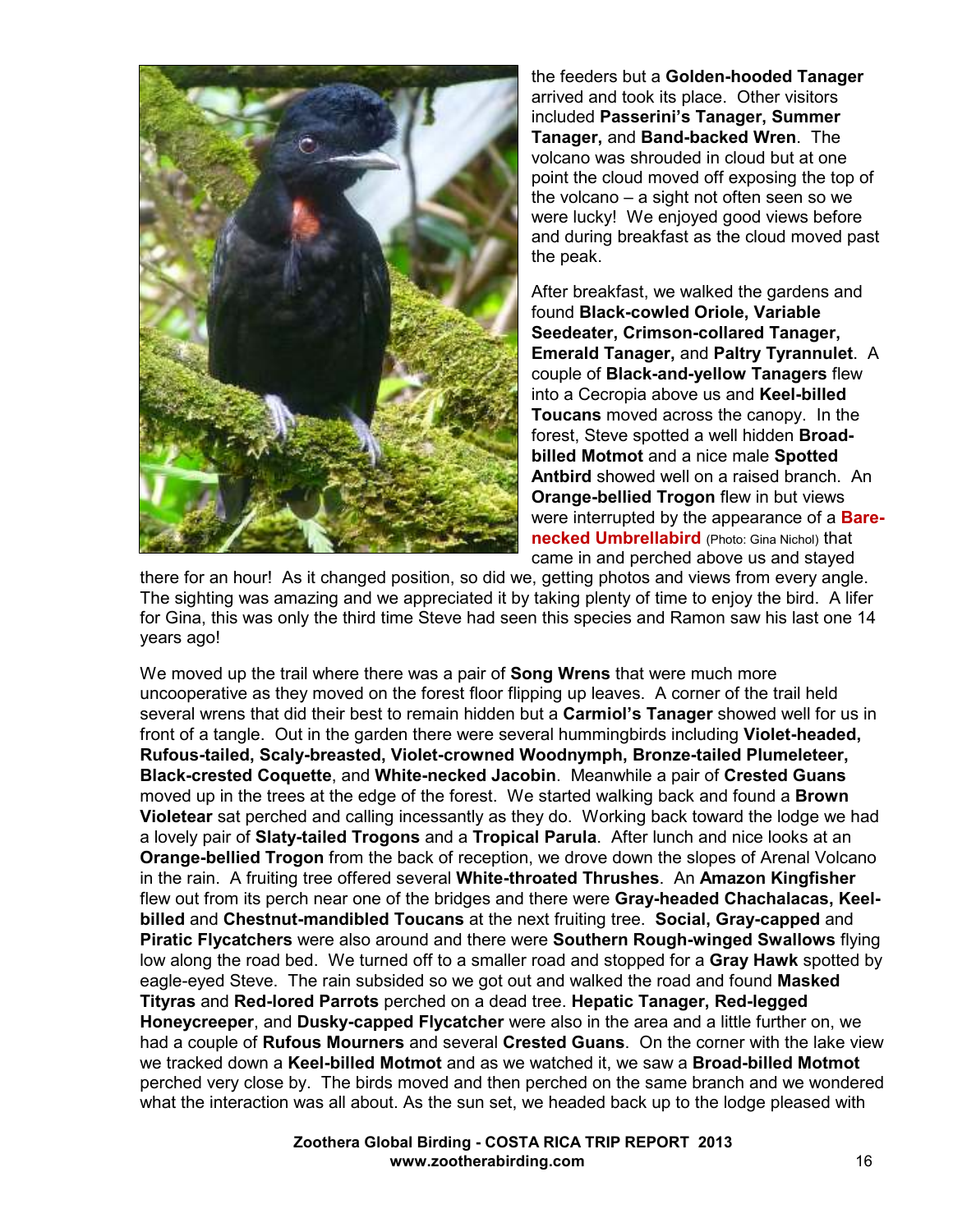our fantastic day of birding around Arenal. After dinner, we went out in search of night birds and had good views of **Common Pauraque** on one of the lodge paths.

#### **1 st March 2013 - Arenal**

This morning we met at the veranda at first light and found the usual suspects on the feeders and particularly the dominant **Montezuma Oropendolas**. A **Stripe-throated Hermit** foraged around the Vervain early perhaps to avoid being chased by the **Rufous-tailed Hummingbirds**. In the trees beyond the feeders were **Red-legged Honeycreepers, Summer Tanagers,** and **Tennessee Warblers**. An **Emerald Tanager** made a quick stop in the bushes behind the feeders and then continued to the trees in the forest. A pair of **White-crowned Parrots** came in and perched on the dead stick and Carmelit called our attention to a lovely **Orange-bellied Trogon** perched just off the restaurant.

After breakfast we set off down the mountain and found some nice close **Buff-rumped Warblers**, fly over **Vaux's Swifts** and a low **Swallow-tailed Kite**. We arrived at the Arenal Hanging Bridges and began our walk in the rain finding a **Stripe-breasted Wren** after the first bridge. It was quiet in the forest and difficult to hear because of the rain but on one slope we looked down and found a **Violaceous Quail Dove**. After passing through the Jumping Pit Viper tunnel we found a **Rufous Motmot** on the left and a **Green Hermit** scolding (perhaps lekking) offered good photo opportunities. An **Olive-striped Flycatcher** showed at close range and we continued to make our way around the suspension bridge trail in the rain. On one of the last bridges a made flock included **Sulphur-rumped Flycatcher, Slaty Antwren, Plain Antvireo**, and **Buff-throated Foliage Gleaner.** We departed the bridges and stopped for two **Collared Peccaries** in a cow field and then continued to find a place for lunch.

Lunch stop at a roadside café was amazingly birdy starting with the owner of the restaurant whistling in a pair of **Crested Guans**. He put out some fruit on a table but it did not seem to attract anything but a curious **White-nosed Coati**. As we waited for our food, Steve spotted several birds in a tree down the hill and soon realized that he had discovered a "Tree of Life" that entertained us before and after lunch. The tree, called a higueron tree by the locals, was in fruit and held at least a dozen **Scarlet-thighed Dacnis** (males, females and young males), **Goldenhooded Tanagers**, at least six **Shining Honeycreepers, Green Honeycreeper, Red-legged Honeycreeper**, a stunning pair of **Rufous-winged Tanagers, Yellow-throated Vireo, Olivebacked Euphonia**, **Thick-billed Euphonia, Passerini's Tanagers, Bronze-tailed Plumeleteer, Black-crested Coquette, White-necked Jacobin**, **Steely-vented Hummingbird, Thick-billed Seed Finch**, and **Variable Seedeater.** Beyond the feeders were **Collared Aracaris** and **Buffthroated Saltators** and we were amazed at home much bird life this area offered.

Later in the afternoon we birded the road up to Arenal picking up male and female **Dusky Antbirds, Bat Falcon**, more toucans, **Gray-headed Chachalacas, Chestnut-backed Antbird, Wood Thrush, Slaty Spinetails**, and **Wilson's Warbler**. Further up on the stream just before the entrance to the lodge we had **Northern Waterthrush** and **Black Phoebe** and our final bird of the day was a nice **Orange-billed Sparrow**.

#### **2 nd March 2013 – Arenal, Cano Negro**

This morning we woke up to clear weather and views of Arenal Volcano that lasted until we departed Arenal area. Before breakfast we walked the Waterfall Trail into the forest where we found a gorgeous male **Spotted Antbird** that showed well for us. A couple of **Song Wrens** came by and investigated us and two **White-breasted Wood Wrens** were seen. Where the trail split to go down to the waterfall, Steve heard the call of a **Lanceolated Monklet** (Photo: Gina Nichol) and soon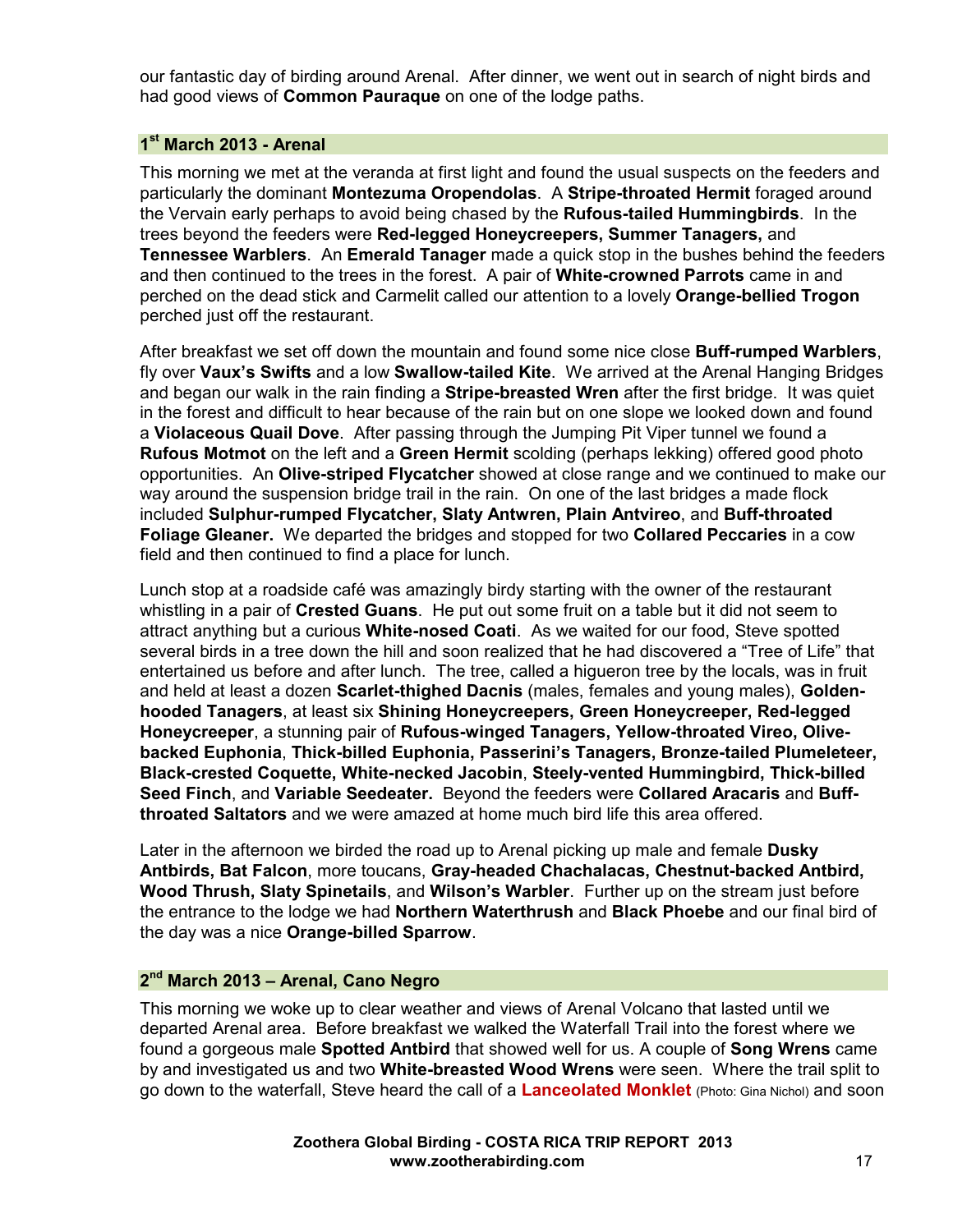we were looking at a bird in the branches just above our heads! The bird called and moved position a few times allowing great views and some photographs. It was a lifer for Gina and a new bird at Arenal for Steve. Buzzing with excitement we headed back for breakfast against the backdrop of the volcano.

After breakfast we loaded the bus and departed our lovely lodge birding down the slopes of the volcano. Our first stop was for two **Rufous-tailed Jacamars** on the power lines along the road, **Black-and-White Warbler**, and **Southern Rough-winged Swallow**. An adult **Fasciated Tiger-Heron** was seen from the bridge just below the entrance gate and as we descended we saw **Gray Hawk** and **Swallow-tailed Kite**. We prepared ourselves for photos of the **Amazon Kingfisher** from the next bridge but the bird was not there. What WAS there was a



**Sunbittern** fishing its way along the bank with the view of the volcano in the background. We watched the bird for several minutes as it snatched fish of varying sizes from the water. At one point it walked on to the bank and spread its wings out in the sun for a few minutes (to our delight!). By now several vehicles had stopped for our **Sunbittern** jam.

We continued on out of the Arenal area to the village of Muelle and Las Iguanas café which was overrun with several large **Green Iguanas** (Photo: Gina Nichol) feeding from crates of old produce. There were iguanas in the trees, iguanas in the road, iguanas everywhere and some of them were looking worse for wear. From the restaurant overlooking the river we had **Amazon Kingfisher, Northern Waterthrush** and **Spotted Sandpiper**. From here we continued north toward Cano

Negro and birded along the road and found **Groove-billed Anis**, and **Common** and **Ruddy Ground Doves**.

A stop over a small wetland area found us a **Nicaraguan Seed Finch** that quickly departed (better views later), **Bare-throated Tiger Heron, Great Egret, Cattle Egret, Green Heron, Northern Jacana**, **Little Blue Heron, Peregrine Falcon, Green Kingfisher,** and an elusive **White-throated Crake** (better poor views later). An **Orchard Oriole** was seen in the bushes on the other side of the road and there was a



**Streak-headed Woodcreeper** noted. The rains came in heavy so we jumped on the bus and moved on stopping for a pair of **Blue Ground Doves** in a roadside tree. **Olive-throated Parakeets** were seen on the tree tops and **Eastern Meadowlark** and **American Kestrel** were seen on the power lines. Another stop had us looking at a **Green-breasted Mango** in a flowering tree above our heads and **Scarlet-fronted Parakeets** in palm trees just off the road. A **Whitetailed Kite** flew over the open field on our right as we continued on. A comfort stop offered the chance to see a **Great Potoo** roosting as well as a **Boa Constrictor** on a tree and a group of **Lesser Sac-winged Bats** on their day roost. We continued along the road and found **Blackheaded Trogon, Black-crowned Tityra**, distant **Black-bellied Whistling Ducks**, **Olive-throated Parakeets, Red-lored Parrots**, and a pair of **Roadside Hawks** "associating" in the open branches of a large tree. We entered Cano Negro and stopped to look at **Black-bellied Whistling Ducks, Roseate Spoonbills, Great Blue Heron, Wood Stork**, and **Great Egret**. At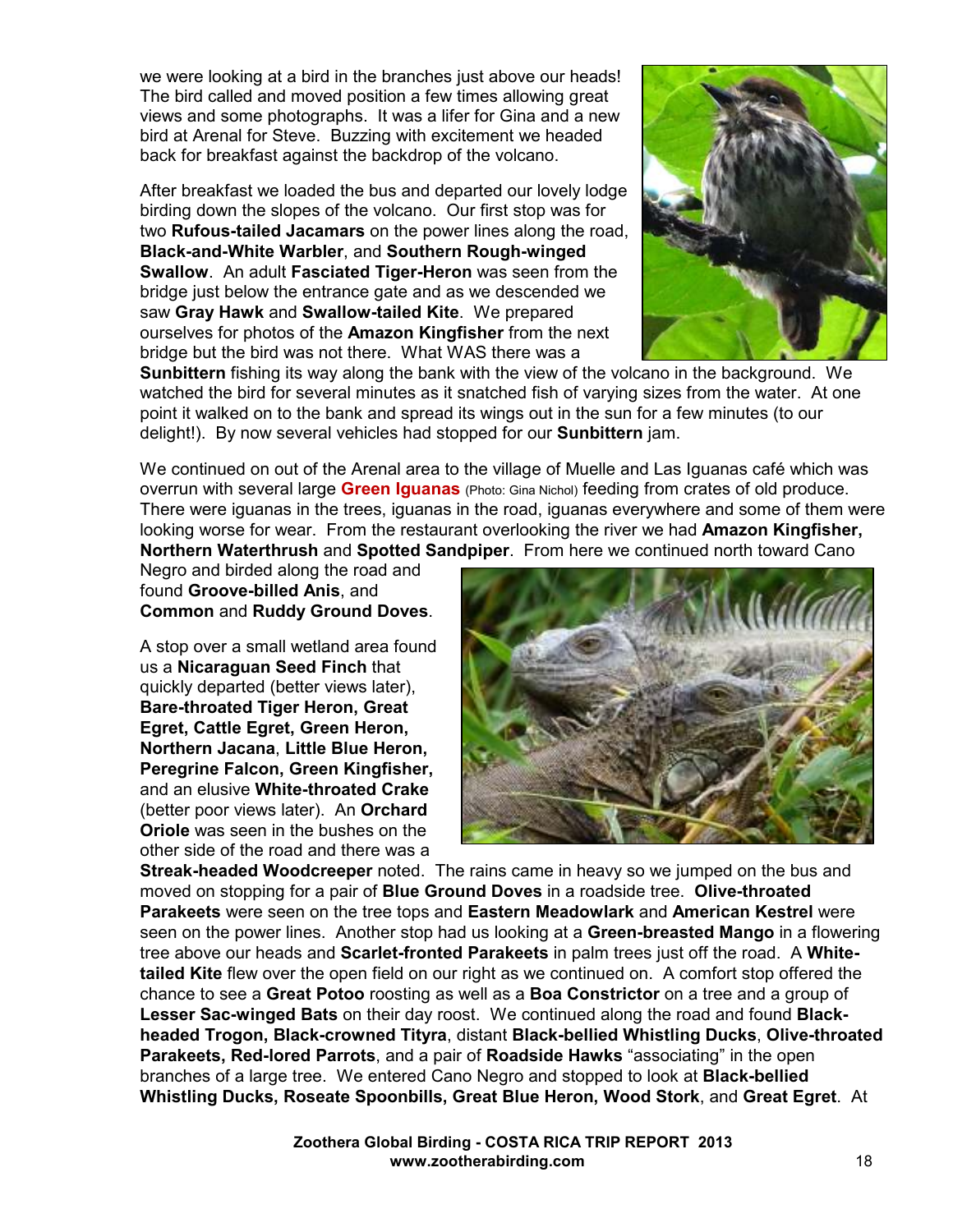the end of the day we arrived at our lodge for the next two nights and settled into our rooms before dinner.

#### **3 rd March 2013 – Cano Negro River**

This morning we were up and out at first light for our boat ride on the Cano Negro River. As we boarded the boat, our first **Mangrove Swallows** were seen and there were a few **Anhingas** perched on the surrounding trees. **Amazon Kingfishers** were all around making good photo subjects. Steve pointed out a **Golden-olive Woodpecker** in the trees above the bank and the first of many **Green Herons** skulked at the water's edge. **Neotropic Cormorants** were flying up river as were large flocks of **Cattle Egrets, Great Egrets, Snowy Egrets** and **White Ibis**. **Ringed** and **Green Kingfishers** were around and there were a few **Prothonotary Warblers** in the undergrowth. **Bare-throated Tiger Heron** and **Great Blue Herons** were seen along the river banks. A **Northern Beardless Tyrannulet** was spotted in a tree up the bank and then a pair of **Nicaraguan Grackles** flew toward us. This was our target here and we watched as they flew past and then turned and flew off down the river. A mudflat held a small group of **Southern Lapwings** and several **Roseate Spoonbills** flew over. Some power lines across the river held **Belted, Ringed** and **Amazon Kingfishers** and a **Gray-necked Wood Rail** foraged on the bank below. **Little Blue Herons** were seen both in adult and juvenile plumage and there were a few **Common Tody Flycatchers** around. **Roseate Spoonbills** were foraging along the edge of a small inlet creating lovely reflections in the water.

Our first of three **Sungrebes** (Photo: Roberta Goodall) was spotted along the edge of the river and we watched it move along the bank for several minutes grabbing insects from the overhanging leaves. Further on an **American Pygmy Kingfisher** showed well and a **Grayish Saltator** was

pointed out. We drifted in the lagoon for a while enjoying the numerous **Black-necked Stilts, Bluewinged Teal, Greater** and **Lesser Yellowlegs, Tricolored Heron, Roseate Spoonbills, Limpkin,** and some distant **Green Ibis**. There were **Spectacled Caimans** all around us, mostly small ones but menacing looking nonetheless.

Moving out of the lagoon we continued up river and found an out of place **Gray-**



**headed Tanager** foraging insects along a sheer bank. A **Squirrel Cuckoo** was seen just before a couple of **Boat-billed Herons** were spotted up in some trees but in the open. Ahead of us, a pair of **Sungrebes** was seen for an unprecedented three of these birds today. One departed quickly and the other diverted to the far shore to keep from being the center of attention. Further on a couple of **Olive-throated Parakeets** were seen in a tree top and beyond them there were four soaring **Swainson's Hawks**. We turned around below a tree that held a **Great Potoo** and headed back down stream. On the way back we had great looks at a couple of **Boat-billed Herons** and a good sized flock of **Least Sandpipers** was seen on shoreline mudflat.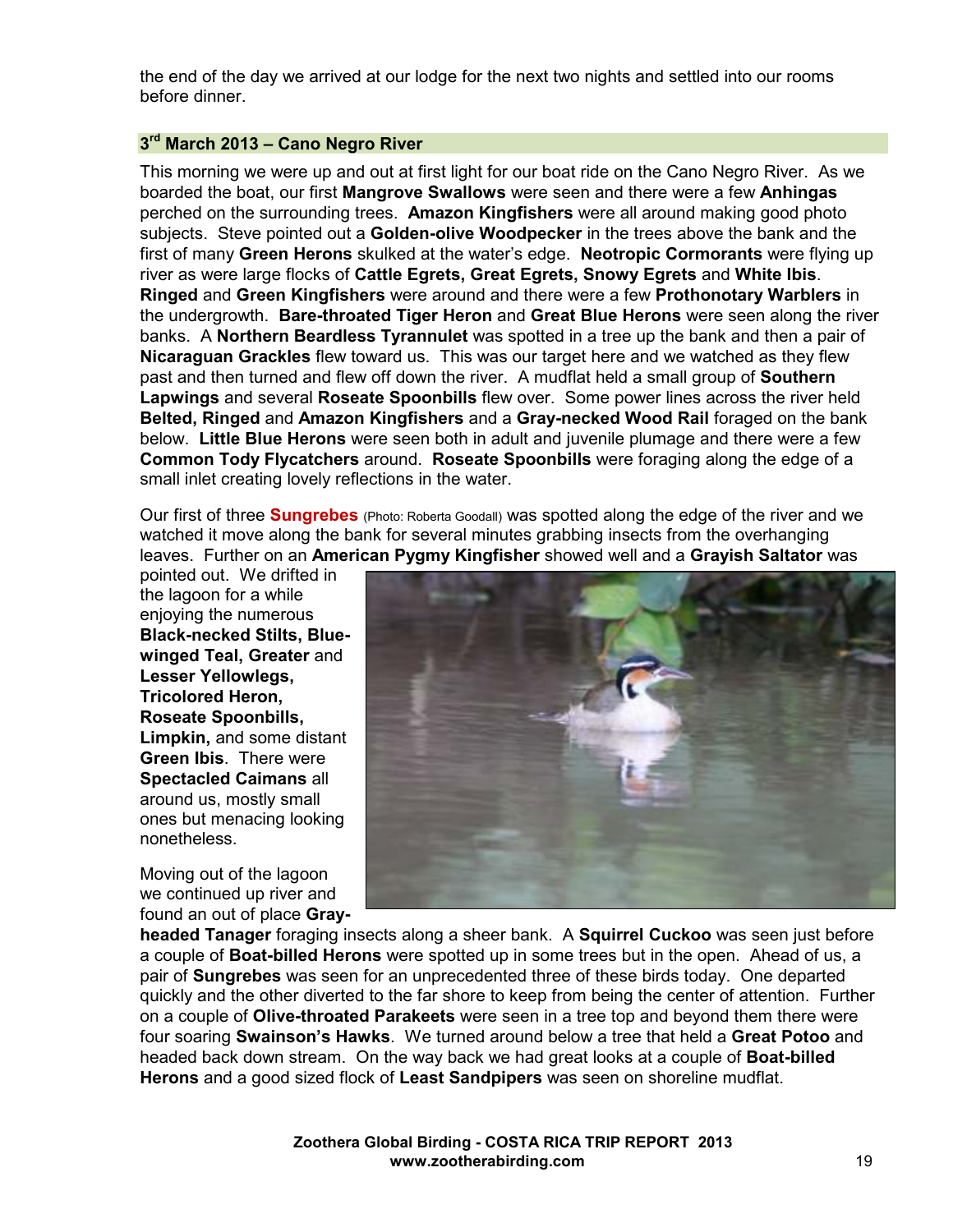We returned to the lodge for breakfast and then went out again in the morning, this time walking from the lodge through town to the river. A **Spot-breasted Wren** got away quickly as we walked out the entrance gate. We walked to a lagoon off the river which held hundreds of birds including **Wood Storks, Roseate Spoonbills, Black-bellied Whistling Ducks, Blue-winged Teal,** and **Black-necked Stilts**. A closer look revealed several **Killdeer** and hundreds of **Least Sandpipers** in the mud. Down by the boat dock we had **Yellow-throated Euphonia** and **Tropical Pewee**. A walk along the bank brought us to an area where a couple of pairs of **Nicaraguan Grackles** were cavorting. We had great close views allowing us to study the differences between these and the **Great-tailed Grackles** that were around. We were now looking at the lagoon from another angle and spent some time working through the shorebirds which included **Long** and **Short-billed Dowitchers, Pectoral Sandpipers, Stilt Sandpipers**, **American Golden Plovers**, and **Greater** and **Lesser Yellowlegs**. On the way back we had a close **Streak-headed Woodcreeper**, another **Northern Beardless Tyrannulet** and some **Olive-throated Parakeets**.

On a tip about a Jabiru nest in the area we set off in the afternoon to investigate. Just outside of town Steve spotted a **Black Squirrel** flattened against a palm tree and soon we realized there was a troupe of **Cental American Spider Monkeys** (Photo: Gina Nichol) above it in the tree. We watched as the monkeys feed on the palm fruits and then descended from the tree, first sliding down a vine and then grabbing the tree and shimmying down. First down was a couple of males followed by females carrying young. On reaching the ground they ran to some trees further away from us. The whole scene was a spectacle with at least 20 monkeys in the troupe and was a highlight of the trip for some.

Further on another **Laughing Falcon** was spotted on top of a tree overlooking a pair of **Pale-vented Pigeons**. A **White-tailed Kite** flew over an open field and next up was a stop for an **American Redstart** right next to the road. We reached the spot for the **Jabiru** nest and could see an adult hunkered down on the nest. As we watched the nest a vulture coursing over the field caught our eye and as it moved closer we could see it was a **Lesser Yellowheaded Vulture**. A couple of **White**-**crowned Parrots** flew over and a **Solitary Sandpiper** was seen in a little wetland area around the next corner. We turned around



to head back and Steve spotted a **Northern Harrier** flying low so Ramon sped up to where we could see it better flying low over the pasture. We stopped to check the **Jabiru** nest again and at that precise moment the brooding bird lifted its head and yawned allowing better views. Yet another **Laughing Falcon** was seen as we worked our way back to the lodge at sunset.

#### **4 th March 2013 – Cano Negro, Heliconius Lodge, San Jose**

A few intrepid birders were out early this morning to bird around Cano Negro village. A **Buffthroated Saltator** started us off in the car park and lots of **Orange-chinned Parakeets** around. Overlooking the lagoon we had a **Gray-necked Wood Rail** cross in front of us and we could see a small group of **Wood Storks** on the distant shore. A fruiting tree of life held three **Collared Aracaris**, numerous **Social Flycatchers, Palm Tanagers, Red-legged Honeycreepers** and others. In the adjacent field, a **Barred Antshrike** sang from a tree where a **Spot-breasted Wren**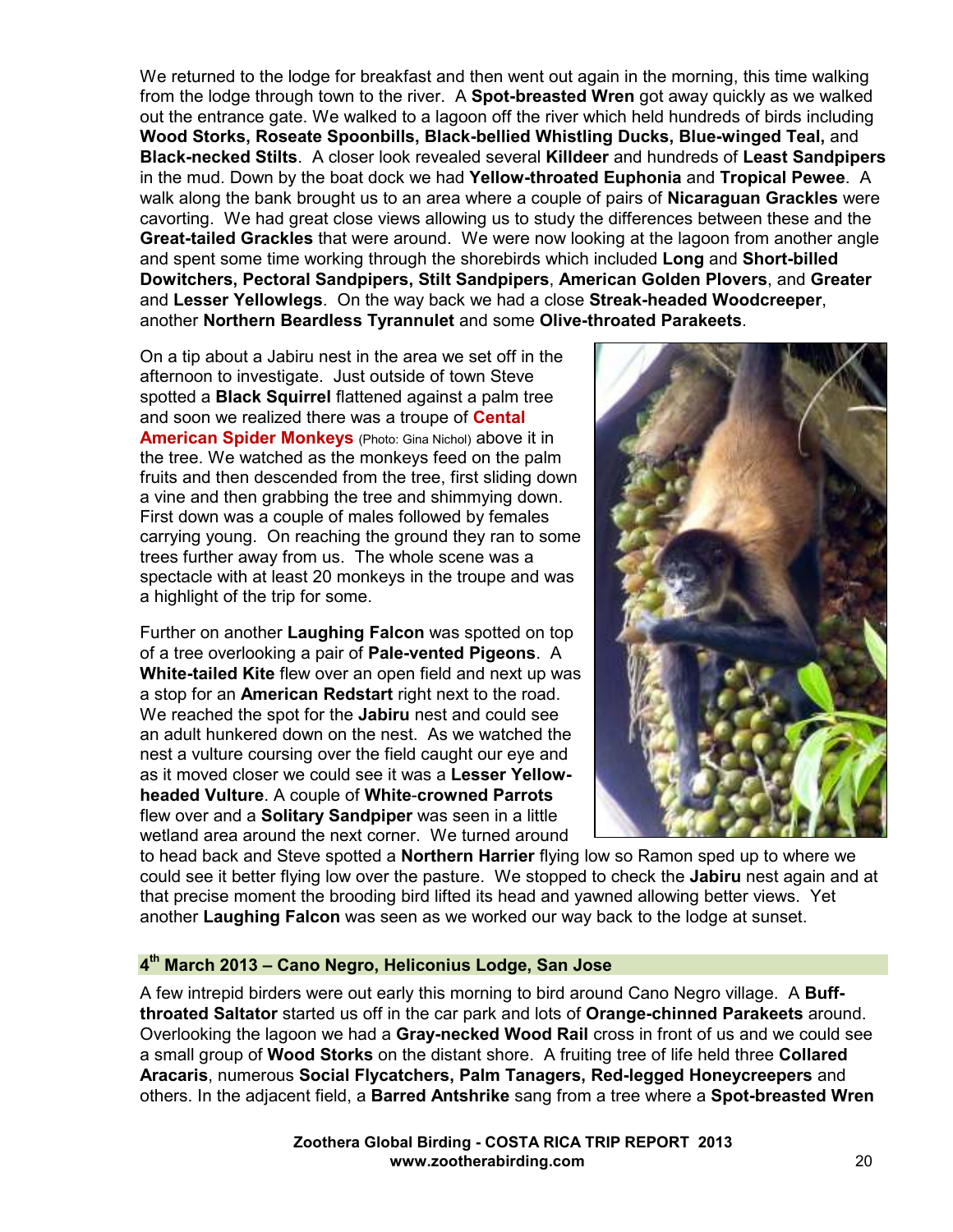was seen. A **Common Tody Flycatcher** boldly flitted among the fence wires and a **Tropical Pewee** was also nearby. On the way back for breakfast we had three **Gray-headed Chachalacas** in a tree.

After breakfast we departed Cano Negro and our first stop was for a pair of nesting **Gray Hawks**. Some **Mantled Howler Monkeys** caught our attention so we stopped and got out for better looks. On the other side of the road were a couple of **Rose-breasted Grosbeaks, Black-cheeked Woodpecker,** and **Black-striped Sparrow**. Further on, Ramon spotted a **White Hawk** perched on a Cecropia which took flight. We reached our destination of Heliconius Lodge and took a walk on the Bridge Trail where we found an Army Ant swarm being attending by a pair of **Zeledon's** (**Immaculate) Antbirds**, **Spotted Antbirds, Ocellated Antbird** and a **Plain-brown Woodcreeper**.

After lunch we continued toward San Jose stopping at a small pond full of **Black-bellied Whistling Ducks** and a few **Blue-winged Teal**. Working our way along the Pacific Coast we saw **Magnificent Frigatebird, Brown Pelican, Laughing Gulls**, and **Royal Terns**. Our final stop was in the town of Orotina where the pair of **Black-and-white Owls** (Photo: Gina Nichol) was back in the village square after an extended absence. We enjoyed excellent views of the owls and then continued on to our hotel in San Jose.



Here we said goodbye to Ramon, who took excellent care of us during the tour. We enjoyed our final dinner together reminiscing about all of the amazing sightings and experiences we had during our tour. This was arguably our best Costa Rica trip in recent memory enhanced by wonderful birds and a great group of people. Thanks to all of you for your good nature, flexibility and helpfulness with each other. Thanks to Ramon for taking us to all of the wonderful birding spots and lodges and for his fabulous picnics.

Gina & Steve

## **COSTA RICA SPECIES**

# **LIST**

### **February 16 – March 5, 2013 LEADERS: Steve Bird & Gina Nichol**

**A = Number of species recorded on tour B = Number of days out of 16 recorded C = Highest daily count E=Endemic NC= No Count** 

| <b>SPECIES</b>   | <b>SCIENTIFIC NAME</b> |            |
|------------------|------------------------|------------|
| Great Tinamou    | Tinamus maior          |            |
| Highland Tinamou | Nothocercus bonapartei | Heard only |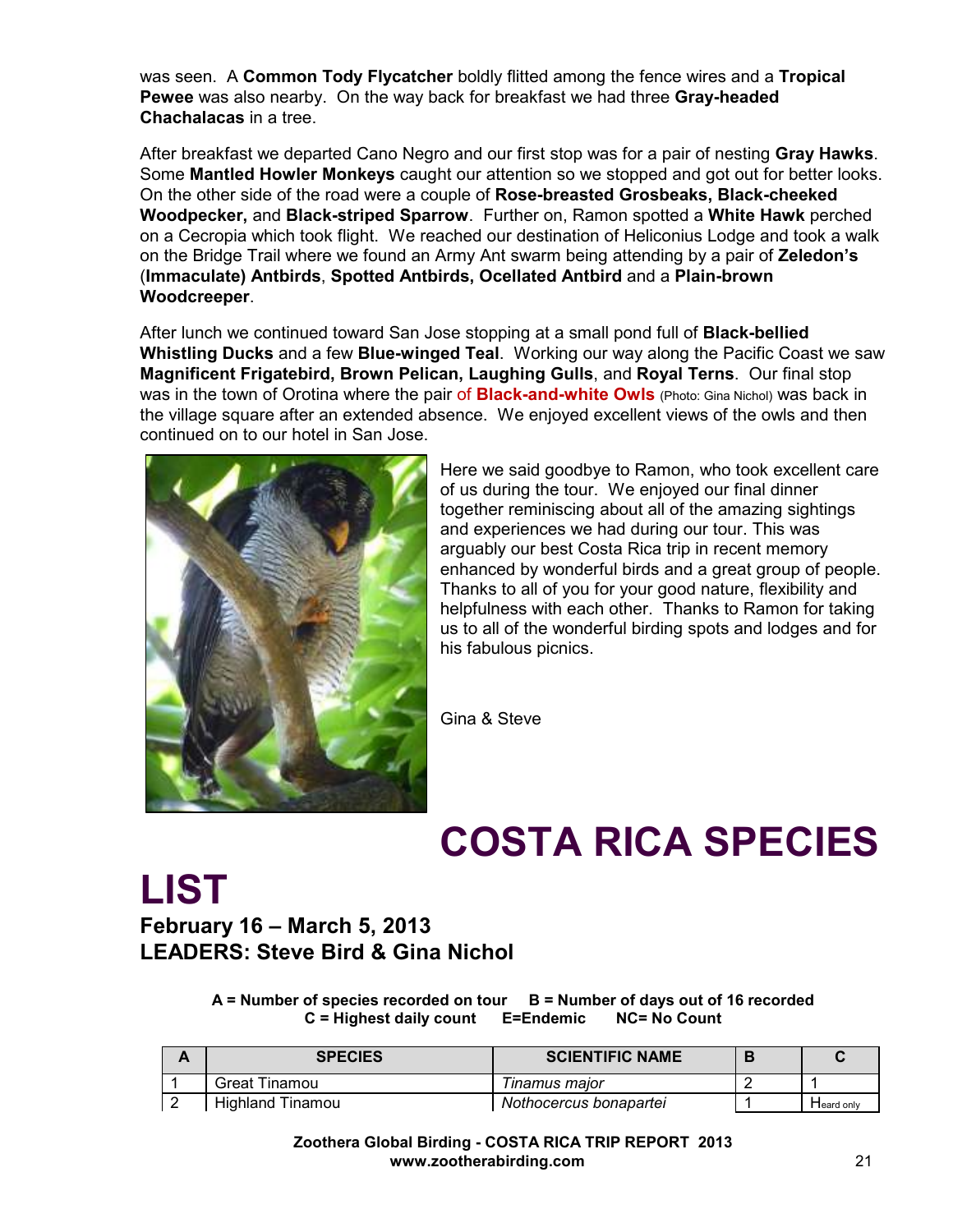| $\mathbf{3}$    | Little Tinamou                        | Crypturellus soui                     | 3                                | Heard only              |
|-----------------|---------------------------------------|---------------------------------------|----------------------------------|-------------------------|
| 4               | Slaty-breasted Tinamou                | Crypturellus boucardi                 | $\overline{1}$                   | Heard only              |
| 5               | Pied-billed Grebe                     | Podylimbus podiceps                   | $\overline{2}$                   | 1                       |
| 6               | Neotropic Cormorant                   | Phalacrocorax brasilianus             | $\overline{4}$                   | $\overline{2}$          |
| $\overline{7}$  | Anhinga                               | Anhinga anhinga                       | $\overline{2}$                   | 20                      |
| 8               | <b>Brown Pelican</b>                  | Pelecanus oxidentalis                 | $\overline{3}$                   | 20                      |
| 9               | <b>Magnificent Frigatebird</b>        | Fregata magnificens                   | $\overline{3}$                   | 50                      |
| 10              | <b>Tricolored Heron</b>               | Egretta tricolor                      | $\overline{3}$                   | 8                       |
| 11              | Little Blue Heron                     | Egretta caerulea                      | $\overline{5}$                   | 10                      |
| 12              | Snowy Egret                           | Egretta thula                         | $\overline{4}$                   | 50                      |
| 13              | <b>Great Blue Heron</b>               | Ardea herodias                        | $\overline{4}$                   | 5                       |
| 14              | <b>Great Egret</b>                    | Egretta alba                          | 12                               | <b>NC</b>               |
| 15              | Cattle Egret                          | <b>Bubulcus ibis</b>                  | 15                               | <b>NC</b>               |
| 16              | Green Heron                           | <b>Butorides virescens</b>            | 4                                | 20                      |
| 17              | Yellow-crowned Night-heron            | Nyctanassa violacea                   | $\overline{2}$                   | 20                      |
| 18              | Black-crowned Night-heron             | Nycticorax nycticorax                 | $\overline{2}$                   | 1                       |
| 19              | <b>Boat-billed Heron</b>              | Cochlearius cochlearia                | $\overline{2}$                   | $\overline{5}$          |
| 20              | Bare-throated Tiger-heron             | Tigrisoma mexicanum                   | $\overline{3}$                   | $\overline{2}$          |
| $\overline{21}$ | Fasciated Tiger-heron                 | Tigrisoma fasciatum                   | $\overline{3}$                   | $\overline{1}$          |
| 22              | Jabiru                                | Jabiru mycteria                       | $\mathbf{1}$                     | 1                       |
| 23              | <b>Wood Stork</b>                     | Mycteria americana                    | $\overline{7}$                   | 10                      |
| 24              | <b>White Ibis</b>                     | Eudocimus albus                       | 3                                | 200                     |
| 25              | Green Ibis                            | Mesembrinibis cayennensis             | 1                                | 3                       |
| 26              |                                       |                                       | $\overline{4}$                   | 20                      |
| 27              | Roseate Spoonbill                     | Ajaia ajaja<br>Cairina moschata       | $\overline{2}$                   | $\overline{2}$          |
|                 | Muscovy Duck                          |                                       | $\overline{6}$                   |                         |
| 28              | <b>Black-bellied Whistling Duck</b>   | Dendrocygna autumnalis                | $\overline{2}$                   | 200                     |
| 29              | <b>Blue-winged Teal</b>               | Anas discors                          |                                  | 50                      |
| 30              | <b>Black Vulture</b>                  | Coragyps atratus                      | $\overline{14}$                  | <b>NC</b>               |
|                 |                                       |                                       |                                  |                         |
| 31              | Lesser Yellow-headed Vulture          | Cathartes burrovianus                 | $\overline{2}$                   | $\overline{2}$          |
| 32              | <b>Turkey Vulture</b>                 | Cathartes aura                        | 16                               | Common                  |
| 33              | <b>King Vulture</b>                   | Sarcoramphus papa                     | $\overline{2}$                   | 5                       |
| 34              | Swallow-tailed Kite                   | <b>Elanoides forficatus</b>           | $\overline{9}$                   | 20                      |
| 35              | White-tailed Kite                     | Elanus leucurus                       | 5                                | $\overline{2}$          |
| 36              | Double-toothed Kite                   | Harpagus bidentatus                   | $\overline{2}$                   | 3                       |
| 37              | Plumbeous Kite                        | Ictinia plumbea                       | 1                                | 10                      |
| 38              | Northern Harrier                      | Circus cyaneus                        | 1                                | 1                       |
| 39              | Crane Hawk                            | Geranospiza caerulescens              | 1                                | 1                       |
| 40              | Harris's Hawk                         | Parabuteo unicinctus                  | $\mathbf{1}$                     | 3                       |
| 41              | White Hawk                            | Leucopternis albicollis               | $\overline{3}$                   | $\overline{2}$          |
| 42              | Mangrove Black-hawk                   | <b>Buteogallus subtilis</b>           | $\overline{2}$                   | 5                       |
| 43              | <b>Gray Hawk</b>                      | <b>Buteo plagiatus</b>                | $\overline{9}$                   | $\overline{4}$          |
| 44              | Roadside Hawk                         | <b>Buteo magnirostris</b>             | 6                                | 1                       |
| 45              | <b>Broad-winged Hawk</b>              | <b>Buteo platypterus</b>              | $\overline{7}$                   | $\overline{2}$          |
| 46              | Short-tailed Hawk                     | <b>Buteo brachyurus</b>               | $\overline{3}$                   | $\overline{2}$          |
| 47              | Swainson's Hawk                       | Buteo swansoni                        | $\overline{2}$                   | $6\phantom{1}$          |
| 48              | Red-tailed Hawk                       | <b>Buteo jamaicensis</b>              | $\overline{2}$                   | 1                       |
| 49              | <b>Black Hawk-eagle</b>               | Spizaetus tyrannus                    | 1                                | 1                       |
| 50              | Ornate Hawk-eagle                     | Spizaetus ornatus                     | $\mathbf 1$                      | 1                       |
| 51              | Osprey                                | <b>Pandion haliaetus</b>              | $\overline{5}$                   | $\overline{\mathbf{4}}$ |
| 52              | <b>Crested Caracara</b>               | Polyborus plancus                     | $\overline{9}$                   | $\overline{\mathbf{4}}$ |
| 53              |                                       | Milvago chimachima                    | $\overline{4}$                   | 10                      |
| 54              | Yellow-headed Caracara                | Herpetotheres cachinnans              | $\overline{3}$                   | 3                       |
|                 | Laughing Falcon                       |                                       |                                  |                         |
| 55              | American Kestrel                      | Falco sparverius                      | $\overline{2}$                   | $\overline{2}$          |
| 56<br>57        | <b>Bat Falcon</b><br>Peregrine Falcon | Falco rufigularis<br>Falco peregrinus | $\overline{3}$<br>$\overline{2}$ | 1<br>1                  |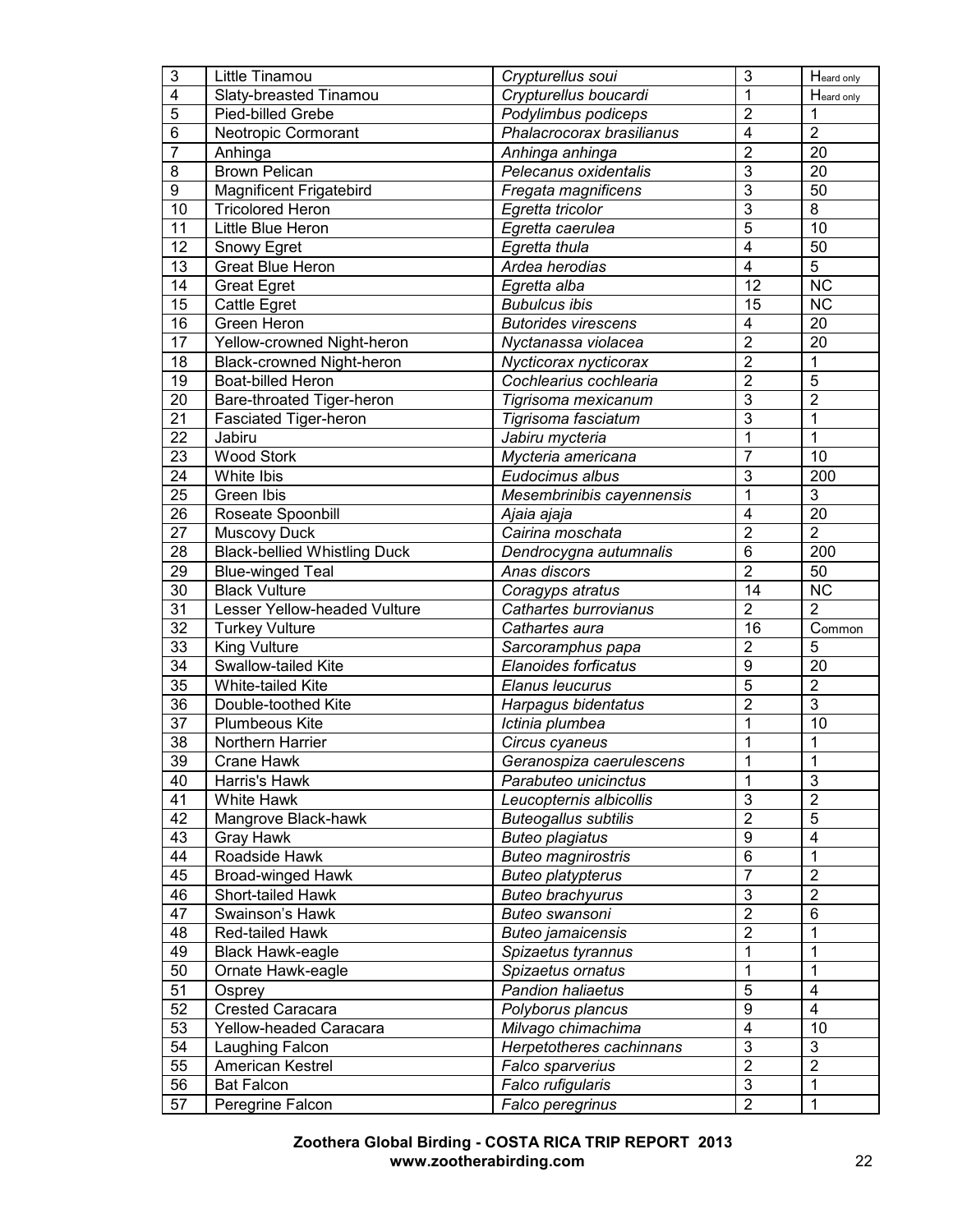| 58              | Gray-headed Chachalaca          | Ortalis cinereiceps         | 5                       | 10                      |
|-----------------|---------------------------------|-----------------------------|-------------------------|-------------------------|
| 59              | Crested Guan                    | Penelope purpurascens       | $\overline{4}$          | 8                       |
| 60              | <b>Black Guan</b>               | Chamaepetes unicolor        | $\overline{2}$          | $\overline{3}$          |
| 61              | <b>Great Curassow</b>           | Crax rubra                  | 4                       | $\overline{\mathbf{4}}$ |
| 62              | White-throated Crake            | Laterallus albigularis      | $\overline{2}$          | 1                       |
| 63              | Gray-necked Wood-rail           | Aramides cajanea            | $\overline{5}$          | $\overline{3}$          |
| 64              | Limpkin                         | Aramus guarauna             | 1                       | $\overline{2}$          |
| 65              | Purple Gallinule                | Porphyrio martinicus        | 4                       | $\overline{5}$          |
| 66              | American Coot                   | <b>Fulica Americana</b>     | 1                       | $\overline{2}$          |
| 67              | Sungrebe                        | Heliornis fulica            | 1                       | 1                       |
| 68              | Sunbittern                      | Eurypga helias              | 1                       | 1                       |
| 69              | Northern Jacana                 | Jacana spinosa              | 6                       | 20                      |
| 70              | <b>Black-necked Stilt</b>       | Himantopus mexicanus        | 3                       | 100                     |
| $\overline{71}$ | American Golden-Plover          | Pluvialis dominica          | 1                       | 1                       |
| 72              | Double-striped Thick-knee       | <b>Burhinus bistriatus</b>  | $\overline{2}$          | $\overline{\mathbf{4}}$ |
| 73              | Southern Lapwing                | Vanellus chilensis          | $\overline{2}$          | $\overline{2}$          |
| 74              | <b>Collared Plover</b>          | Charadrius collaris         | 1                       | $\mathbf{1}$            |
| 75              | Killdeer                        | Charadrius vociferus        | $\overline{4}$          | 20                      |
| 76              | Whimbrel                        | Numenius phaeopus hudsonius | 1                       | 4                       |
| 77              | <b>Greater Yellowlegs</b>       | Tringa melanoleuca          | 1                       | 60                      |
| 78              | Lesser Yellowlegs               | Tringa flavipes             | 1                       | 15                      |
| 79              | Solitary Sandpiper              | Tringa solitaria            | 1                       |                         |
| 80              | Spotted Sandpiper               | Actitis macularia           | $\overline{7}$          | 80                      |
| 81              | Willet                          | Catoptrophorus semipalmatus | 1                       | $\overline{7}$          |
| 82              | Ruddy Turnstone                 | Arenaria interpres          | 1                       | 1                       |
| 83              | <b>Stilt Sandpiper</b>          | Calidris himantopus         | 1                       | $6\phantom{1}$          |
| 84              | Sanderling                      | Calidris alba               | 1                       | $\overline{2}$          |
| 85              | Least Sandpiper                 | Calidris minutilla          | $\overline{2}$          | 50                      |
| 86              | Pectoral Sandpiper              | Calidris melanotos          | 1                       | 11                      |
| 87              | Short-billed Dowitcher          | Limnodromus griseus         | 1                       | 8                       |
| 88              | Long-billed Dowitcher           | Limnodromus scolopaceus     | 1                       | $\overline{2}$          |
| 89              | Laughing Gull                   | Larus atricilla             | 1                       | <b>NC</b>               |
| 90              | Royal Tern                      | Sterna maxima               | 1                       | <b>NC</b>               |
| 91              | Feral Pigeon                    | Columba livia 'feral'       | 6                       | <b>NC</b>               |
| 92              | Band-tailed Pigeon              | Columba fasciata            | 1                       | 1                       |
| 93              | Pale-vented Pigeon              | Columba cayennensis         | 6                       | <b>NC</b>               |
| 94              | Red-billed Pigeon               | Columba flavirostris        | $\overline{8}$          | 6                       |
| 95              | Ruddy Pigeon                    | Patagioenas subvinacea      | $\overline{3}$          | $\overline{4}$          |
| 96              | Short-billed Pigeon             | Columba nigrirostris        | $\overline{4}$          | 10                      |
| 97              | White-winged Dove               | Zenaida asiatica            | 8                       | 1                       |
| 98              | Inca Dove                       | Columbina inca              | $\overline{4}$          | 1                       |
| 99              | Common Ground-dove              | Columbina passerina         | $\overline{3}$          | <b>NC</b>               |
| 100             | Ruddy Ground-dove               | Columbina talpacoti         | 11                      | NC                      |
| 101             | Blue Ground-dove                | Claravis pretiosa           | $\mathbf{1}$            | $\overline{2}$          |
| 102             | White-tipped Dove               | Leptotila verreauxi         | 10                      | $\overline{2}$          |
| 103             | Gray-chested Dove               | Leptotila cassini           | 1                       | $\overline{2}$          |
| 104             | Purplish-backed Quail-dove      | Geotrygon laurencii         | 1                       |                         |
| 105             | <b>Great Green Macaw</b>        | Ara ambigua                 | 1                       | Heard only              |
| 106             | <b>Scarlet Macaw</b>            | Ara macao                   | $\overline{\mathbf{4}}$ | 12                      |
| 107             | <b>Crimson-fronted Parakeet</b> | Aratinga finschi            | $\overline{7}$          | 100                     |
| 108             | <b>Olive-throated Parakeet</b>  | Aratinga nana               | $\overline{3}$          | 90                      |
| 109             | <b>Orange-fronted Parakeet</b>  | Aratinga canicularis        | $\overline{1}$          | $\overline{2}$          |
| 110             | <b>Sulfur-winged Parakeet</b>   | Pyrrhura hoffmanni          | $\overline{3}$          | 30                      |
| 111             | Orange-chinned Parakeet         | <b>Brotogeris jugularis</b> | 11                      | NC                      |
| 112             | <b>White-crowned Parrot</b>     | Pionus senilis              | $\overline{8}$          | 6                       |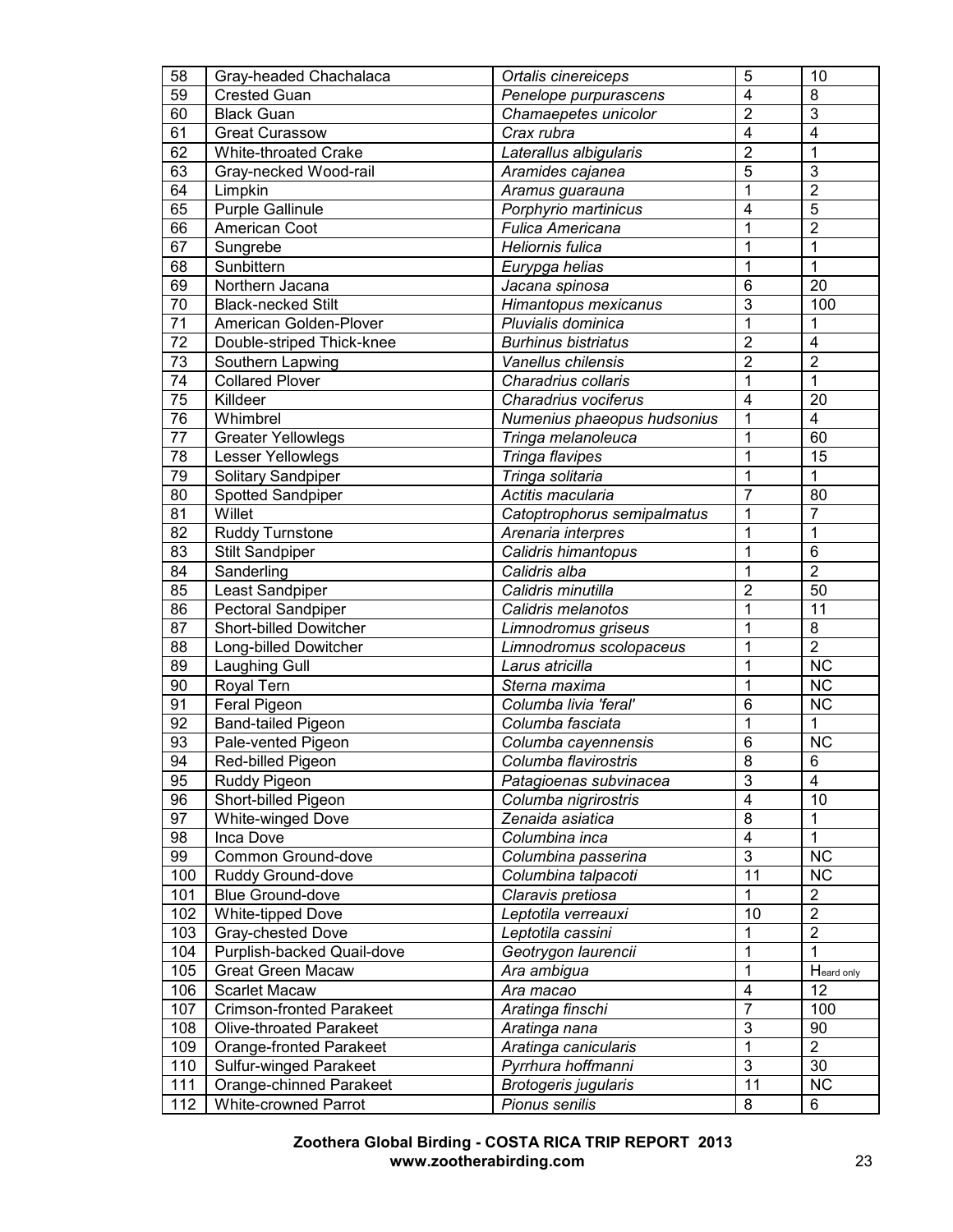| 113 | <b>White-fronted Parrot</b>        | Amazona albifrons          | 1              | $\mathbf{3}$            |
|-----|------------------------------------|----------------------------|----------------|-------------------------|
| 114 | <b>Red-lored Parrot</b>            | Amazona autumnalis         | $\overline{8}$ | 10                      |
| 115 | Yellow-naped Parrot                | Amazona auropalliata       | $\overline{2}$ | $\overline{2}$          |
| 116 | <b>Mealy Parrot</b>                | Amazona farinosa           | 1              | 1                       |
| 117 | Mangrove Cuckoo                    | Coccyzus minor             | 1              | 1                       |
| 118 | Squirrel Cuckoo                    | Piaya cayana               | 4              | $\overline{3}$          |
| 119 | Groove-billed Ani                  | Crotophaga sulcirostris    | 10             | 10                      |
| 120 | Lesser Ground Cuckoo               | Morococcyx erythropygus    | 1              | Heard only              |
| 121 | Pacific Screech-owl                | Otus choliba               | 1              | Heard only              |
| 122 | Vermiculated Screech-Owl           | Megascops guatemalae       | $\mathbf{1}$   | 1                       |
| 123 | Bare-shanked Screech-Owl           | Megascops clarkii          | 1              | 1                       |
| 124 | Spectacled Owl                     | Pulsatrix perspicillata    | 1              | Heard only              |
| 125 | Black-and-white Owl                | Ciccaba nigrolineata       | 1              | $\overline{2}$          |
| 126 | Costa Rican Pygmy-owl              | Glaucidium costaricanum    | 1              | $\overline{2}$          |
| 127 | Ferruginous Pygmy-owl              | Glaucidium brasilianum     | 1              | 1                       |
| 128 | <b>Great Potoo</b>                 | Nyctibius grandis          | $\overline{2}$ | 1                       |
| 129 | Common Potoo                       | Nyctibius griseus          | 1              | Heard only              |
| 130 | Lesser Nighthawk                   | Chordeiles acutipennis     | 4              | 10                      |
| 131 | Pauraque                           | Nyctidromus albicollis     | $\overline{5}$ | $\overline{2}$          |
| 132 | Dusky Nightjar                     | Caprimulgus saturatus      | 1              | $\overline{1}$          |
| 133 | <b>White-collared Swift</b>        | Streptoprocne zonaris      | 11             | 100                     |
| 134 | Costa Rican Swift                  | Chaetura spinicauda        | $\overline{2}$ | 1                       |
| 135 | Gray-rumped Swift                  | Chaetura cinereiventris    | $\overline{3}$ | 20                      |
| 136 | Vaux's Swift                       | Chaetura vauxi             | $\overline{3}$ | 6                       |
| 137 | <b>Band-tailed Barbthroat</b>      | Threnetes ruckeri          | 1              | $\overline{2}$          |
| 138 | Long-billed Hermit                 | Phaethornis strigularis    | $\overline{5}$ | $\overline{3}$          |
| 139 | Stripe-throated Hermit             | Phaethornis striigularis   | $\overline{3}$ | $\overline{1}$          |
| 140 | Scaly-breasted Hummingbird         | Phaeochroa cuvierii        | $\overline{2}$ | $\overline{2}$          |
| 141 | <b>Violet Sabrewing</b>            | Campylopterus hemileucurus | $\overline{2}$ | $\overline{\mathbf{4}}$ |
| 142 | White-necked Jacobin               | Florisuga mellivora        | $\overline{4}$ | 1                       |
| 143 | Brown Violet-ear                   | Colibri delphinae          | 1              | 1                       |
| 144 | Green Violet-ear                   | Colibri thalassinus        | $\overline{3}$ | $6\phantom{1}6$         |
| 145 | Green-breasted Mango               | Anthracothorax prevostii   | $\overline{3}$ | $\overline{2}$          |
| 146 | Violet-headed Hummingbird          | Klais guimeti              | $\overline{5}$ | $6\phantom{1}6$         |
| 147 | <b>Black-crested Coquette</b>      | Lophornis helenae          | $\overline{4}$ | 1                       |
| 148 | <b>Green Thorntail</b>             | Discosura conversii        | 1              | $\overline{2}$          |
| 149 | Cannivet's Emerald                 | Chlorostilbon canivettii   | $\overline{2}$ | 1                       |
| 150 | Garden Emerald                     | Chlorostilbon assimilis    | $\overline{2}$ | $\overline{2}$          |
| 151 | Violet-crowned Woodnymph           | Thalurania colombica       | $\overline{4}$ | $\overline{2}$          |
| 152 | Fiery-throated Hummingbird         | Panterpe insignis          | 1              | 20                      |
| 153 | White-bellied Mountain-gem         | Lampornis hemileucus       | 1              | 1                       |
| 154 | <b>Blue-chested Hummingbird</b>    | Amazilia amabilis          | 1              | $\overline{2}$          |
| 155 | Snowy-bellied Hummingbird          | Amazilia edward            | 1              | 1                       |
| 156 | Cinnamon Hummingbird               | Amazilia rutila            | $\overline{4}$ | $\overline{2}$          |
| 157 | Steely-vented Hummingbird          | Amazilia saucerrottei      | $\overline{2}$ | $\overline{2}$          |
| 158 | Rufous-tailed Hummingbird          | Amazilia tzacatl           | 13             | $\overline{3}$          |
| 159 | Stripe-tailed Hummingbird          | Eupherusa eximia           | $\overline{2}$ | $\overline{3}$          |
| 160 | <b>Black-bellied Hummingbird</b>   | Eupherusa nigriventris     | 1              | 1                       |
| 161 | <b>Coppery-headed Emerald</b><br>Е | Elvira cupreiceps          | 1              | 10                      |
| 162 | Snowcap                            | Microchera albocoronata    | 1              | 3                       |
| 163 | <b>Bronze-tailed Plumeleteer</b>   | Chalybura urochrysia       | 4              | $\mathbf 1$             |
| 164 | Purple-throated Mountain-gem       | Lampornis calolaemus       | $\overline{2}$ | $\overline{\mathbf{4}}$ |
| 165 | White-throated Mountain-gem        | Lampornis cinereicauda     | $\overline{2}$ | $\overline{2}$          |
| 166 | <b>Green-crowned Brilliant</b>     | Heliodoxa jacula           | 3              | 1                       |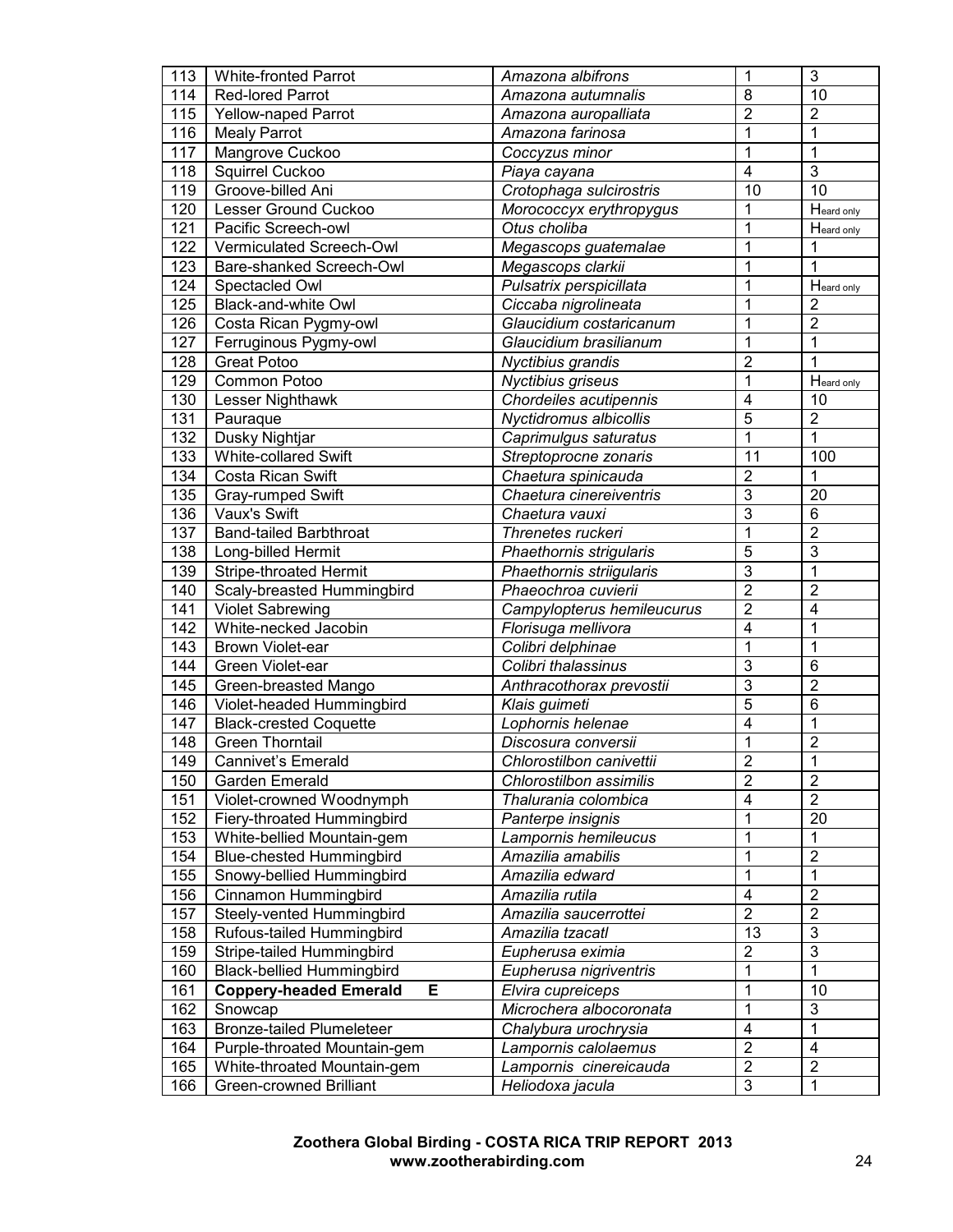| 167 | Magnificent Hummingbird           | Eugenes fulgens             | $\mathbf{3}$   | 15                      |
|-----|-----------------------------------|-----------------------------|----------------|-------------------------|
| 168 | Purple-crowned Fairy              | Heliothryx barroti          | $\overline{3}$ | $\overline{2}$          |
| 169 | Long-billed Starthroat            | Heliomaster longirostris    | 1              | 1                       |
| 170 | Ruby-throated Hummingbird         | Archilochus colubris        | $\overline{2}$ | 1                       |
| 171 | Scintillant Hummingbird           | Selasphorus scintilla       | $\overline{2}$ | 1                       |
| 172 | Volcano Hummingbird               | Selasphorus flammula        | $\overline{3}$ | 20                      |
| 173 | <b>Resplendent Quetzal</b>        | Pharomachrus mocinno        | $\overline{2}$ | 4                       |
| 174 | Slaty-tailed Trogon               | Trogon massena              | 5              | $\overline{2}$          |
| 175 | <b>Black-headed Trogon</b>        | Trogon melanocephalus       | $\overline{5}$ | 1                       |
| 176 | Collared Trogon                   | Trogon collaris             | $\overline{2}$ | $\overline{\mathbf{c}}$ |
| 177 | Orange-bellied Trogon             | Trogon aurantiiventris      | $\overline{3}$ | $\overline{2}$          |
| 178 | Black-throated Trogon             | Trogon rufus                | $\overline{4}$ | $\overline{2}$          |
| 179 | Gartered Trogon                   | Trogon caligatus            | 5              | 1                       |
| 180 | <b>Ringed Kingfisher</b>          | Ceryle torquata             | 4              | $\overline{6}$          |
| 181 | Amazon Kingfisher                 | Chloroceryle amazona        | $\overline{7}$ | 12                      |
| 182 | <b>Green Kingfisher</b>           | Chloroceryle americana      | $\overline{3}$ | 6                       |
| 183 | American Pygmy Kingfisher         | Chloroceryle aenea          | $\overline{2}$ | $\overline{2}$          |
| 184 | <b>Broad-billed Motmot</b>        | Electron platyrhynchum      | $\overline{2}$ | $\overline{4}$          |
| 185 | Keel-billed Motmot                | Electron carinotum          | 1              | 1                       |
| 186 | <b>Turquoise-browed Motmot</b>    | Eumomota superciliosa       | $\overline{3}$ | $\overline{2}$          |
| 187 | <b>Rufous Motmot</b>              | Baryphthengus martii        | $\overline{3}$ | $\overline{2}$          |
| 188 | <b>Blue-crowned Motmot</b>        | Momotus momota              | $\overline{2}$ | $\overline{2}$          |
| 189 | Rufous-tailed Jacamar             | Galbula ruficauda           | $\overline{2}$ | $\overline{2}$          |
| 190 | <b>Pied Puffbird</b>              | Notharcus tectus            | 1              | 1                       |
| 191 | White-whiskered Puffbird          | Malacoptila panamensis      | 1              | 1                       |
| 192 | <b>Lanceolated Monklet</b>        | Micromonacha lanceolata     | 1              | 1                       |
| 193 | Prong-billed Barbet               | Semnornis frantzii          | 1              | $\overline{4}$          |
| 194 | Emerald Toucanet                  | Aulacorhynchus prasinus     | $\overline{2}$ | $\overline{2}$          |
| 195 | <b>Collared Aracari</b>           | Pteroglossus torquatus      | $\overline{5}$ | $\overline{2}$          |
| 196 | Keel-billed Toucan                | Ramphastos sulfuratus       | $\overline{6}$ | $\overline{6}$          |
| 197 | (Chestnut) Black-mandibled Toucan | Ramphastos ambiguous        | $\overline{5}$ | 6                       |
| 198 | <b>Olivaceous Piculet</b>         | Picumnus olivaceus          | 1              | Heard only              |
| 199 | Acorn Woodpecker                  | Melanerpes formicivorus     | 4              | $\overline{2}$          |
| 200 | <b>Black-cheeked Woodpecker</b>   | Melanerpes pucherani        | 8              | $\overline{\mathbf{4}}$ |
| 201 | Red-crowned Woodpecker            | Melanerpes rubricapillus    | 1              | $\overline{2}$          |
| 202 | Hoffmanns' Woodpecker             | Melanerpes hoffmannii       | 8              | $\overline{2}$          |
| 203 | Hairy Woodpecker                  | Picoides villosus           | $\overline{2}$ | $\mathbf 1$             |
| 204 | Smoky-brown Woodpecker            | Veniliornis fumigatus       | 1              | 1                       |
| 205 | Rufous-winged Woodpecker          | Piculus simplex             | 1              | 1                       |
| 206 | Golden-olive Woodpecker           | Colaptes rubiginosus        | 1              | 1                       |
| 207 | Chestnut-colored Woodpecker       | Celeus castaneus            | 1              | Heard only              |
| 208 | Lineated Woodpecker               | Dryocopus lineatus          | $\overline{3}$ |                         |
| 209 | Pale-billed Woodpecker            | Campephilus guatemalensis   | 1              | $\overline{2}$          |
| 210 | Plain-brown Woodcreeper           | Dendrocincla fuliginosa     | 1              | $\overline{2}$          |
| 211 | Long-tailed Woodcreeper           | Deconychura longicauda      | 1              | 1                       |
| 212 | Wedge-billed Woodcreeper          | Glyphorynchus spirurus      | $\overline{3}$ | $\overline{2}$          |
| 213 | Northern Barred Woodcreeper       | Dendrocolaptes certhia      | 1              | $\overline{2}$          |
| 214 | Cocoa Woodcreeper                 | Xiphorhynchus guttatus      | 3              | $\overline{2}$          |
| 215 | Spotted Woodcreeper               | Xiphorhynchus erythropygius | 1              | $\overline{2}$          |
| 216 | <b>Brown-billed Scythebill</b>    | Campylorhamphus pusillus    | 1              | Heard only              |
| 217 | Streak-headed Woodcreeper         | Lepidocolaptes souleyetii   | 5              | $\mathbf 2$             |
| 218 | Spot-crowned Woodcreeper          | Lepidocolaptes affinis      | $\overline{2}$ | $\overline{3}$          |
| 219 | <b>Slaty Spinetail</b>            | Synallaxis brachyura        | $\mathbf{1}$   | $\overline{2}$          |
| 220 | Red-faced Spinetail               | Cranioleuca erythrops       | 1              | 1                       |
| 221 | <b>Streak-breasted Treehunter</b> | Thripadectes rufobrunneus   | $\mathbf 1$    | $\overline{2}$          |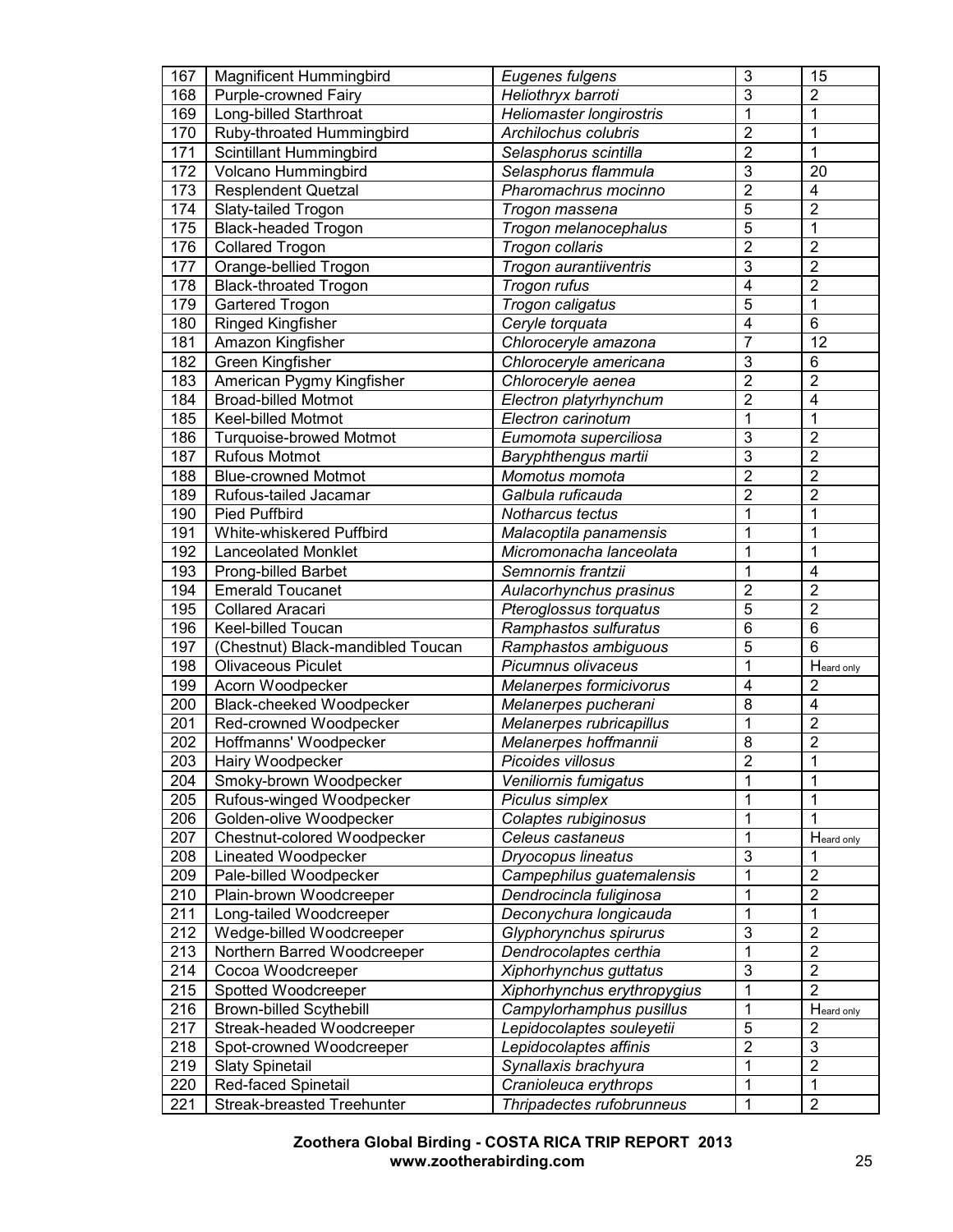| 222        | <b>Spotted Barbtail</b>             | Premnoplex brunnescens      | 1                       | 1                       |
|------------|-------------------------------------|-----------------------------|-------------------------|-------------------------|
| 223        | <b>Ruddy Treerunner</b>             | Margarornis rubiginosus     | 1                       | $\boldsymbol{9}$        |
| 224        | <b>Buffy Tuftedcheek</b>            | Pseudocolaptes lawrencii    | 1                       | 1                       |
| 225        | <b>Buff-fronted Foliage-gleaner</b> | Philydor rufum              | 1                       | 1                       |
| 226        | Plain Xenops                        | Xenops minutus              | $\overline{2}$          | $\overline{2}$          |
| 227        | <b>Fasciated Antshrike</b>          | Cymbilaimus lineatus        | 1                       | $\overline{2}$          |
| 228        | <b>Great Antshrike</b>              | Taraba major                | 1                       | Heard only              |
| 229        | <b>Barred Antshrike</b>             | Thamnophilus doliatus       | $\overline{3}$          | $\overline{2}$          |
| 230        | <b>Black-hooded Antshrike</b>       | Thamnophilus bridgesi       | $\overline{2}$          | $\overline{2}$          |
| 231        | Western Slaty Antshrike             | Thamnophilus atrinucha      | 1                       | 3                       |
| 232        | Plain Antvireo                      | Dysithamnus mentalis        | 1                       | $\mathbf{1}$            |
| 233        | <b>Slaty Antwren</b>                | Myrmotherula schisticolor   | $\overline{2}$          | $\overline{2}$          |
| 234        | Dot-winged Antwren                  | Microrhopias quixensis      | 1                       | $\overline{2}$          |
| 235        | Dusky Antbird                       | Cercomacra tyrannina        | $\overline{4}$          | $\overline{2}$          |
| 236        | Chestnut-backed Antbird             | Myrmeciza exsul             | $\overline{2}$          | $\overline{\mathbf{4}}$ |
| 237        | <b>Dull-mantled Antbird</b>         | Myrmeciza laemosticta       | 1                       | $\overline{2}$          |
| 238        | Zeledon's (Immaculate) Antbird      | Myrmeciza zeledoni          | 1                       | $\overline{2}$          |
| 239        | <b>Spotted Antbird</b>              | Hylophylax naevioides       | $\overline{3}$          | $\overline{\mathbf{4}}$ |
| 240        | <b>Ocellated Antbird</b>            | Phaenostictus mcleannani    | 1                       | 1                       |
| 241        | <b>Black-faced Antthrush</b>        | Formicarius analis          | 1                       | 1                       |
| 242        | Rufous-breasted Antthrush           | Formicarius rufipectus      | 1                       | Heard only              |
| 243        | <b>Thicket Antpitta</b>             | Hylopezius dives            | 1                       | Heard only              |
| 244        | Silvery-fronted Tapaculo            | Scytalopus argentifrons     | 1                       | Heard only              |
| 245        | <b>Bare-necked Umbrellabird</b>     | Cephalopterus glabricollis  | 1                       | 1                       |
| 246        | Red-capped Manakin                  | Pipra pipra                 | 1                       | $\overline{5}$          |
| 247        | <b>Blue-crowned Manakin</b>         | Pipra coronate              | 1                       | 1                       |
| 248        | Long-tailed Manakin                 | Chiroxiphia linearis        | 1                       | $\overline{3}$          |
| 249        | White-collared Manakin              | Manacus candei              | $\overline{2}$          | $\overline{4}$          |
| 250        | Orange-collared Manakin             | Manacus aurantiacus         | 1                       | Heard only              |
| 251        | Olive-striped Flycatcher            | Mionectes olivaceous        | 1                       | 1                       |
| 252        | Ochre-bellied Flycatcher            | Mionectes oleagineus        | $\overline{2}$          | 1                       |
| 253        | Slate-headed Tody-Flycatcher        | Todirostrum sylvia          | 1                       | 1                       |
| 254        | Common Tody-Flycatcher              | Todirostrum cinereum        | 8                       | $\overline{2}$          |
| 255        | Paltry Tyrannulet                   | Zimmerius vilissimus        | 8                       | $\overline{2}$          |
| 256        | Northern Beardless Tyrannulet       | Camptostoma imberbe         | 1                       | $\overline{2}$          |
| 257        | <b>Yellow Tyrannulet</b>            | Casiempis flaveola          | $\mathbf{1}$            | $\overline{2}$          |
| 258        | Northern Scrub-Flycatcher           | Sublegatus arenarum         | $\mathbf 1$             | 1                       |
| 259        | Greenish Elaenia                    | Myiopagis viridicata        | 1                       | 1                       |
| 260        | Yellow-bellied Elaenia              | Elaenia flavogaster         | $\overline{6}$          | 1                       |
| 261        | Mountain Elaenia                    | Elaenia frantzii            | $\overline{2}$          | $6\phantom{1}6$         |
| 262        | <b>Torrent Tyrannulet</b>           | Serpophaga cinerea          | $\overline{4}$          | $\overline{2}$          |
| 263        | Black-capped Pygmy-Tyrant           | Myiornis atricapillus       | 1                       | Heard only              |
| 264        | Scale-crested Pygmy-Tyrant          | Lophotriccus pileatus       | $\overline{\mathbf{4}}$ | $\overline{2}$          |
| 265        | Northern Bentbill                   | Oncostoma cinereigulare     | $\overline{2}$          | 1                       |
| 266        | Yellow-olive Flycatcher             | Tolmomyias sulphurescens    | $\overline{3}$          | $\overline{2}$          |
| 267        | Northern Royal-Flycatcher           | Onychorhynchus coronatus    | 1                       | $\overline{2}$          |
| 268        | Sulphur-rumped Flycatcher           | Myiobius sulphureipygius    | 1                       |                         |
| 269        | <b>Tufted Flycatcher</b>            | Mitrephanes phaeocercus     | 1                       | $\overline{2}$          |
| 270        | E<br><b>Dark Pewee</b>              | Contopus lugubris           | $\overline{3}$          | $\overline{2}$          |
| 271        | <b>Ochraceous Pewee</b>             | Contopus ochraceus          | 1                       | 1                       |
| 272        | <b>Tropical Pewee</b>               | Contopus cinereus           | $\overline{5}$          | $\overline{\mathbf{4}}$ |
| 273        | Yellow-bellied Flycatcher           | Empidonax flaviventris      | 1                       | $\overline{2}$          |
| 274<br>275 | Yellowish Flycatcher                | <b>Empidonax flavescens</b> | $\overline{3}$          | $\bf 8$                 |
|            | <b>Black-capped Flycatcher</b>      | Empidonax atriceps          | $\overline{1}$          | $\mathbf{1}$            |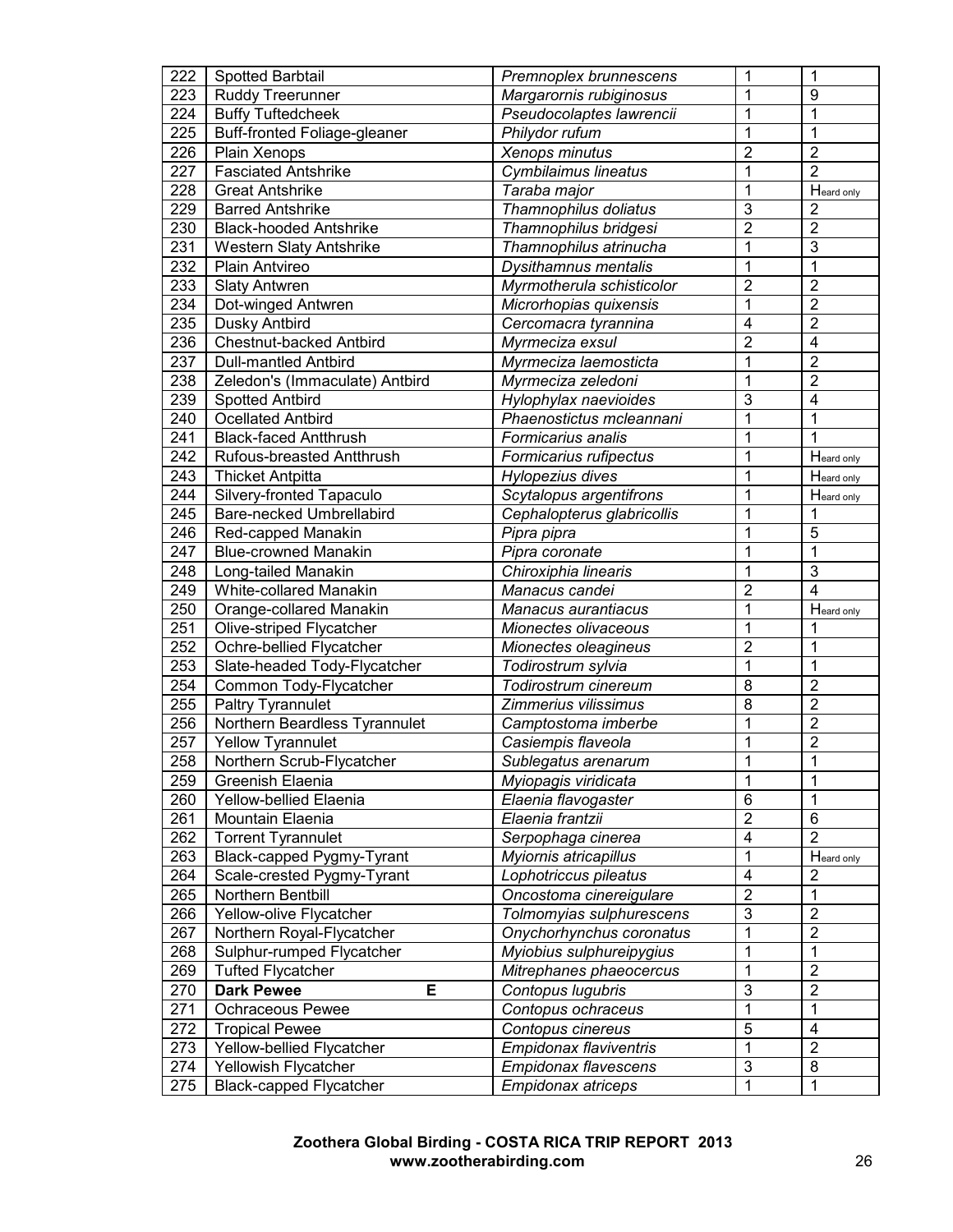| 276 | <b>Black Phoebe</b>                    | Sayornis nigricans         | 6              | $\overline{2}$          |
|-----|----------------------------------------|----------------------------|----------------|-------------------------|
| 277 | Long-tailed Tyrant                     | Colonia colonus            | $\overline{1}$ | 3                       |
| 278 | <b>Bright-rumped Attila</b>            | Attila spadiceus           | $\overline{3}$ | 1                       |
| 279 | <b>Rufous Mourner</b>                  | Rhytipterna holerythra     | $\overline{2}$ | $\overline{2}$          |
| 280 | Dusky-capped Flycatcher                | Myiarchus tuberculifer     | $\overline{3}$ | 1                       |
| 281 | Panama Flycatcher                      | Myiarchus panamenses       | $\overline{2}$ | 1                       |
| 282 | <b>Great Crested Flycatcher</b>        | Myiarchus crinitus         | $\overline{2}$ | $\overline{2}$          |
| 283 | <b>Tropical Kingbird</b>               | Tyrannus melancholicus     | 16             | Common                  |
| 284 | Scissor-tailed Flycatcher              | <b>Tyrannus forficatus</b> | 1              | 8                       |
| 285 | <b>Boat-billed Flycatcher</b>          | Megarynchus pitangua       | 4              | 1                       |
| 286 | Sulphur-bellied Flycatcher             | Myiodynastes luteiventris  | 1              | 1                       |
| 287 | Social Flycatcher                      | Myiozetetes similis        | 10             | <b>NC</b>               |
| 288 | Gray-capped Flycatcher                 | Myiozetetes granadensis    | $\overline{3}$ | $\overline{\mathbf{4}}$ |
| 289 | Piratic Flycatcher                     | Legatus leucophaius        | $\overline{2}$ | $\overline{2}$          |
| 290 | <b>Great Kiskadee</b>                  | Pitangus sulphuratus       | 16             | Common                  |
| 291 | Cinnamon Becard                        | Pachyramphus cinnamomeus   | 1              | 1                       |
| 292 | Rose-throated Becard                   | Pachyramphus aglaiae       | $\overline{1}$ | 1                       |
| 293 | Masked Tityra                          | Tityra semifasciata        | $\overline{8}$ | $\,6$                   |
| 294 | <b>Black-crowned Tityra</b>            | Tityra inquisitor          | $\overline{2}$ | $\overline{2}$          |
| 295 | Mangrove Swallow                       | Tachycineta albilinea      | $\overline{5}$ | 30                      |
| 296 | Gray-breasted Martin                   | Progne chalybea            | $\overline{7}$ | 30                      |
| 297 | <b>Blue-and-white Swallow</b>          | Notiochelidon cyanoleuca   | $\overline{9}$ | $\overline{8}$          |
| 298 | Northern Rough-winged Swallow          | Stelgidopteryx serripennis | $\overline{1}$ | $\overline{\mathbf{4}}$ |
| 299 | Southern Rough-winged Swallow          | Stelgidopteryx ruficollis  | 9              | $\overline{5}$          |
| 300 | <b>Barn Swallow</b>                    | Hirundo rustica            | $\overline{5}$ | $\overline{\mathbf{4}}$ |
| 301 | Long-tailed Silky-Flycatcher           | Ptilogonys caudatus        | $\overline{3}$ | $\overline{2}$          |
| 302 | Black-and-yellow Silky-Flycatcher      | Phainoptila melanoxantha   | 1              | $\overline{4}$          |
| 303 | Rufous-naped Wren                      | Campylorhynchus rufinucha  | 4              | 3                       |
| 304 | Band-backed Wren                       | Campylorhynchus zonatus    | $\overline{5}$ | $\overline{2}$          |
| 305 | <b>Black-throated Wren</b>             | Thryothorus atrogularis    | $\overline{3}$ | 1                       |
| 306 | Rufous-breasted Wren                   | Thryothorus rutilus        | $\overline{2}$ | $\overline{2}$          |
| 307 | Spot-breasted Wren                     | Thryothorus maculipectus   | $\overline{2}$ | 1                       |
| 308 | Stripe-breasted Wren                   | Thryothorus thoracicus     | $\overline{5}$ | $\mathbf 2$             |
| 309 | Rufous-and-white Wren                  | Thryothorus rufalbus       | 1              | 1                       |
| 310 | Plain Wren                             | Thryothorus modestus       | $\overline{2}$ | 1                       |
| 311 | (Southern) House Wren                  | Troglodytes aedon          | $\overline{9}$ | $\mathbf 2$             |
| 312 | Ochraceous Wren                        | Troglodytes ochraceus      | 2              | $\overline{2}$          |
| 313 | Timberline Wren                        | Thryorchilus browni        | $\overline{1}$ | Heard only              |
| 314 | White-breasted Wood-Wren               | Henicorhina leucosticta    | $\mathbf 1$    | $\overline{2}$          |
| 315 | Gray-breasted Wood-Wren                | Henicorhina leucophrys     | 4              | 3                       |
| 316 | Nightingale Wren                       | Microcerculus philomela    | 1              | Heard only              |
| 317 | <b>Black-faced Solitaire</b>           | Myadestes melanops         | $\overline{2}$ | 3                       |
| 318 | Black-billed Nightingale-Thrush        | Catharus gracilirostris    | $\overline{2}$ | $\overline{4}$          |
| 319 | Orange-billed Nightingale-Thrush       | Catharus aurantiirostris   | $\overline{2}$ | Heard only              |
| 320 | Ruddy-capped Nightingale-Thrush        | Catharus frantzii          | $\overline{2}$ | 4                       |
| 321 | <b>Black-headed Nightingale-Thrush</b> | Catharus mexicanus         | $\overline{5}$ | 1                       |
| 322 | Wood Thrush                            | Catharus mustelinus        | $\overline{6}$ | 1                       |
| 323 | Sooty Robin                            | Turdus nigrescens          | $\overline{2}$ | $\overline{2}$          |
| 324 | Mountain Thrush                        | Turdus plebejus            | 1              | 1                       |
| 325 | Pale-vented Thrush                     | Turdus obsoletus           | 1              | $\overline{2}$          |
| 326 | Clay-colored Thrush                    | Turdus grayi               | 16             | Common                  |
| 327 | White-throated Thrush                  | Turdus assimilis           | $\overline{3}$ | 3                       |
| 328 | <b>Gray Catbird</b>                    | Dumetella carolinensis     | 1              | $\overline{2}$          |
| 329 | Long-billed Gnatwren                   | Ramphocaenus melanurus     | $\mathbf{1}$   | Heard only              |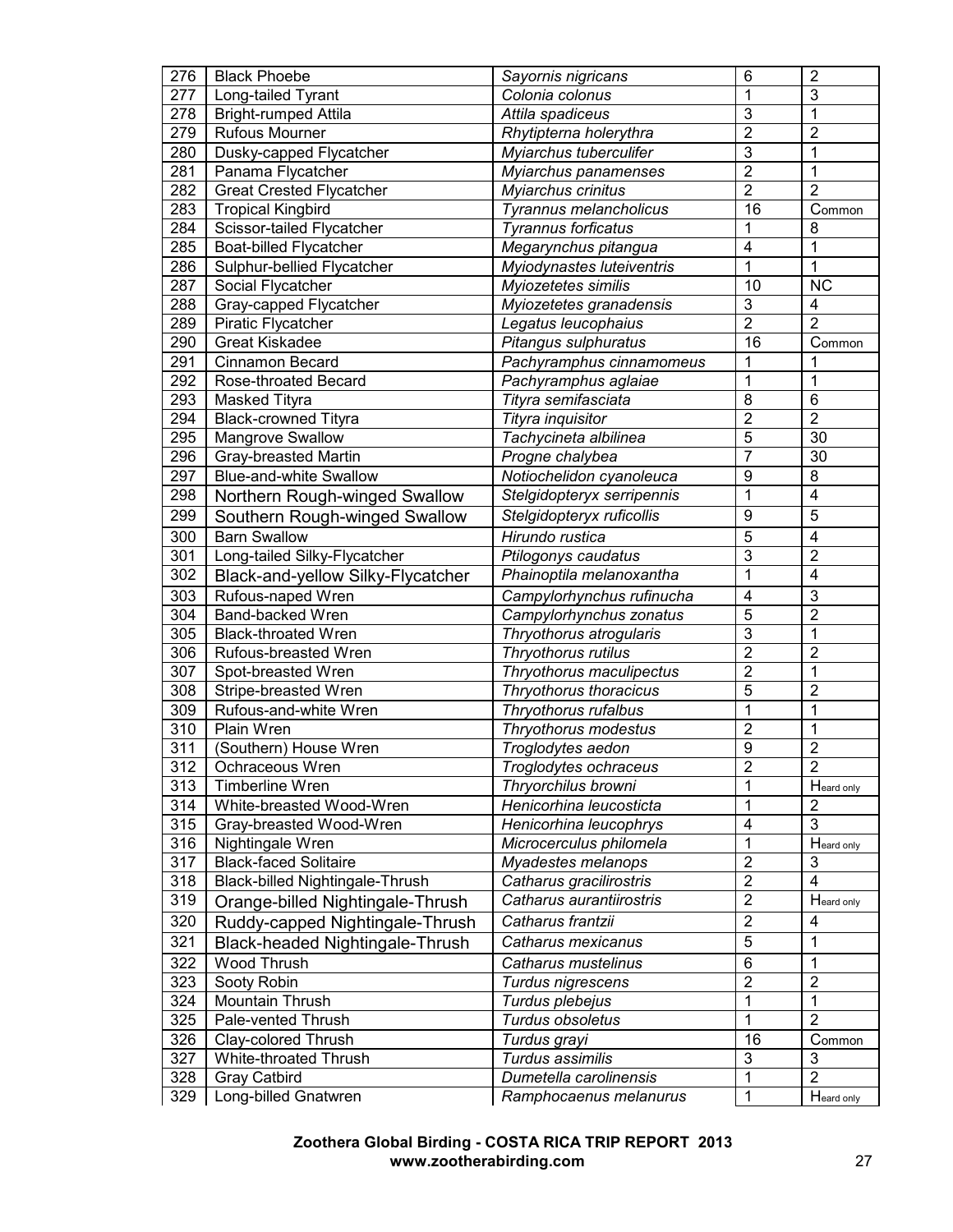| 330        | <b>Tropical Gnatcatcher</b>                                                      | Polioptila plumbea              | $\overline{2}$          | $\overline{2}$          |
|------------|----------------------------------------------------------------------------------|---------------------------------|-------------------------|-------------------------|
| 331        | White-lored Gnatcatcher                                                          | Polioptila albiloris            | 1                       | $\overline{2}$          |
| 332        | Brown Jay                                                                        | Psilorhinus morio               | $\overline{\mathbf{4}}$ | $\overline{6}$          |
| 333        | White-throated Magpie-Jay                                                        | Calocitta formosa               | $\overline{\mathbf{4}}$ | 8                       |
| 334        | <b>House Sparrow</b>                                                             | Passer domesticus               | 6                       | 1                       |
| 335        | Yellow-winged Vireo                                                              | Vireo carmioli                  | $\overline{2}$          | 3                       |
| 336        | Yellow-throated Vireo                                                            | Vireo flavifrons                | $\overline{2}$          | 1                       |
| 337        | Philadelphia Vireo                                                               | Vireo philadelphicus            | $\overline{3}$          | $\overline{2}$          |
| 338        | Yellow-green Vireo                                                               | Vireo flavoviridis              | $\mathbf{1}$            | Heard only              |
| 339        | Brown-capped Vireo                                                               | Vireo leucophrys                | 1                       | $\overline{2}$          |
| 340        | Lesser Greenlet                                                                  | Hylophilus decurtatus           | $\overline{3}$          | $\overline{2}$          |
| 341        | Yellow-bellied Siskin                                                            | Carduelis xanthogastra          | 1                       | $\overline{3}$          |
| 342        | Golden-winged Warbler                                                            | Vermivora chrysoptera           | 1                       | $\overline{2}$          |
| 343        | Tennessee Warbler                                                                | Vermivora peregrina             | 12                      | $\overline{6}$          |
| 344        | <b>Tropical Parula</b>                                                           | Setophaga pitiayumi             | $\overline{3}$          | 1                       |
| 345        | Flame-throated Warbler                                                           | Parula gutturalis               | $\overline{2}$          | $\overline{3}$          |
| 346        | <b>Yellow Warbler</b>                                                            | Setophaga petechia              | $\overline{7}$          | $\overline{3}$          |
| 347        | Mangrove Warbler                                                                 | Setophaga petechia bryanti      | 1                       | $\overline{2}$          |
| 348        | Chestnut-sided Warbler                                                           | Setophaga pensylvanica          | $\overline{11}$         | $\overline{2}$          |
| 349        | Townsend's Warbler                                                               | Setophaga townsendi             | 1                       | $\overline{1}$          |
| 350        | <b>Black-throated Green Warbler</b>                                              | Setophaga virens                | $\overline{2}$          | $\overline{2}$          |
| 351        | <b>Blackburnian Warbler</b>                                                      | Setophaga fusca                 | 1                       | $\overline{2}$          |
| 352        | American Redstart                                                                | Setophaga ruticilla             | $\overline{2}$          | $\overline{2}$          |
| 353        | Black-and-white Warbler                                                          | Mniotilta varia                 | $\overline{7}$          | $\overline{2}$          |
| 354        | Prothonotary Warbler                                                             | Protonotaria citrea             | $\overline{3}$          | $\overline{4}$          |
| 355        | Northern Waterthrush                                                             | Parkesia noveboracensis         | $\overline{5}$          | $\overline{\mathbf{4}}$ |
| 356        | Louisiana Waterthrush                                                            | Parkesia motacilla              | 1                       | $\overline{2}$          |
| 357        | Gray-crowned Yellowthroat                                                        | Geothlypis poliocephla          | $\overline{3}$          | $\overline{2}$          |
| 358        | Wilson's Warbler                                                                 | Wilsonia pusilla                | $\overline{3}$          | $\overline{\mathbf{4}}$ |
| 359        | <b>Slate-throated Redstart</b>                                                   | Myioborus miniatus              | $\overline{3}$          | $\overline{2}$          |
| 360        | <b>Collared Redstart</b>                                                         | Myioborus torquatus             | $\overline{2}$          | $\overline{4}$          |
| 361        | Golden-crowned Warbler                                                           | <b>Basileuterus culicivorus</b> | 1                       | $\overline{2}$          |
| 362        | Rufous-capped Warbler                                                            | <b>Basileuterus rufifrons</b>   | 1                       | 1                       |
| 363        | <b>Black-cheeked Warbler</b>                                                     | Basileuterus melanogenys        | 1                       | 10                      |
| 364        | Three-striped Warbler                                                            | <b>Basileuterus tristriatus</b> | $\overline{2}$          | $\overline{2}$          |
| 365        |                                                                                  | Basileuterus fulvicauda         | $\overline{3}$          | $\overline{4}$          |
|            | <b>Buff-rumped Warbler</b>                                                       |                                 | 10                      |                         |
| 366        | Bananaquit                                                                       | Coereba flaveola                |                         | <b>NC</b>               |
| 367        | <b>Grasshopper Sparrow</b>                                                       | Ammodramus savannarum           | 1<br>$\overline{3}$     | 1<br>1                  |
| 368        | Common Chlorospingus (Bush-tanager)<br>Sooty-capped Chlorospingus (Bush-tanager) | Chlorospingus flavopectus       | $\overline{3}$          | 5                       |
| 369<br>370 |                                                                                  | Chlorospingus pileatus          | $\overline{1}$          | $\overline{\mathbf{4}}$ |
| 371        | Black-and-yellow Tanager                                                         | Chrysothlypis chrysomelas       | 1                       | 1                       |
|            | Carmiol's Tanager                                                                | Chlorothraupis carmioli         | 1                       |                         |
| 372        | Gray-headed Tanager                                                              | Eucometis penicillata           | $\overline{2}$          | 1<br>1                  |
| 373        | White-shouldered Tanager                                                         | Tachyphonus luctuosus           | $\overline{3}$          | $\overline{2}$          |
| 374        | Red-throated Ant-tanager                                                         | Habia fuscicauda                | $\overline{3}$          |                         |
| 375        | Flame-colored Tanager                                                            | Piranga bidentata               | $\overline{3}$          | $\overline{\mathbf{4}}$ |
| 376        | <b>Hepatic Tanager</b>                                                           | Piranga flava                   |                         | 1                       |
| 377        | Summer Tanager                                                                   | Piranga rubra                   | 10                      | $\boldsymbol{2}$        |
| 378        | Western Tanager                                                                  | Piranga ludoviciana             | 1                       | $\boldsymbol{2}$        |
| 379        | Crimson-collared Tanager                                                         | Ramphocelus sanguinolentus      | $\overline{4}$          | $\overline{2}$          |
| 380        | Ε<br><b>Cherrie's Tanager</b>                                                    | Ramphocelus costaricensis       | $\overline{3}$          | $\boldsymbol{9}$        |
| 381        | Passerini's Tanager                                                              | Ramphocelus passerinii          | $\overline{4}$          | 6                       |
| 382        | <b>Blue-gray Tanager</b>                                                         | Thraupis episcopus              | 16                      | Common                  |
| 383        | Palm Tanager                                                                     | Thraupis palmarum               | 16                      | Common                  |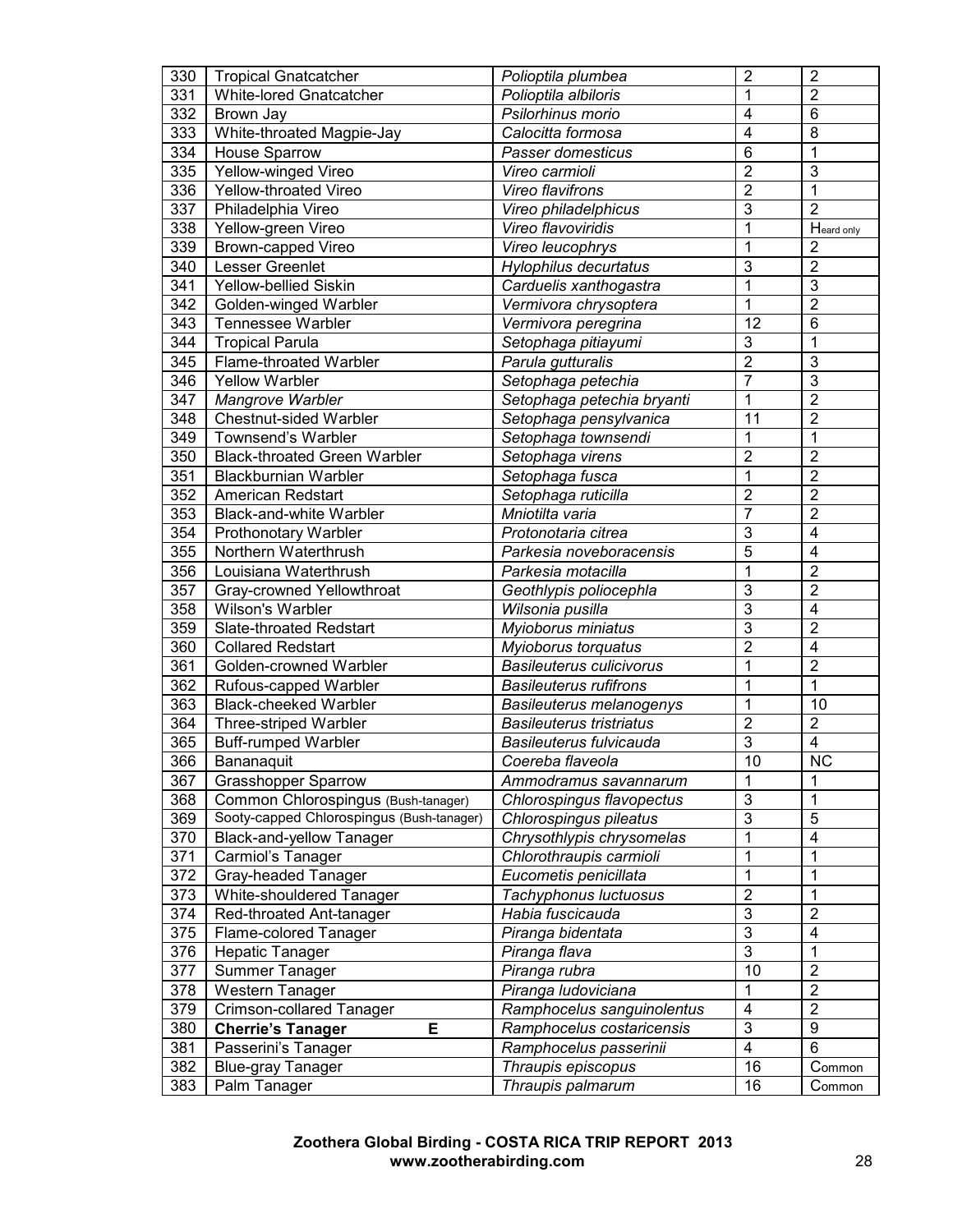| 384 | Yellow-crowned Euphonia        | Euphonia luteicapilla          | $\overline{2}$ | $\overline{2}$          |
|-----|--------------------------------|--------------------------------|----------------|-------------------------|
| 385 | Thick-billed Euphonia          | Euphonia laniirostris          | 1              | 1                       |
| 386 | Yellow-throated Euphonia       | Euphonia hirundinacea          | $\overline{3}$ | $\overline{2}$          |
| 387 | Elegant Euphonia               | Euphonia elegantissima         | 1              | $\overline{2}$          |
| 388 | Olive-backed Euphonia          | Euphonia gouldi                | 4              | $\overline{2}$          |
| 389 | Tawny-capped Euphonia          | Euphonia anneae                | $\overline{2}$ | $\overline{2}$          |
| 390 | Golden-browed Chlorophonia     | Chlorophonia callophyrs        | 1              | $\overline{\mathbf{4}}$ |
| 391 | Plain-colored Tanager          | Tangara inornata               | 1              | $\overline{2}$          |
| 392 | <b>Emerald Tanager</b>         | Tangara florida                | $\overline{c}$ | 1                       |
| 393 | Silver-throated Tanager        | Tangara icterocephala          | 5              | $\overline{2}$          |
| 394 | Speckled Tanager               | Tangara guttata                | $\overline{2}$ | $\overline{2}$          |
| 395 | Bay-headed Tanager             | Tangara gyrola                 | 4              | $\overline{2}$          |
| 396 | Rufous-winged Tanager          | Tangara lavinia                | 1              | $\overline{2}$          |
| 397 | Golden-hooded Tanager          | Tangara larvata                | 9              | $\overline{2}$          |
| 398 | Spangle-cheeked Tanager        | Tangara dowii                  | $\overline{2}$ | 20                      |
| 399 | Scarlet-thighed Dacnis         | Dacnis venusta                 | $\overline{3}$ | 12                      |
| 400 | <b>Blue Dacnis</b>             | Dacnis cayana                  | $\overline{2}$ | 1                       |
| 401 | Green Honeycreeper             | Chlorophanes spiza             | 9              | $\overline{\mathbf{4}}$ |
| 402 | Shining Honeycreeper           | Cyanerpes lucidus              | $\overline{2}$ | $\overline{4}$          |
| 403 | Red-legged Honeycreeper        | Cyanerpes cyaneus              | $\overline{9}$ | $\overline{4}$          |
| 404 | <b>Rufous-collared Sparrow</b> | Zonotrichia capensis           | 6              | $6\phantom{1}6$         |
| 405 | Volcano Junco                  | Junco vulcani                  | 1              | $\overline{2}$          |
| 406 | Stripe-headed Sparrow          | Aimophila ruficauda            | $\overline{2}$ | 20                      |
| 407 | Orange-billed Sparrow          | Arremon aurantiirostris        | 3              | 1                       |
| 408 | Olive Sparrow                  | Arremonops rufivirgatus        | 1              | $\overline{2}$          |
| 409 | <b>Black-striped Sparrow</b>   | Arremonops conirostris         | 8              | $\overline{6}$          |
| 410 | Chestnut-capped Brush-Finch    | Atlapetes brunneinuncha        | 1              | 1                       |
| 411 | Large-footed Finch             | Pezopetes capitalis            | $\overline{3}$ | $\overline{2}$          |
| 412 | Yellow-thighed Finch           | Pselliophorus tibialis         | $\overline{3}$ | 1                       |
| 413 | <b>Blue-black Grassquit</b>    | Volatinia jacarina             | 8              | 10                      |
| 414 | Variable Seedeater             | Sporophila americana           | 4              | 3                       |
| 415 | White-collared Seedeater       | Sporophila torqueola           | $\overline{7}$ | $\overline{2}$          |
| 416 | Nicaraguan Seed-finch          | Oryzoborus nuttingi            | $\overline{2}$ | 3                       |
| 417 | Thick-billed Seed-finch        | Oryzoborus angolensis          | 5              | 8                       |
| 418 | Yellow-faced Grassquit         | Tiaris olivacea                | $\overline{2}$ | $6\phantom{1}6$         |
| 419 | Slaty Flower-piercer           | Diglossa plumbea               | 3              | $\overline{\mathbf{4}}$ |
| 420 | <b>Black-thighed Grosbeak</b>  | Pheucticus tibialis            | $\overline{2}$ | $\overline{2}$          |
| 421 | Rose-breasted Grosbeak         | <b>Pheucticus Iudovicianus</b> | $\overline{3}$ | $\overline{2}$          |
| 422 | <b>Black-faced Grosbeak</b>    | Caryothraustes poliogaster     | $\overline{2}$ | 20                      |
| 423 | <b>Black-headed Saltator</b>   | Saltator atriceps              | 1              | 1                       |
| 424 | <b>Buff-throated Saltator</b>  | Saltator maximus               | $\overline{8}$ | $\overline{2}$          |
| 425 | <b>Grayish Saltator</b>        | Saltator coerulescens          | 1              | 1                       |
| 426 | <b>Blue Grosbeak</b>           | Guiraca caerlea                | 1              | 3                       |
| 427 | Chestnut-headed Oropendola     | Psarocolius wagleri            | $\overline{2}$ | $\overline{6}$          |
| 428 | Montezuma Oropendola           | Gymnostinops montezuma         | 12             | 20                      |
| 429 | Scarlet-rumped Cacique         | Cacicus uropygialis            | 1              | 1                       |
| 430 | <b>Baltimore Oriole</b>        | Icterus galbula                | 14             | $\,6$                   |
| 431 | Orchard Oriole                 | Icterus spurius                | $\overline{3}$ | 1                       |
| 432 | <b>Black-cowled Oriole</b>     | Icterus dominicensis           | $\overline{5}$ | $\overline{2}$          |
| 433 | Red-winged Blackbird           | Agelaius phoeniceus            | $\overline{6}$ | 100                     |
| 434 | Eastern Meadowlark             | Sturnella magna                | $\overline{2}$ | $\boldsymbol{2}$        |
| 435 | Melodious Blackbird            | Dives dives                    | 10             | 1                       |
| 436 | <b>Great-tailed Grackle</b>    | Quiscalus mexicanus            | 14             | Common                  |
| 437 | Nicaraguan Grackle             | Quiscalus nicaraguensis        | $\mathbf{1}$   | 12                      |
| 438 | Shiny Cowbird                  | Molothrus bonariensis          | $\mathbf{1}$   | $\overline{2}$          |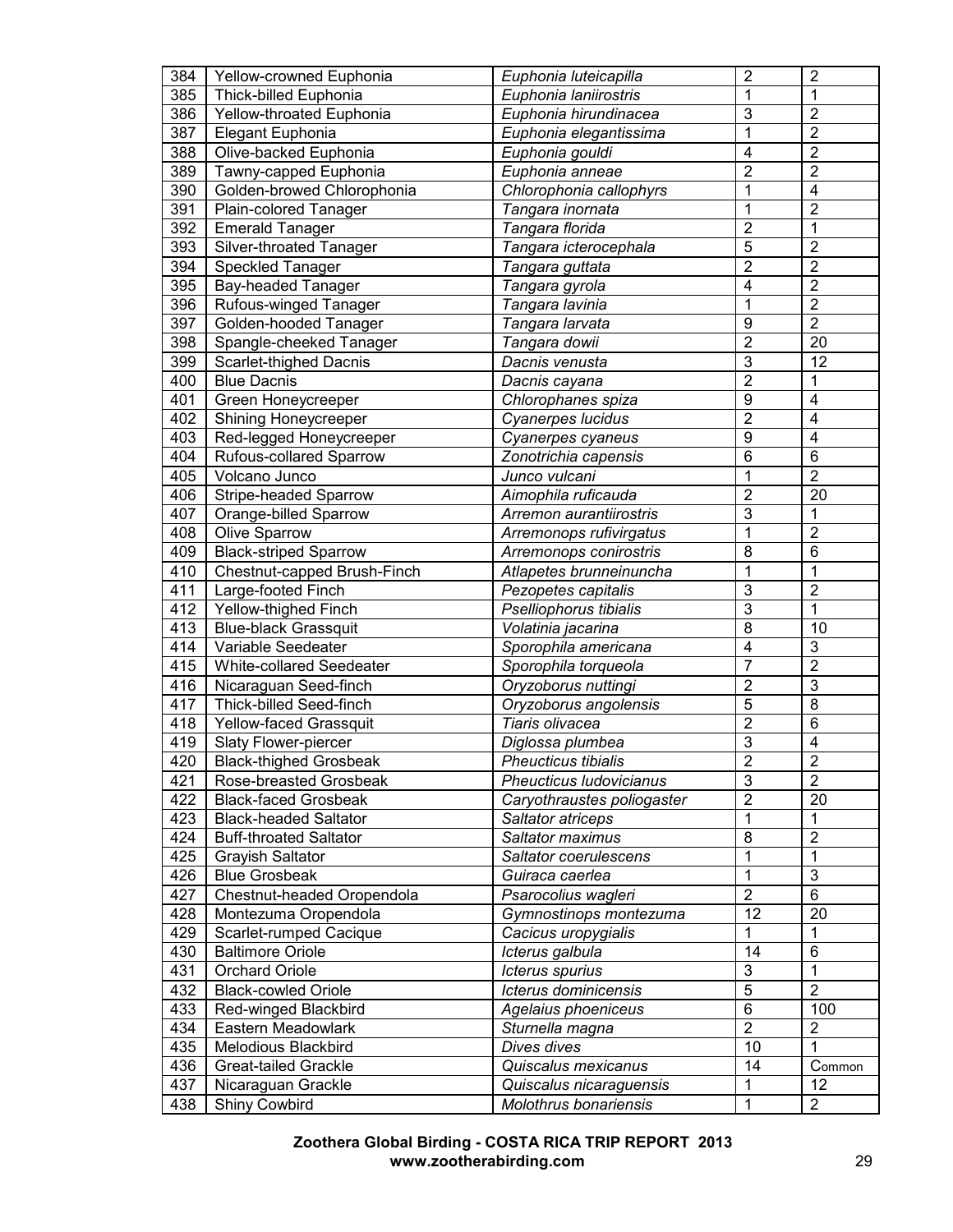| 439 | <b>Bronzed Cowbird</b> | Molothrus aeneus     |  |
|-----|------------------------|----------------------|--|
| 440 | <b>Giant Cowbird</b>   | Molothrus oryzivorus |  |

#### **MAMMALS & Other Animals**

| 1.<br>White-nosed Coati<br>Nasua narica<br>2.<br>Variegated Squirrel<br>Sciurus variegatoides<br>$\overline{3}$ .<br>Red-tailed Squirrel<br>Sciurus granatensis |  |
|-----------------------------------------------------------------------------------------------------------------------------------------------------------------|--|
|                                                                                                                                                                 |  |
|                                                                                                                                                                 |  |
|                                                                                                                                                                 |  |
| Alfaro's Pygmy Squirrel<br>$\boldsymbol{4}$ .<br>Microsciurus alfari                                                                                            |  |
| $\overline{5}$ .<br>Central American Woolly Opossum<br>Caluromys derbianus                                                                                      |  |
| Dasyprocta punctata<br>6.<br>Central American Agouti                                                                                                            |  |
| $\overline{7}$ .<br>Tayassu tajacu<br><b>Collared Peccary</b>                                                                                                   |  |
| Choloepus hoffmanni<br>Hoffman's Two-toed Sloth<br>8.                                                                                                           |  |
| Brown-throated Three-toed Sloth<br><b>Bradypus variegates</b><br>9.                                                                                             |  |
| 10.<br>Saccopteryx leptura<br>Lesser Sac-winged Bat                                                                                                             |  |
| <b>Mantled Howler Monkey</b><br>Alouatta palliata<br>11.                                                                                                        |  |
| 12.<br>Central American Spider Monkey<br>Ateles geoffroyi                                                                                                       |  |
| 13.<br>White-faced Capuchin<br>Cebus capucinus                                                                                                                  |  |
| <b>Black River Turtle</b><br>Rhinoclemmys funerea<br>14.                                                                                                        |  |
| 15.<br>Ctenosaura similis<br>Ctenosaur                                                                                                                          |  |
| 16.<br>Iguana iguana<br>Green Iguana                                                                                                                            |  |
| <b>Green Basilisk</b><br><b>Basiliscus plumifrons</b><br>17.                                                                                                    |  |
| Pacific Basilisk<br>18.<br><b>Basiliscus basiliscus</b>                                                                                                         |  |
| 19.<br><b>Tropical House Gecko</b><br>Hemidactylus frenatus                                                                                                     |  |
| 20.<br>Central American Whiptail<br>Ameiva festiva                                                                                                              |  |
| 21.<br>Pug-nosed Anole<br>Norops capito                                                                                                                         |  |
| 22.<br>Green Spiny Lizard<br>Sceloporus malachiticus                                                                                                            |  |
| 23.<br>Eyelash Viper<br>Bothriechis schlegelii                                                                                                                  |  |
| $\overline{24}$ .<br><b>Central American Crocodile</b><br>Crocodylus acutus                                                                                     |  |
| 25.<br>Spectacled Caiman<br>Caiman crocadilus                                                                                                                   |  |
| Rhinella marina<br>26.<br>Marine Toad                                                                                                                           |  |
| $\overline{27}$ .<br>Green-and-black Poison-dart Frog<br>Dendrobates auratus                                                                                    |  |
| 28.<br>Dendrobates pumilio<br><b>Strawberry Poison-dart Frog</b>                                                                                                |  |
| Monarch<br>29.<br>Danaus plexippus                                                                                                                              |  |
| 30.<br><b>Blue Morpho</b><br>Morpho peleides                                                                                                                    |  |
| Owl Butterfly<br>Caligo sp.<br>31.                                                                                                                              |  |
| 32.<br>Blue-and-white Longwing<br>Heliconius sp.                                                                                                                |  |
| $\overline{33}$ .<br>Eciton burchelli<br>Army Ant                                                                                                               |  |
| 34.<br>Leaf-cutter Ant<br>Atta cephalotes                                                                                                                       |  |
| $\overline{35}$ .<br>Firefly<br>Tropidacris cristata                                                                                                            |  |
| 36.<br>Choeradodis sp<br><b>Green Leaf Mantis</b>                                                                                                               |  |
| 37.<br>Uracis imbuta<br>Common Woodskimmer                                                                                                                      |  |
| $\overline{38}$ .<br><b>Blue-winged Helicopter</b><br>Megalopreptus ornate                                                                                      |  |
| 39.<br>Flame-tailed Pondhawk<br>Erythemis peruviana                                                                                                             |  |
| Orthemis discolour<br>40.<br>Carmine Skimmer                                                                                                                    |  |
| 41.<br>Roseate Skimmer<br>Orthemis ferruginea                                                                                                                   |  |
| 42.<br>Rubyspot sp?<br>Hetaerina (?) sp.                                                                                                                        |  |